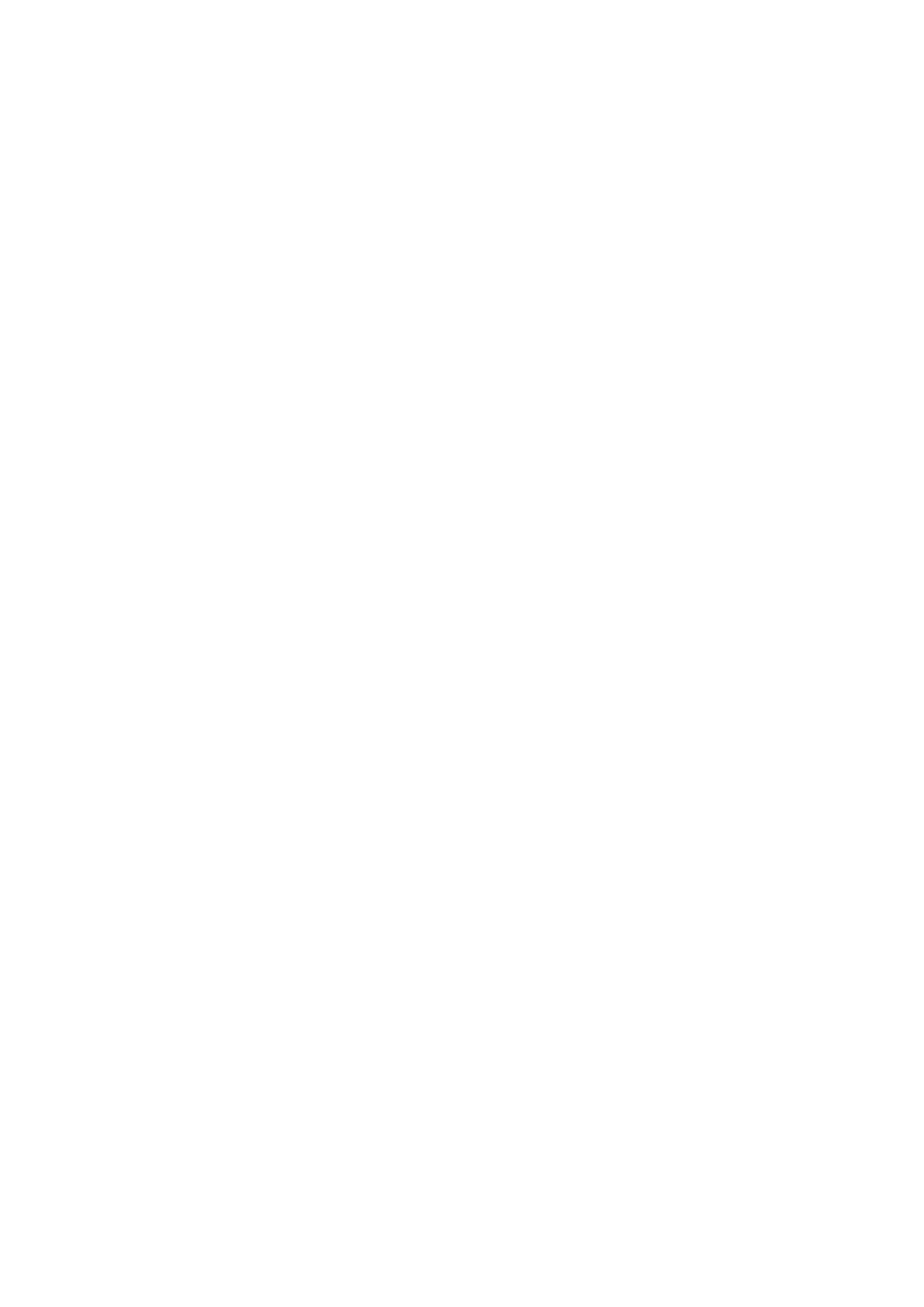# JESSICA - UDF Typologies and Governance Structures in the context of JESSICA implementation

Joint European Support for Sustainable Investment in City Areas

## **Disclaimer**

This document was produced with the financial assistance of the European Union. The views expressed herein can in no way be taken to reflect the official opinion of the European Union. Sole responsibility for the views, interpretations or conclusions contained in this document lies with the authors. Neither the European Commission, the European Investment Bank nor the Managing Authorities of Structural Funds Operational Programmes can be held responsible for the accuracy, completeness or use that may be made of the information contained herein.

The contents of this report were delivered by Dr. Claudia Kreuz with Prof. Dr. Michael Nadler as special adviser.

#### **Project head:**

Dr. Claudia Kreuz Roseggerstr. 49 40470 Düsseldorf, Germany Phone: +49-241-8093649 Mail: claudia.kreuz@rwth-aachen.de

#### **Special adviser:**

Prof. Dr. Michael Nadler Ziegeleiweg 36 40591 Düsseldorf, Germany Phone: +49-231-755-7986 Mail: Michael.nadler@tu-dortmund.de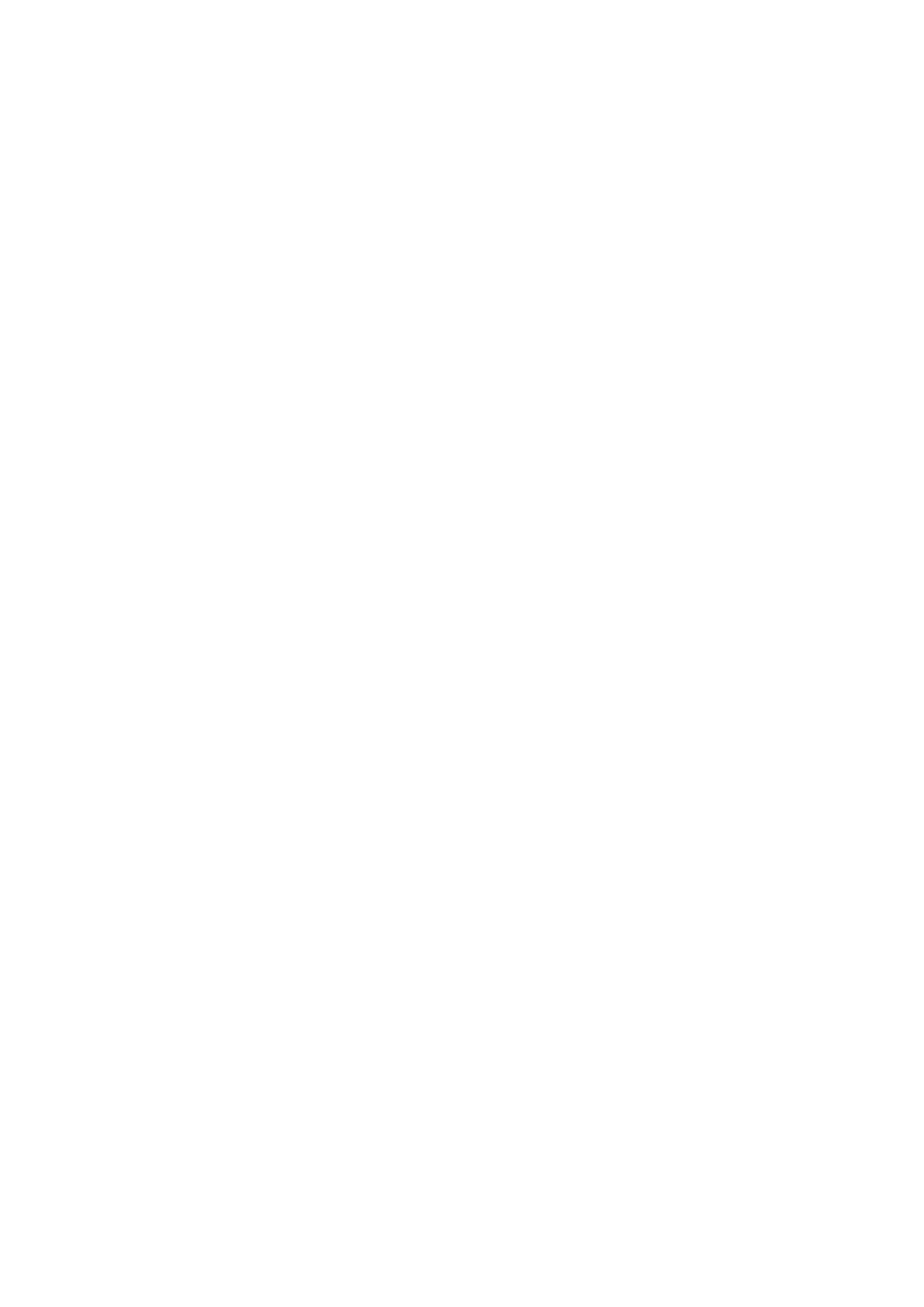# **Table of Contents**

| <b>Executive Summary</b> |                                                                                                   |                 |
|--------------------------|---------------------------------------------------------------------------------------------------|-----------------|
|                          | List of figures                                                                                   | $\overline{7}$  |
|                          | <b>List of abbreviations</b>                                                                      | 9               |
| 1.                       | <b>Introduction</b>                                                                               | 10              |
|                          | 1.1 The aim and context of the present study                                                      | 10 <sup>°</sup> |
|                          | 1.2 Status Quo of the JESSICA initiative                                                          | 11              |
| 2.                       | Classifying key dimensions of urban development funds                                             | 14              |
| 2.1                      | First key dimension: UDF Business strategy                                                        | 14              |
|                          | 2.1.1 Integrated urban plans as a starting point                                                  | 14              |
|                          | 2.1.2 Types of urban investment project according to the life cycle of assets                     | 16              |
|                          | 2.1.3 Specialisation options for UDF fund management                                              | 19              |
|                          | 2.1.4 Internal and external rate of return targets at the project level                           | 21              |
|                          | 2.2 Second key dimension: UDF financial products for the final recipients                         | 24              |
|                          | 2.2.1 Guiding principles for the selection of financial products                                  | 24              |
|                          | 2.2.2 Provision of quarantees                                                                     | 25              |
|                          | 2.2.3 Provision of investment loans                                                               | 27              |
|                          | 2.2.4 Provision of mezzanine capital                                                              | 28              |
|                          | 2.2.5 Provision of equity capital<br>2.2.5.1 Overview of the stages of equity financing           | 30<br>30        |
|                          | 2.2.5.2 Venture capital in early stages of urban development projects                             | 31              |
|                          | 2.2.5.3 Late-stage equity for urban development projects                                          | 34              |
|                          | 2.3 Third key dimension: UDF governance structure                                                 | 36              |
|                          | 2.3.1 Parties and financing sources of UDFs                                                       | 36              |
|                          | 2.3.2 Consequences for the UDF legal status                                                       | 38              |
| з.                       | Developing governance structures for UDF prototypes                                               | 40              |
| 3.1                      | Combination of key dimensions to a UDF typology                                                   | 40              |
|                          | 3.1.1 UDFs of the first and second generation                                                     | 40              |
|                          | 3.1.2 The linkage between expected yields and costs in UDFs                                       | 41              |
|                          | 3.1.3 The linkage between financial products and projects                                         | 43              |
|                          | 3.1.4 The linkage between conditions offered by the UDF and necessary<br>external rates of return | 44              |
|                          | 3.2 Resulting UDF prototypes                                                                      | 45              |
|                          | 3.2.1 Prototype 1: Energy efficiency funds                                                        | 45              |
|                          | 3.2.2 Prototype 2: Infrastructure funds                                                           | 47              |
|                          | 3.2.2.1 Overview of types of urban infrastructure assets                                          | 47              |
|                          | 3.2.2.2 Key dimensions of infrastructure funds                                                    | 49              |
|                          | 3.2.2.3 Examples of themes for infrastructure funds                                               | 50              |
|                          | 3.2.3 Prototype 3: Environment funds                                                              | 51              |
|                          | 3.2.4 Prototype 4: "Smart city" investment funds                                                  | 53              |
|                          | 3.2.5 Prototype 5: Area-based brownfield funds                                                    | 55              |
|                          | 3.3 Governance structures for selected urban development fund types                               | 57              |
|                          | 3.3.1 Organisational structure for energy efficiency funds ("the Holding Fund                     |                 |
|                          | and retail banks path")                                                                           | 57              |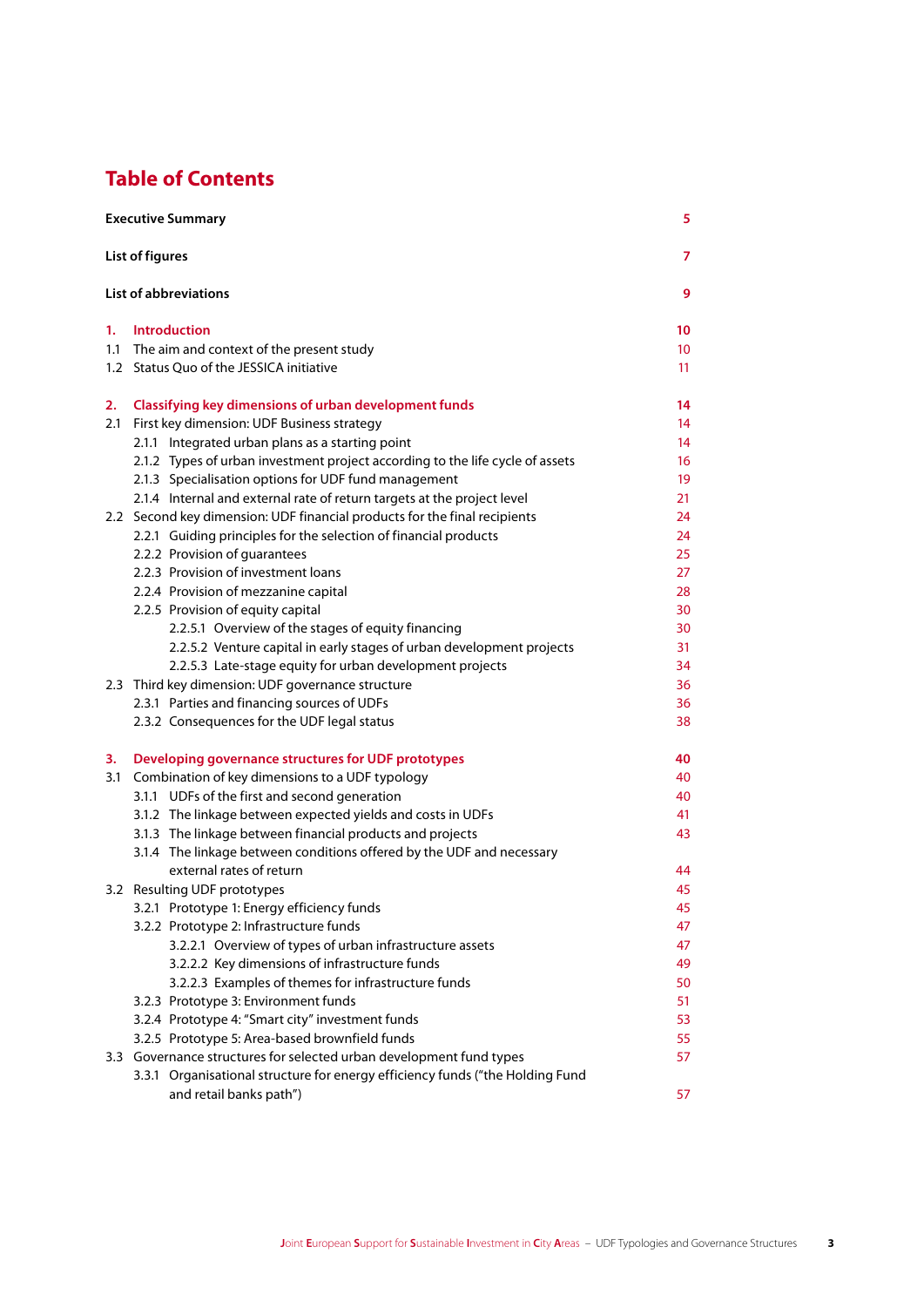|    | 3.3.2 Organisational structure for infrastructure funds ("the promotional bank path")                      | 61 |
|----|------------------------------------------------------------------------------------------------------------|----|
|    | 3.3.3 Organisational structure for area-based brownfield funds<br>("the independent investment fund path") | 64 |
| 4. | Outlook for the implementation of the derived UDF types                                                    | 68 |
|    | Literature on the JESSICA initiative                                                                       |    |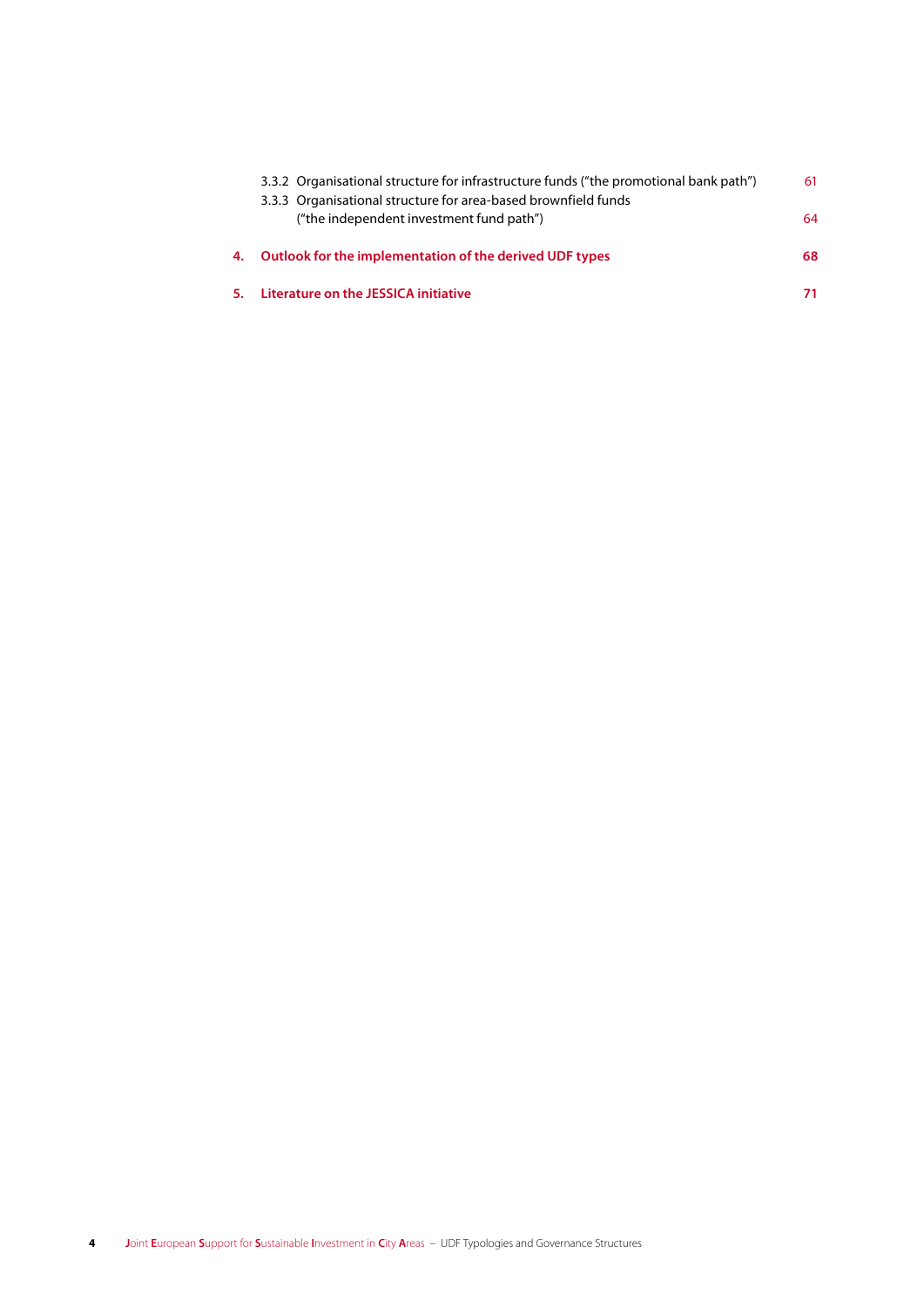### **Executive Summary**

In aiming to optimise the use of ERDF resources to support regional development objectives in line with the urban agenda, both the European Commission and stakeholders seek to identify challenges and opportunities associated with the practical implementation of JESSICA throughout EU Member States, a task that can be assisted by this JESSICA Horizontal Evaluation Study. Based on European implementation experience gained by mid-2010 this study analyses possible UDF typologies and governance mechanisms for the use of Structural Funds resources in JESSICA financial engineering instruments. The study should provide guidance to Managing Authorities and other stakeholders in advancing their operations through JESSICA.

In order to characterise and systemise different fund models throughout the Member States and regions, the study introduces and applies *three key categorisation criteria* for urban development funds: the quality of UDF business strategy, the nature of financial products to be provided along with the envisaged final recipients, and finally the quality of the governance structure of the UDF. These three key dimensions should not be viewed separately, as they are interlinked.

The *first key dimension*, the *business strategy* of the UDF, contains as its core element the possible types of urban investment projects to be financed. In general, the range of possible projects can be categorised according to the life cycle of urban assets to be funded, starting with the land development phase, followed by the project development phase, the utilisation phase and the redevelopment phase. The stage of the life cycle of an urban development project is important, because it generally reflects the cash flow structure of the project: for example, projects to be financed in the development phase are characterised by high cash outflows in the early years and later on by a single cash inflow deriving from the sale proceeds. In contrast to that, projects in the utilisation phase (e.g. investments in energy efficient renewal) generate periodic cash inflows from the beginning and only need smaller investment sums to get started. As well as the stage of a project in the urban asset life cycle, a further factor influencing the business strategy of a UDF is its *intended geographic and thematic scope*. Since every fund represents a portfolio of different projects, the portfolio can either *diversify or specialise* in a certain region or the utilisation of certain assets. The latter may lead to "specialised theme funds" in contrast to general funds.

The business strategy of the UDF, as the first key dimension, determines the choice and configuration of *financial products* that are to be provided in order to support urban investment projects. This is largely due to the fact that the cash flow structures of the projects have a strong influence on this *second key dimension*. In general, the legal framework of the JESSICA initiative enables all participating fund vehicles to make use of the following four different financial products: *guarantees, loans, mezzanine capital and equity capital*. However, in order to provide for efficient financing, the cash flow of the urban investment project should match the repayment characteristics of the financial instrument chosen: since a loan, for example, requires periodic servicing of interest and repayment, it may therefore be most suitable for projects that generate periodic cash inflows such as energy efficiency investments on buildings. Although a UDF basically can offer all financial products, the fund management should aim to keep to the general guiding principle of risk sharing. In other words, UDFs should not seek to finance the entire project investment requirements, but should share risks with project investors and/or (commercial) lenders external to the UDF. Therefore, alongside the financial support provided by the UDF, all project promoters being applicants for fund financing should also be taking investment risks. The four financial products allowed for under the JESSICA initiative each result in a variety of different *risks* for the UDF. At the same time, the *impact* of providing financial support to urban projects through each of the four product types also varies considerably. For instance, guarantees and loans only constitute a moderate risk compared to equity capital investment. However, compared to other financial products, equity capital probably has the maximum impact per euro invested into the projects. This latter conclusion is drawn on the grounds that equity capital usually plays a key role in financing in that, if a project has sufficient equity capital, it will also be able to attract other types of finance.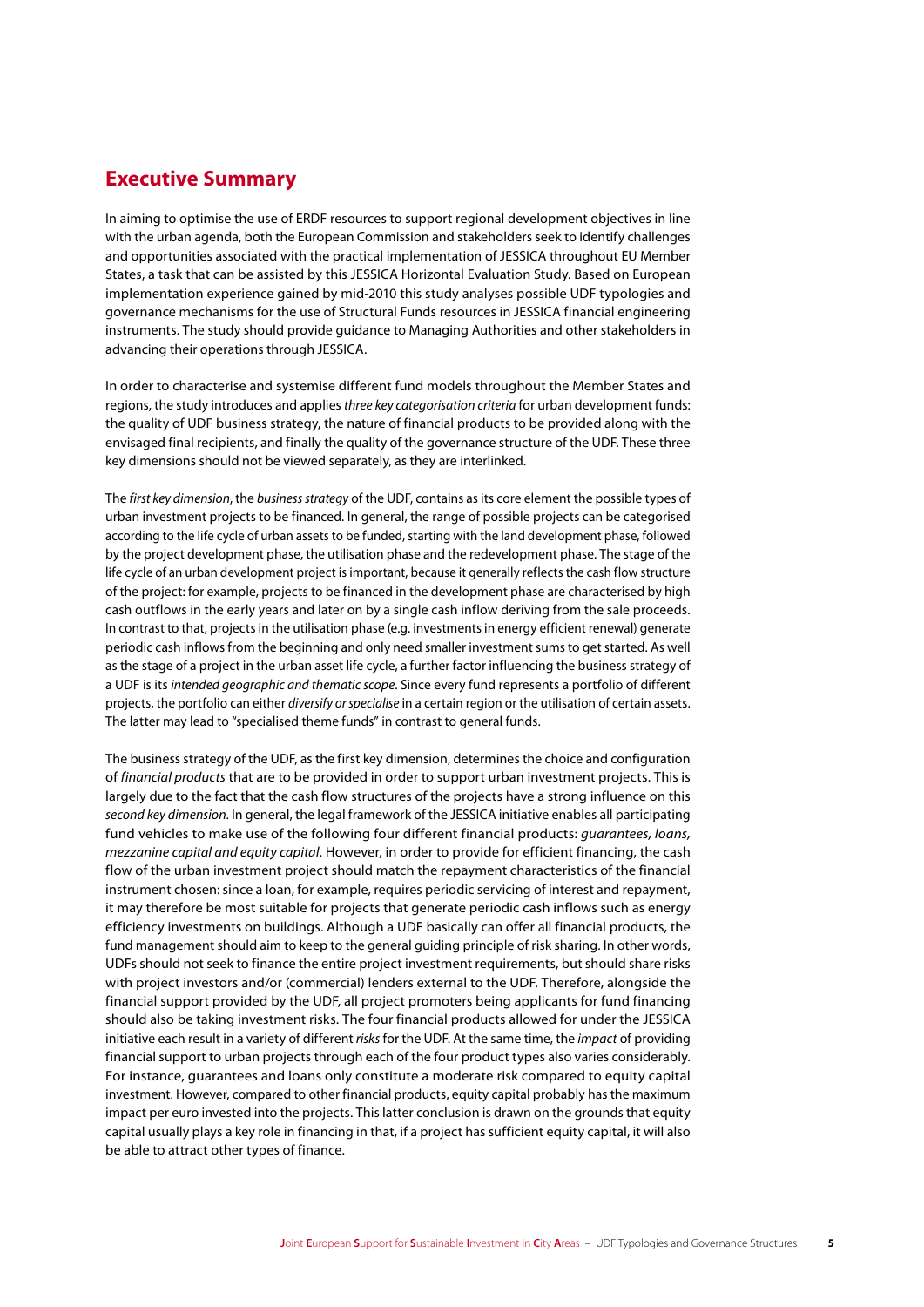Unlike all other financing instruments, the UDF in taking an equity stake can play an active role in project management. This links the second key dimension to the third one: the governance structure of the UDF. Depending on the parties involved, and on their number, type (public or private), expectations and legal status, the UDF can either have a corporate governance structure or a purely public administration governance structure. The number, type and expectations of the parties involved determine not only the legal personality of the UDF but also the possible exit strategies (predefined investment duration or "open-ended investments") of key partners. This aspect is closely related to the role of the future capital providers for each UDF type and therefore to the refinancing of the UDF: every party to a UDF who supplies it with capital resources has a strong interest in co-determination and involvement in all management decisions concerning the UDF.

By combining these three key dimensions presented above, potential UDF prototypes emerge. In the study, five possible UDF prototypes are described and evaluated in more detail: energy efficiency funds, infrastructure funds, environment funds, "smart city" investment funds and brownfield funds. Depending on the complexity of the UDF structure, some prototypes represent a "First Generation" UDF, which is characterised by a lower complexity in the fund's key dimensions, so that the common fund concept and innovative character of the instrument can become known as quickly as possible in the Member States. The "Second Generation" fund concepts may then include more complex, advanced fund types with higher institutional flexibility.

A good example of a "First Generation" UDF is the energy efficiency fund that focuses on financing the renovation of existing urban assets in order to generate savings on future energy costs. Due to the stable cash flows expected from the projects and derived from energy savings, this type of UDF could be well suited to the granting of loans (e.g. with a reduced interest rate compared to commercial loan products) to public or private owners of real estate or infrastructure. The UDF could be established as a separate block of finance in an existing financial institution with only public actors contributing public funds. In such a form, this UDF type should exhibit low establishment and operating costs. UDF-prototypes of the "Second Generation" would, conversely, be more complex and cost-intensive to set up: for example, an area-based brownfield fund would usually call for high-volume equity capital investments in projects. Due to the high risks involved, it is probably most appropriate that the UDF is set up as a separate legal entity, in turn resulting in higher operating costs and longer time-to-market.

Finally, the study also develops potential organisational structures for three selected urban development fund types. These organisational structures discuss in detail the relationships between the UDF and the Managing Authority, decision making bodies, management control mechanisms, as well as reporting and monitoring mechanisms for the allocation of funds to both projects and final recipients. In order to suggest possible solutions for Managing Authorities on how they may efficiently set up an UDF, the study presents three possible (though not exhaustive) paths. The first path, "the Holding Fund and retail banks path", might be an efficient way to set up, for instance, an energy efficiency fund: a Holding Fund would be established first (e.g. with the EIB), which then allocates the given funds in a second step to the private sector through commercial banks that establish the UDF as a separate block of finance in their books. In contrast, due to the inherently high investment costs in the case of financing infrastructure investment, in this case it seems advisable to directly distribute large-scale investment loans through a designated single financial institution, which represents the second path, the "promotional bank path". The third path, "the independent investment fund path", involves the establishment of a separate investment company with a legal personality. As regards the management of the fund and its investments, independent fund management could be sought by a call for tenders. The chosen fund and investment managers would then be expected to allocate the fund capital to sustainable urban investment projects in line with the investment strategy defined by the MA and/or HF.

The study concludes with a summary of the evaluation of the benefits and shortcomings of each suggested UDF prototype and gives some recommendations for Managing Authorities in relation to the defining of strategies for the implementation of UDFs as regards the possible types of funds, key characteristics and key considerations.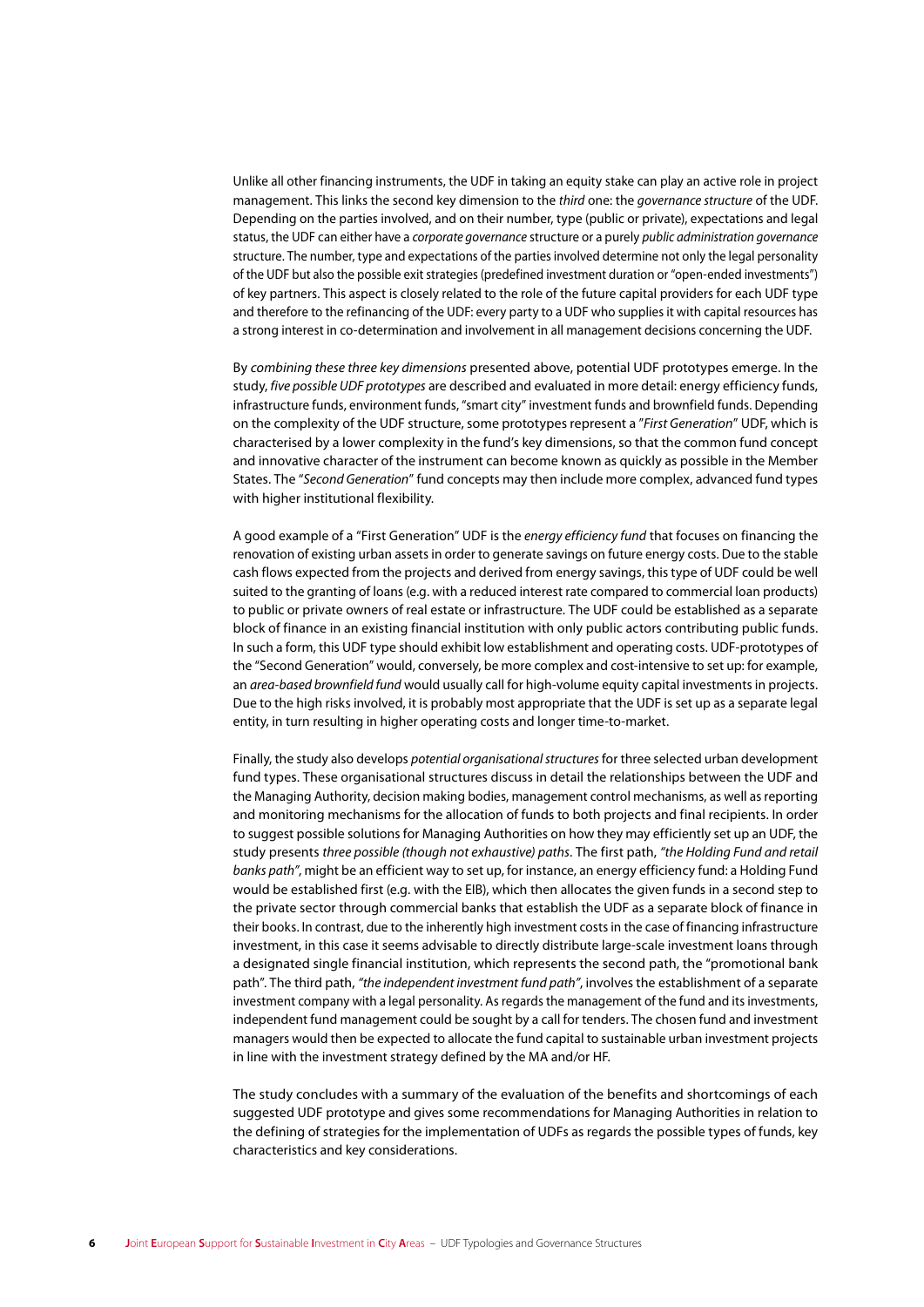# **List of figures**

| Figure 1:  | Alternatives for the establishment of JESSICA funds                      | 11       |  |  |
|------------|--------------------------------------------------------------------------|----------|--|--|
| Figure 2:  | Outline investment structure under the JESSICA initiative                | 12       |  |  |
| Figure 3:  | Influence on JESSICA structures of European regulations on State aid     |          |  |  |
|            | (Source: JESSICA: State Aid Perspective, Presentation at JESSICA         |          |  |  |
|            | Networking Platform, June 2010)                                          | 13       |  |  |
| Figure 4:  | Linkage of key dimensions in the design of urban development funds       | 14       |  |  |
| Figure 5:  | Classification of urban development projects according to the life cycle |          |  |  |
|            | of urban assets                                                          | 16       |  |  |
| Figure 6:  | Cash flow structure of a sample urban development project:               |          |  |  |
|            | financing of an energy efficiency investment                             | 17       |  |  |
| Figure 7:  | Cash flow structure of a single urban development project                |          |  |  |
|            | (example: financing of urban regeneration investments)                   | 18       |  |  |
| Figure 8:  | Portfolio classification of specific urban development projects          | 18       |  |  |
| Figure 9:  | Dimensions of a UDF project portfolio                                    | 20       |  |  |
| Figure 10: | CABERNET classification of project types                                 | 21       |  |  |
| Figure 11: | Project types of UDF business strategies according to the IRR target     | 22       |  |  |
| Figure 12: | Single B-Projects in UDF business strategies                             | 22       |  |  |
| Figure 13: | B-Project Vehicles in UDF business strategies                            | 23       |  |  |
| Figure 14: | B-Project Vehicles in UDF business strategies                            | 23       |  |  |
| Figure 15: |                                                                          | 24       |  |  |
| Figure 16: | Financial products of UDFs<br>Project financing via guarantees           |          |  |  |
|            |                                                                          | 25<br>27 |  |  |
| Figure 17: | Project financing via loans                                              |          |  |  |
| Figure 18: | Instruments of mezzanine capital in project financing                    | 28       |  |  |
| Figure 19: | Project financing via mezzanine capital                                  | 29       |  |  |
| Figure 20: | Share of mezzanine capital in project financing                          | 30       |  |  |
| Figure 21: | Equity financing for start-up and growth                                 | 31       |  |  |
| Figure 22: | Project financing via venture capital in the development stage           | 32       |  |  |
| Figure 23: | Due diligence process in venture capital financing                       | 32       |  |  |
| Figure 24: | Project financing via late-stage equity capital in                       |          |  |  |
|            | the utilisation/operating stage                                          | 34       |  |  |
| Figure 25: | Possible parties involved and financing sources of UDFs                  | 36       |  |  |
| Figure 26: | Resources and incentives of possible UDF actors                          | 37       |  |  |
| Figure 27: | Possible actors, financing sources, financial instruments                |          |  |  |
|            | and legal status of UDFs                                                 | 39       |  |  |
| Figure 28: | Developing UDF types by combining three key dimensions                   | 41       |  |  |
| Figure 29: | Expected yields and risks of alternative financial instruments           | 42       |  |  |
| Figure 30: | Qualitative characteristics of alternative financial instruments         | 42       |  |  |
| Figure 31: | Characteristics of UDF prototype 1: Energy efficiency funds              | 46       |  |  |
| Figure 32: | Types of infrastructure assets as part of urban developments             | 48       |  |  |
| Figure 33: | Characteristics of UDF prototype 2: Infrastructure funds                 | 49       |  |  |
| Figure 34: | Financial risk and expected internal rate of return in different types   |          |  |  |
|            | of infrastructure assets                                                 | 51       |  |  |
| Figure 35: | Characteristics of UDF prototype 3: Environment funds                    | 52       |  |  |
| Figure 36: | Characteristics of UDF prototype 4: Smart city investment funds          | 54       |  |  |
| Figure 37: | Local facilities management functions to be financed by                  |          |  |  |
|            | "smart city investment UDFs"                                             | 54       |  |  |
| Figure 38: | Characteristics of UDF prototype 5: Area-based brownfield funds          | 56       |  |  |
| Figure 39: | Governance structure prototype 1: Energy efficiency funds                | 58       |  |  |
| Figure 40: | Flow chart for the establishment of prototype 1: Energy efficiency funds | 59       |  |  |
| Figure 41: | Flow chart for the operating management of prototype 1:                  |          |  |  |
|            | Energy efficiency funds                                                  | 60       |  |  |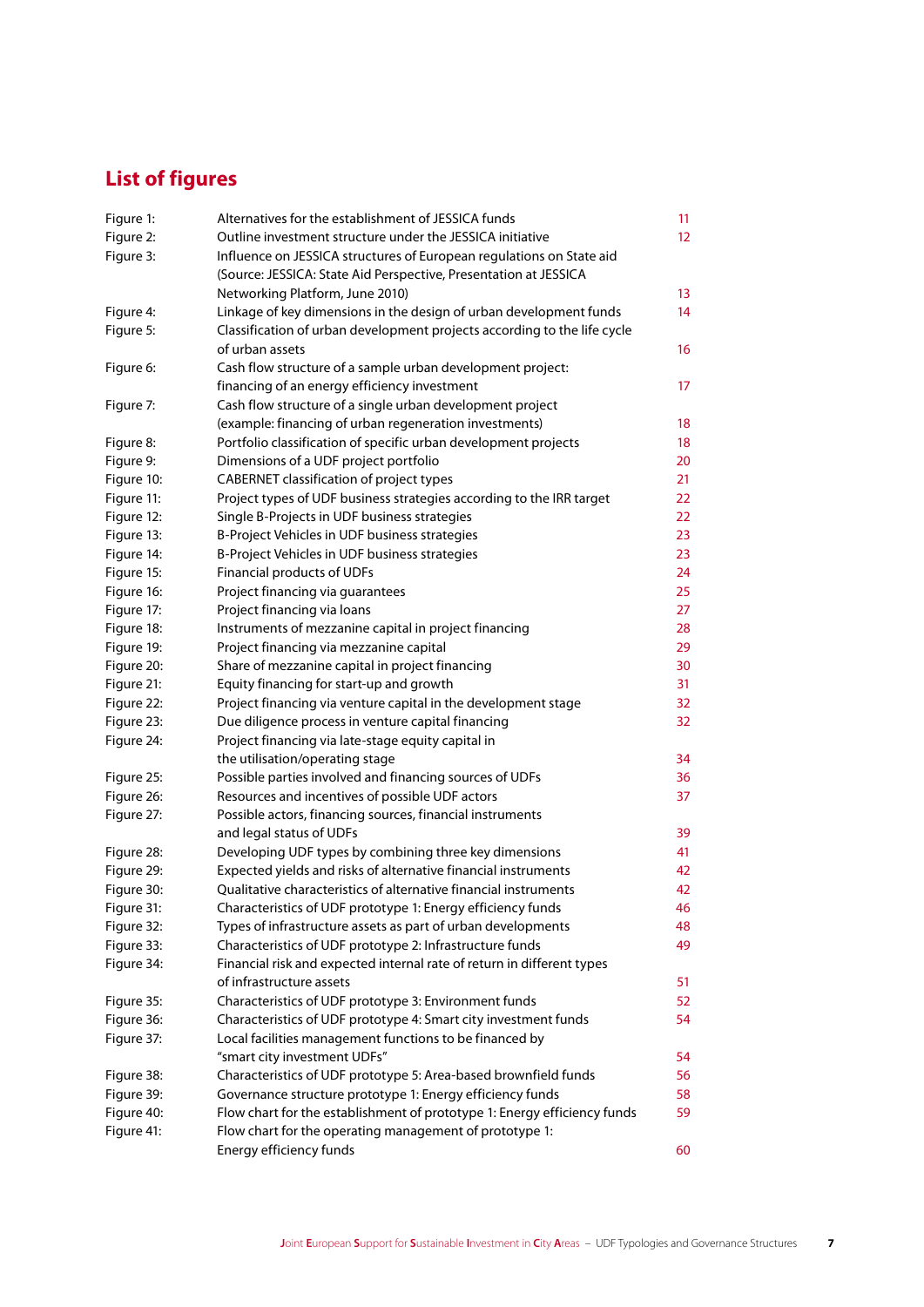| Figure 42: | Governance structure prototype 2: Infrastructure funds                | 62 |
|------------|-----------------------------------------------------------------------|----|
| Figure 43: | Flow chart for the establishment and operation of prototype 2:        |    |
|            | Infrastructure funds                                                  | 63 |
| Figure 44: | Governance structure prototype 5: Area-based brownfield funds         | 64 |
| Figure 45: | Governance structure prototype 5: Separation of UDF capital resources |    |
|            | and management functions                                              | 64 |
| Figure 46: | Governance structure prototype 5: Fund vs. project level              | 65 |
| Figure 47: | Flow chart for the establishment and operation of prototype 5:        |    |
|            | Area-based brownfield funds                                           | 66 |
| Figure 48: | Decision paths for Managing Authorities to establish                  |    |
|            | Urban Development Funds                                               | 68 |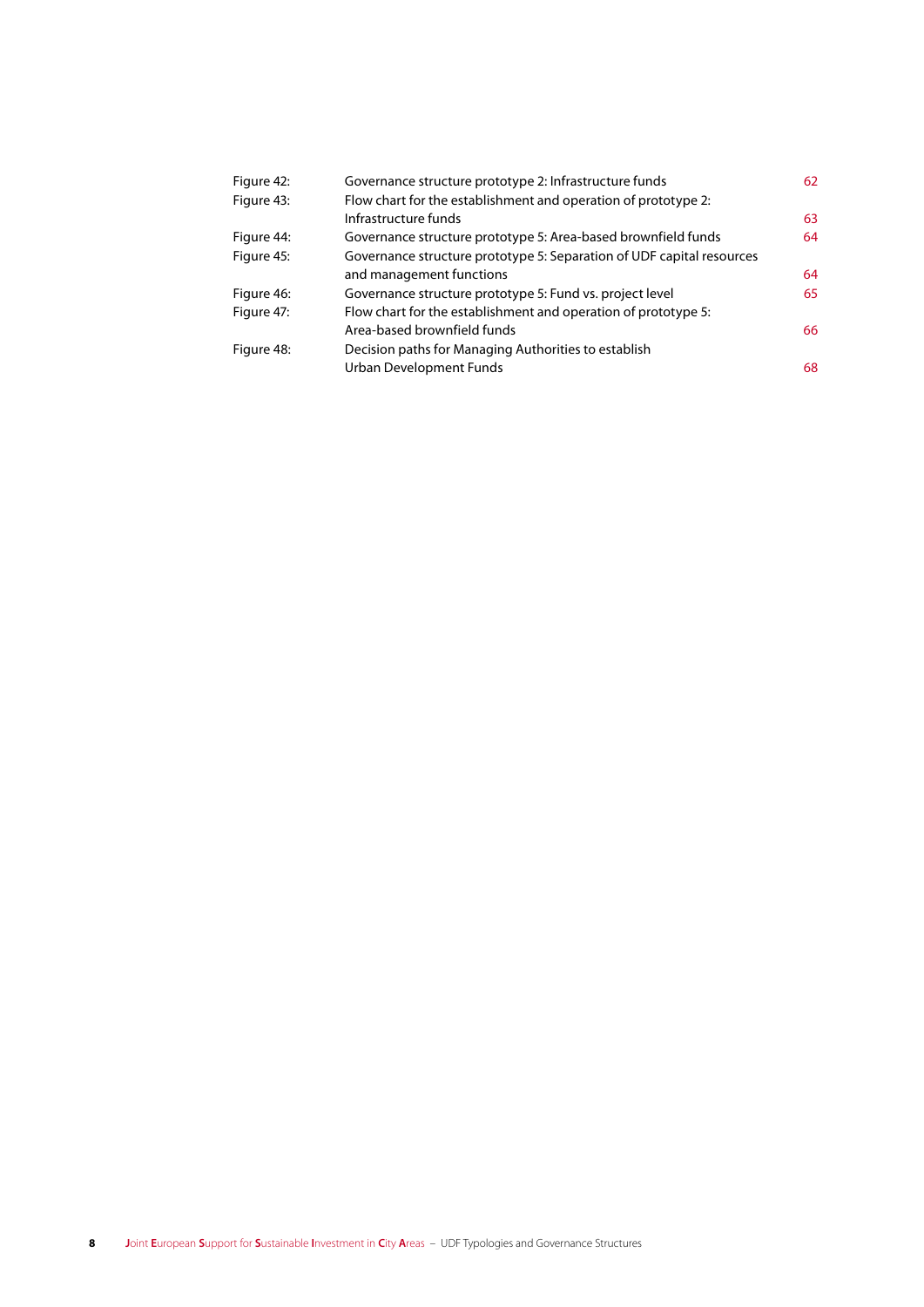# **List of abbreviations**

| <b>Acronym</b>  | <b>Description</b>                                              |  |  |
|-----------------|-----------------------------------------------------------------|--|--|
| <b>CEB</b>      | Council of Europe Development Bank                              |  |  |
| <b>COCOF</b>    | Committee for the Coordination of the Funds                     |  |  |
| COSO            | Committee of Sponsoring Organisation                            |  |  |
| <b>DG REGIO</b> | European Commission's Directorate General for Regional Policy   |  |  |
| EC              | <b>European Commission</b>                                      |  |  |
| EIB             | European Investment Bank                                        |  |  |
| Eol             | <b>Expression of Interest</b>                                   |  |  |
| <b>ERDF</b>     | European Regional Development Fund                              |  |  |
| <b>ERR</b>      | Economic/External Rate of Return                                |  |  |
| <b>ESF</b>      | European Social Fund                                            |  |  |
| EU              | European Union                                                  |  |  |
| <b>IRR</b>      | Internal Rate of Return                                         |  |  |
| FA              | Funding Agreement (e.g. between MA and HF)                      |  |  |
| <b>HF</b>       | JESSICA Holding Fund                                            |  |  |
| IC              | <b>Investment Committee</b>                                     |  |  |
| <b>JESSICA</b>  | Joint European Support for Sustainable Investment in City Areas |  |  |
| MA              | Managing Authority                                              |  |  |
| MoU             | Memorandum of Understanding                                     |  |  |
| <b>MS</b>       | <b>Member State</b>                                             |  |  |
| OP              | <b>Operational Programme</b>                                    |  |  |
| PPP             | Public Private Partnership                                      |  |  |
| <b>RM</b>       | <b>Risk Management</b>                                          |  |  |
| SPV             | <b>Special Purpose Vehicle</b>                                  |  |  |
| <b>UDF</b>      | Urban Development Fund                                          |  |  |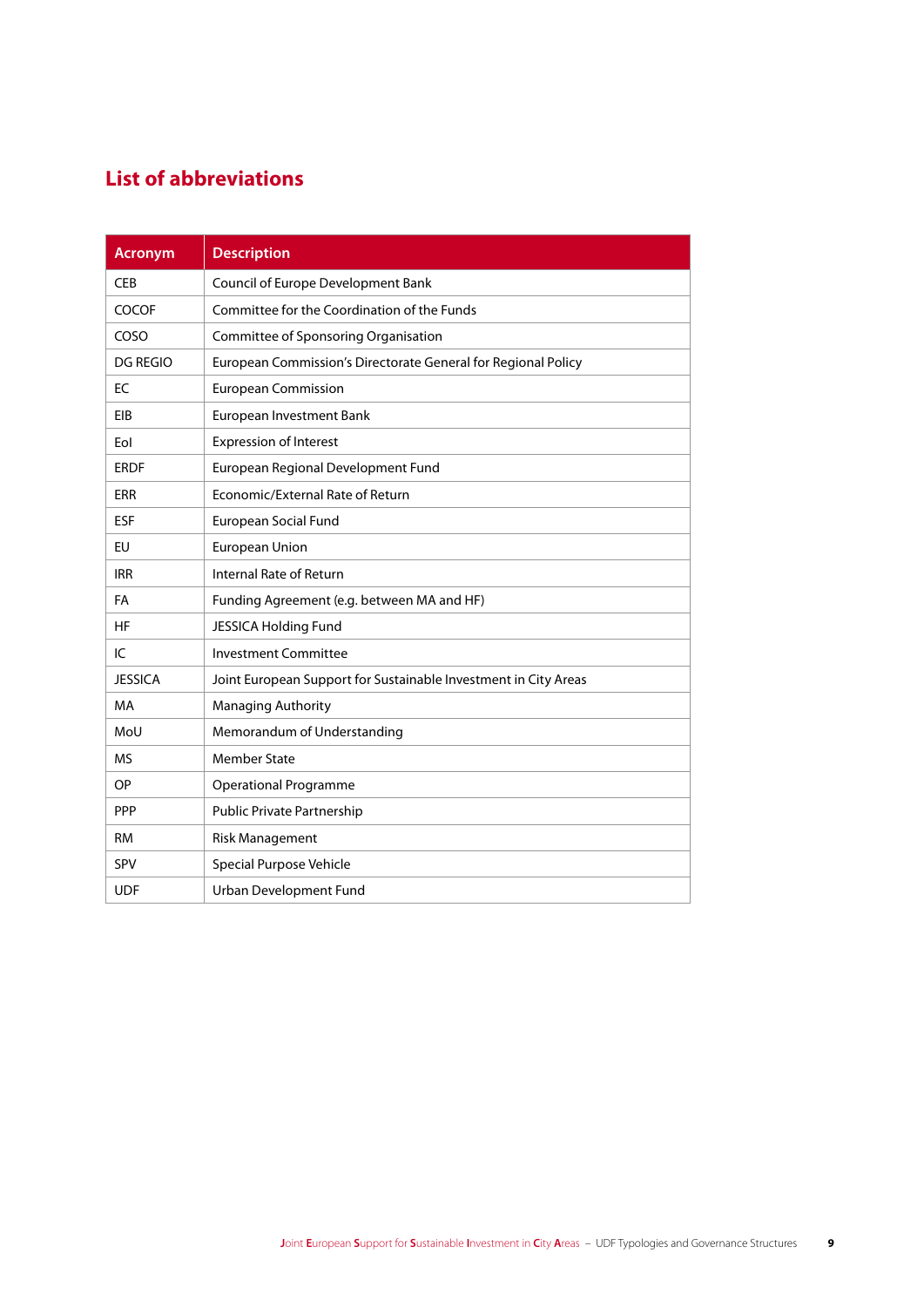### **1. Introduction**

#### **1. 1 The aim and context of the present study**

Joint European Support for Sustainable Investment in City Areas is a policy initiative of the European Commission developed with the European Investment Bank and supported by the Council of Europe Development Bank, having as a primary objective the use of EU Structural Funds through financial engineering mechanisms to support sustainable urban development. JESSICA responds to the need to support sustainable urban transformation by addressing a perceived shortage of investment dedicated to integrated urban renewal and regeneration projects in European cities. JESSICA was therefore launched with a view to providing new opportunities to Managing Authorities responsible for the implementation of Structural Funds in line with Operational Programmes agreed for the current programming period. Benefits from JESSICA should include:

- **∙** ensuring long-term durable support to urban transformation processes through the revolving character of ERDF contributions to JESSICA financial engineering instruments,
- **∙** contributing financial and managerial expertise from specialist institutions such as the EIB, the CEB and other financial institutions,
- **∙** leveraging additional resources for PPPs and other urban projects in the EU, and
- **∙** creating stronger incentives for successful implementation by final recipients, since MA receive part of the capital backflow of successful projects which can be used for further investment.

The first phase of JESSICA implementation involved carrying out JESSICA Evaluation Studies to assess the rationale and potential for JESSICA financial engineering instruments in those Member States or regions that have expressed an interest in the implementation of the JESSICA initiative. By early September 2010, 57 Evaluation Studies had been launched in 19 Member States, 42 of which completed.

As a result of this work, awareness of the opportunities offered by JESSICA financial engineering instruments has grown, with an increasing number of Managing Authorities expressing an interest in establishing JESSICA Funds. 19 Memoranda of Understanding have been signed by MAs from the MS, taking JESSICA further forward. 16 Holding Funds have been established across seven Member States, 15 of them mandated to the EIB. The total amount of ERDF resources devoted to JESSICA instruments could reach 1.6 - 2.0 billion Euros by the end of 2010. Furthermore, the EIB – in its function as a Holding Fund – have started to identify and select UDFs for investment of the HF resources, launching 7 calls for tender. As a result of these tenders, agreements are in place with 2 UDFs as of September 2010 and some additional ones are expected to reach closure by the end of the year.

In aiming to optimise the employment of ERDF resources to support regional development objectives in line with the urban agenda, both the EC and stakeholders seek to identify challenges and opportunities associated with the practical implementation of JESSICA throughout EU Member States, a task which can be assisted by this study.

Based on European implementation experience gained by mid-2010, this study will analyse possible UDF typologies and governance mechanisms likely to emerge in the use of Structural Fund resources through JESSICA financial engineering instruments. The study should provide guidance to MAs and other stakeholders in advancing their operations through JESSICA. In order to ensure that the study is closely aligned with policy processes and the needs of potential users, the contents of the study have been presented to and discussed by a Horizontal Study Stakeholders Group (HSSG). HSSG comprised representatives from DG-REGIO, EIB and MAs from a number of MSs interested in the establishment of JESSICA funds.

The study can also provide important inputs for two "handbooks" / guidelines that are to be produced during the course of 2010 and 2011. The first "handbook" will cover key implementation steps and guidelines for the establishment, operation and eventual decommissioning of JESSICA Holding Funds.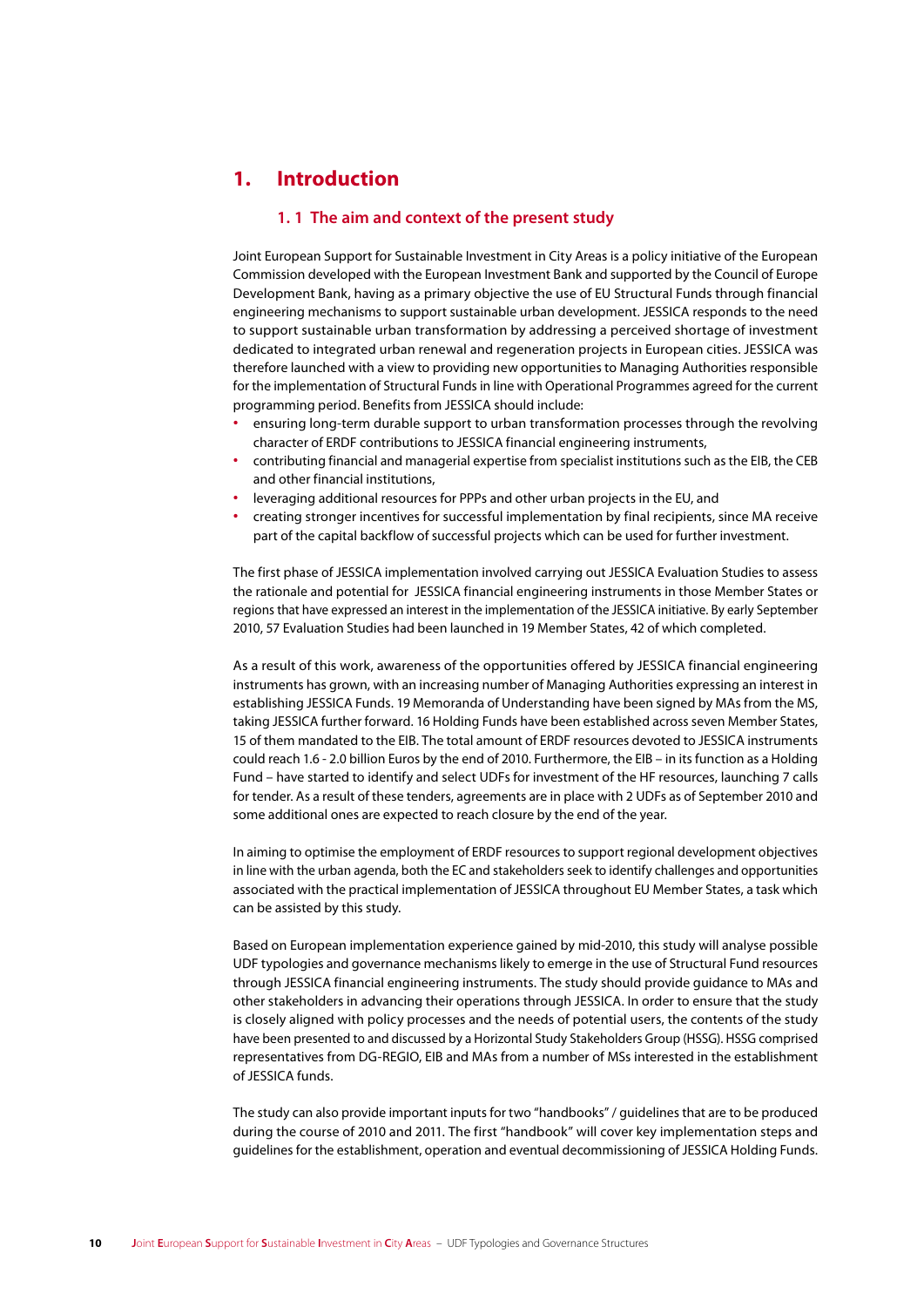It should be completed in September 2010 and provide guidance in relation to business plans, funding agreements, and reporting standards as well as monitoring and audit verifications at HF level. The second "handbook" will cover key implementation steps and guidelines for the formation of urban development funds. This second "handbook" will be developed drawing also on this study as well as on the HF "handbook". It will discuss business plans, funding agreements, financial contracts, and reporting standards as well as monitoring and audit verifications at UDF level. It is hoped that these three *"horizontal studies"* will not only provide guidance for MAs, but will also support the successive phases and subsequent implementation of JESSICA funds in all European Member States.

#### **1.2 Status Quo of the JESSICA initiative**

Under procedures applicable in the 2007-2013 programming period (as described by Council Regulation (EC) 1083/2006, Regulation EC 1080/2006 and Commission Regulation 1828/2006 and their successive amendments), Managing Authorities (MAs) of EU Member States have the option of employing part of their Structural Fund allocations through financial engineering instruments supporting urban development. These instruments are UDFs, investing in PPPs and other projects included in integrated plans for sustainable urban development and, optionally, HFs that select and invest in UDFs on behalf of MAs.

In essence, therefore, MAs have two alternatives for the implementation of JESSICA in their Member State. On the one hand, they can establish a HF to which different tasks may be delegated: HFs can either begin to structure new UDFs or they can identify urban development funds already established. Furthermore the HF could fund and also monitor the selected urban development funds as a service to the MA. Here the HF not only has a financing function, but also provides essential *technical assistance* in the overall JESSICA implementation process. This might be necessary in Member States in which MAs have limited or no experience with financial engineering instruments investing in urban development (left side of Figure 1).

Alternatively, the MA may invest Structural Fund resources directly into one or more UDFs (right side of Figure 1). This could be the way for MAs with notable experience in financial engineering to reduce, for example, the overall administrative costs associated with a two-layer structure (left side of Figure 1). At the same time, an efficiently managed Holding Fund (which automatically implies a two-layer structure) would not necessarily give rise to higher overall costs than with a one-layer structure. A twolayer structure can also have advantages in economies of scale. For instance, if a large OP budget is to be allocated to diverse UDFs and, if at the same time, the MA does not have experience in and capacity

#### Figure 1: Alternatives for the establishment of JESSICA funds

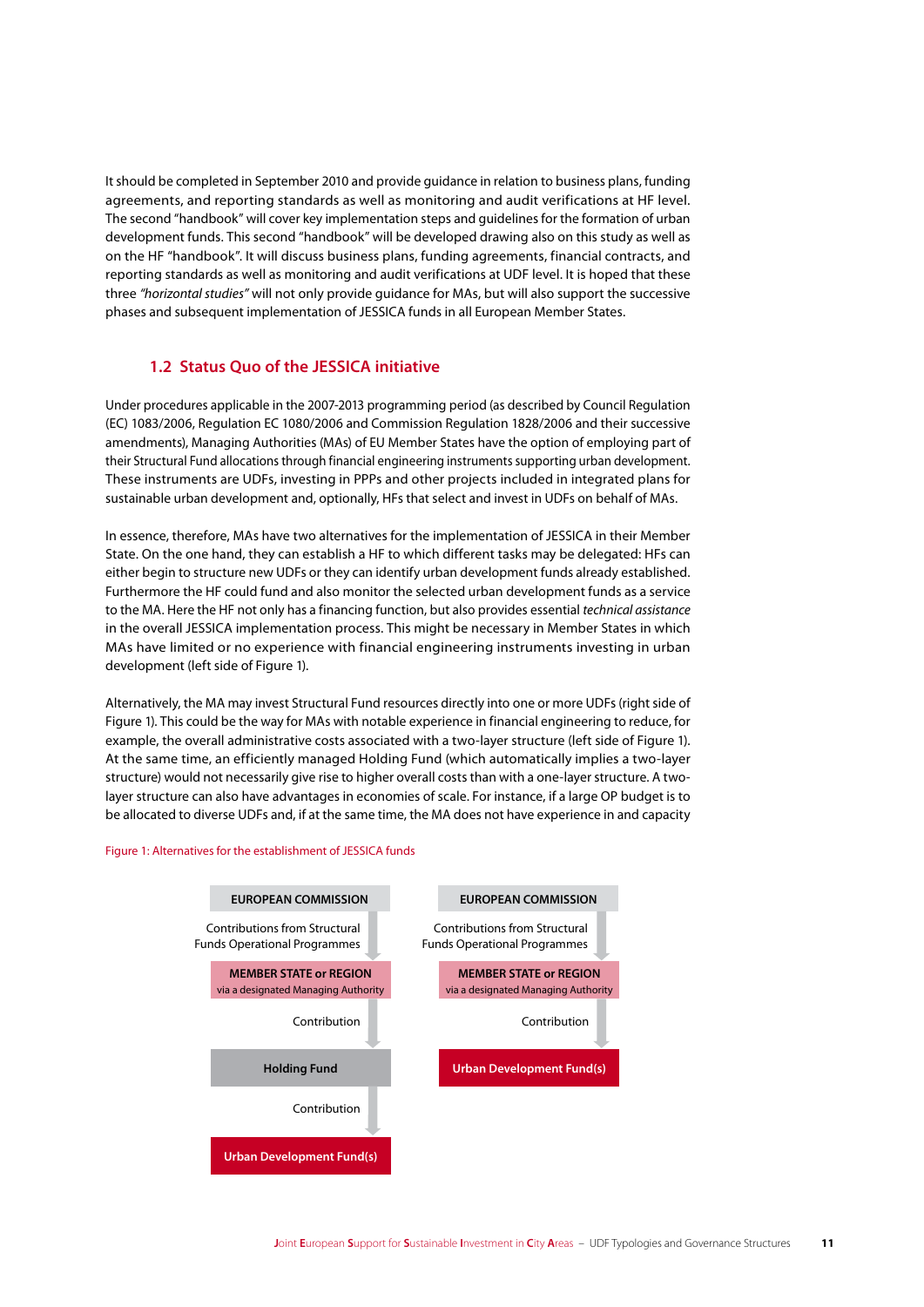for fund management. Nevertheless, if only a small budget is invested in JESSICA instruments and if the MA already has expertise in fund vehicles, then the two-layer structure will in all probability have higher administrative costs. The study of the German Federal Ministry of Transport, Building and Urban Affairs (BMVBS) and the Federal Institute for Research on Building, Urban Affairs and Spatial Development (BBSR) within the Federal Office for Building and Regional Planning (BBR) in Germany not only shows examples of comparable fund vehicles in Europe, but also proves that expertise in these instruments varies significantly across Member States<sup>1</sup>.

Regardless of the path followed to establish JESSICA funds in a Member State, the main financial innovation and benefit becomes obvious at *the level of projects* to be funded: instead of paying out capital as a grant, capital is revolving and can therefore be reinvested in new projects (enabling the "recycling of funds"). Public entities can also participate in the financial benefits associated with the value enhancement of successful projects. In particular, the provision of equity capital by UDFs is able to attract private investors and therefore provoke higher "leveraging" of public funds, along with a transfer of knowledge from private developers, investors and financial institutions. Altogether these public and private parties manage to develop large-scale urban development projects which could not be realised by one party acting alone. However, UDFs are not suitable for every type of project. Since capital is given out as loan, equity or guarantee, only projects which generate some return flows (i.e. repayable investments) can be financed. At the same time, projects have to be part of an integrated plan for sustainable urban development. Although it is not necessary to identify specific projects (with their individual cash flows) before setting up a fund, the UDF has to present a business plan displaying a sustainable policy and predicted return flows for every provider of capital involved. Furthermore, the promoted urban development projects should generate externalities in line with the policy objectives set out in the Operational Programmes and underlying integrated urban development plans, thus giving rise to social or public benefit for citizens. Therefore, projects supported by UDFs should not only generate a financial *internal rate of return*, but also an *external or economic rate of return* representative of the above-mentioned externalities. As a result, this gives rise to a series of returns on investment paid to both investors focused on financial gains and (generally public or private "ethical") investors seeking both financial and "external" returns.

#### Figure 2: Outline investment structure under the JESSICA initiative



<sup>1</sup> See: Nadler, Michael et al.: Urban Development Funds in Europe – Ideas for implementing the JESSICA Initiative, Bonn, Berlin 2009.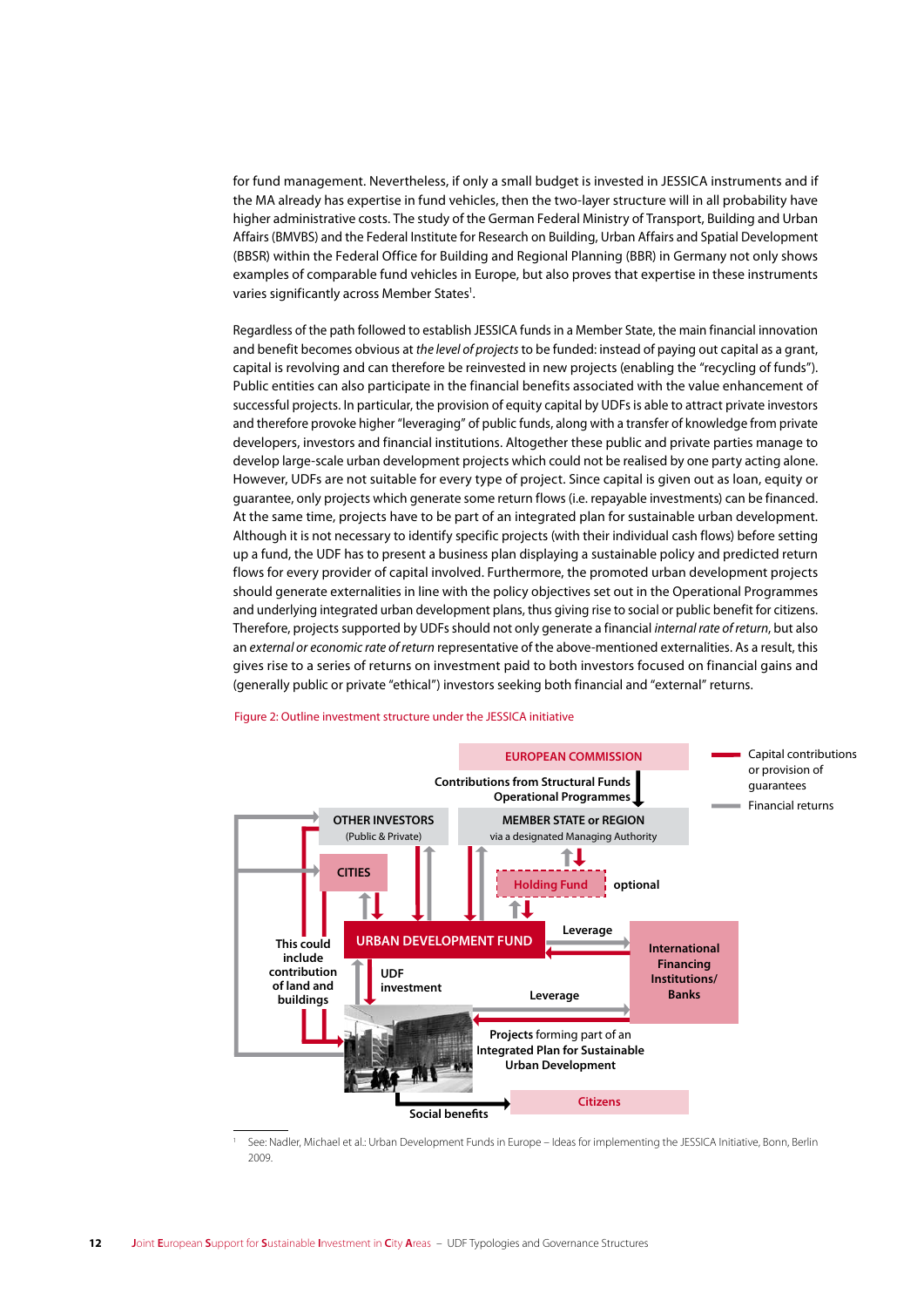Apart from the HFs already established, there currently exist only a handful of UDF structures established under the JESSICA initiative (i.e. Brandenburg, East Midlands, Estonia, Wielkopolska, Lithuania and Wales). Progress in setting up UDFs has so far been rather heterogeneous throughout MSs, particularly as regards timeframes, fund design and the restraints imposed by national regulations.

The reason for this could be the highly innovative character of the UDF, but also the potentially complex structure that may be necessary to establish UDFs in response to challenges specific to each region or MS (see Figure 2). In addition to monitoring financial backflows (IRR) and the social or public benefits achieved for citizens (ERR), the fund management should also ensure that operations comply with rules for *State aid* at all necessary levels.

The reason for this requirement is that ultimately capital resources from the Structural Funds are used to fund projects. Although this is no longer achieved through grants, the parties involved still have to obey the same regulations at the different levels of the JESSICA financial engineering instruments (see Figure 3).

Managing Authorities therefore need guidance on the structure and the possible areas of application, as well as on the cost of implementation and mechanisms for managing and monitoring UDFs. Consequently, the primary task for this study and – in more detail for further research – is to characterise and systematise different fund models throughout the Member States and regions.



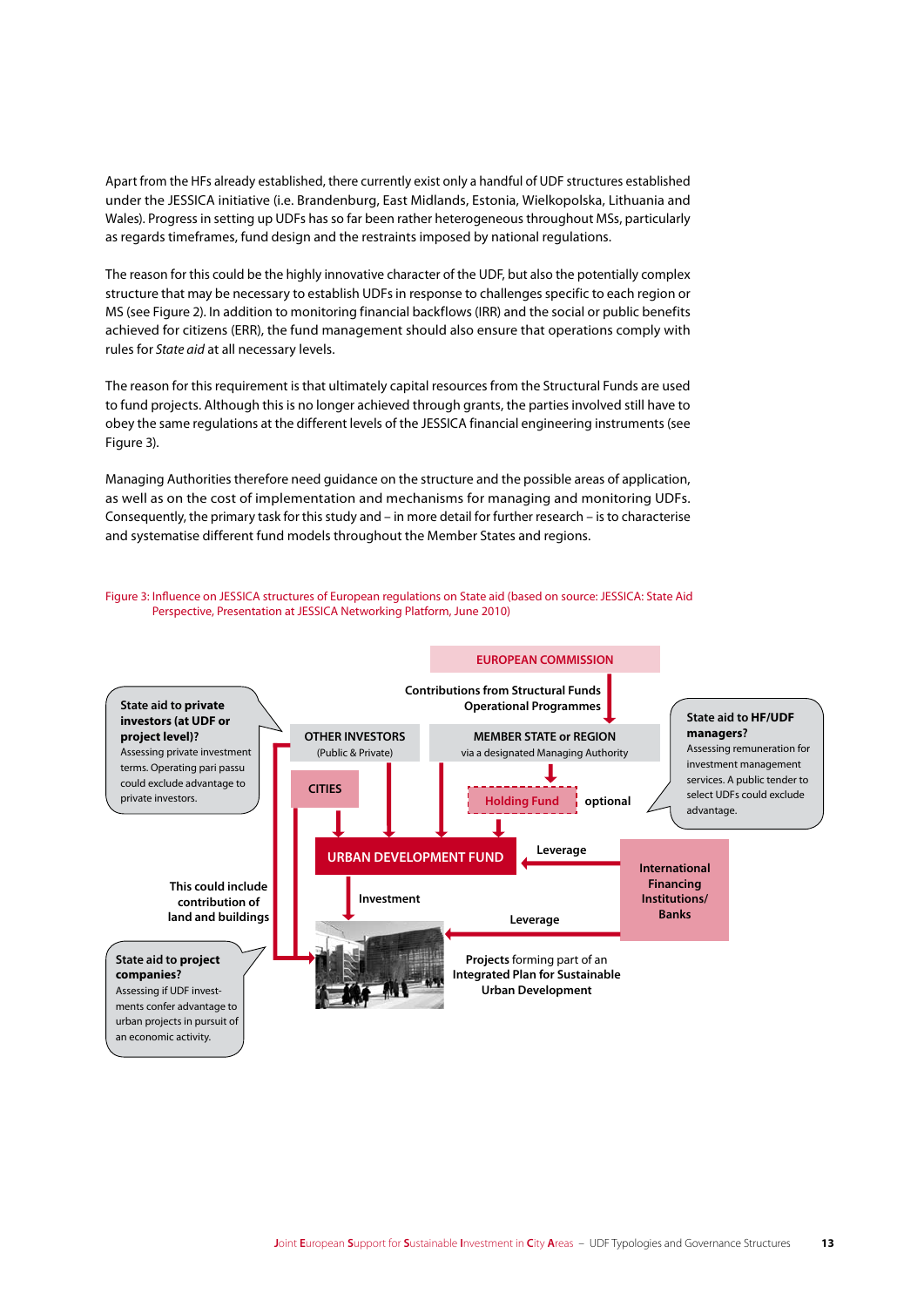### **2. Classifying key dimensions of urban development funds**

In this chapter we classify and systematise the most distinctive features of UDFs. In order to do so, we have drawn on published JESSICA Evaluation Studies and academic publications as well as available guidance on JESSICA operations at the EIB. Together with the legal framework for JESSICA implementation, a comparative cross-sectional analysis of the UDFs currently anticipated in Europe (based on the JESSICA Evaluation Studies) will enable us to draw conclusions on potential business activities. In this regard, we shall introduce and apply *three fundamental classification criteria* that we describe in the following chapters. From our perspective, satisfaction of the three criteria is a prerequisite for the successful design of UDFs. In addition, there are interrelations between the three key dimensions that will be discussed in detail in chapter 2.1.

Figure 4: Linkage of key dimensions in the design of urban development funds



#### **2.1 First key dimension: UDF Business strategy**

#### 2.1.1 Integrated urban plans as a starting point

One key requirement of the JESSICA initiative is that urban development projects form part of an *integrated plan for sustainable urban development*. COCOF note 08/0002/03-EN of 22/12/2008 states that the Structural Fund regulations for the period 2007-2013 do not include a definition of, or specific requirements for, an "integrated plan for sustainable urban development". Consequently, these should be defined by Member States and Managing Authorities, taking account of Article 8 of Regulation (EC) No 1080/2006 and the specific urban, administrative and legal context of each region.

Nonetheless, discussions<sup>2</sup> at European level have resulted in a broadly uniform understanding of integrated urban development planning. It was in pursuit of an improved understanding of "integrated urban development policy" that the preparation of the Leipzig Charter included a comparative study of integrated urban development planning in the individual Member States which examined the central elements of integrated urban development plans. The findings showed that an integrated urban

<sup>2</sup> See presentations at JESSICA networking platform meeting from 12.3.2010 and Nadler, Michael et al.: Urban Development Funds in Europe – Ideas for implementing the JESSICA Initiative, Bonn, Berlin 2009, p. 101-105.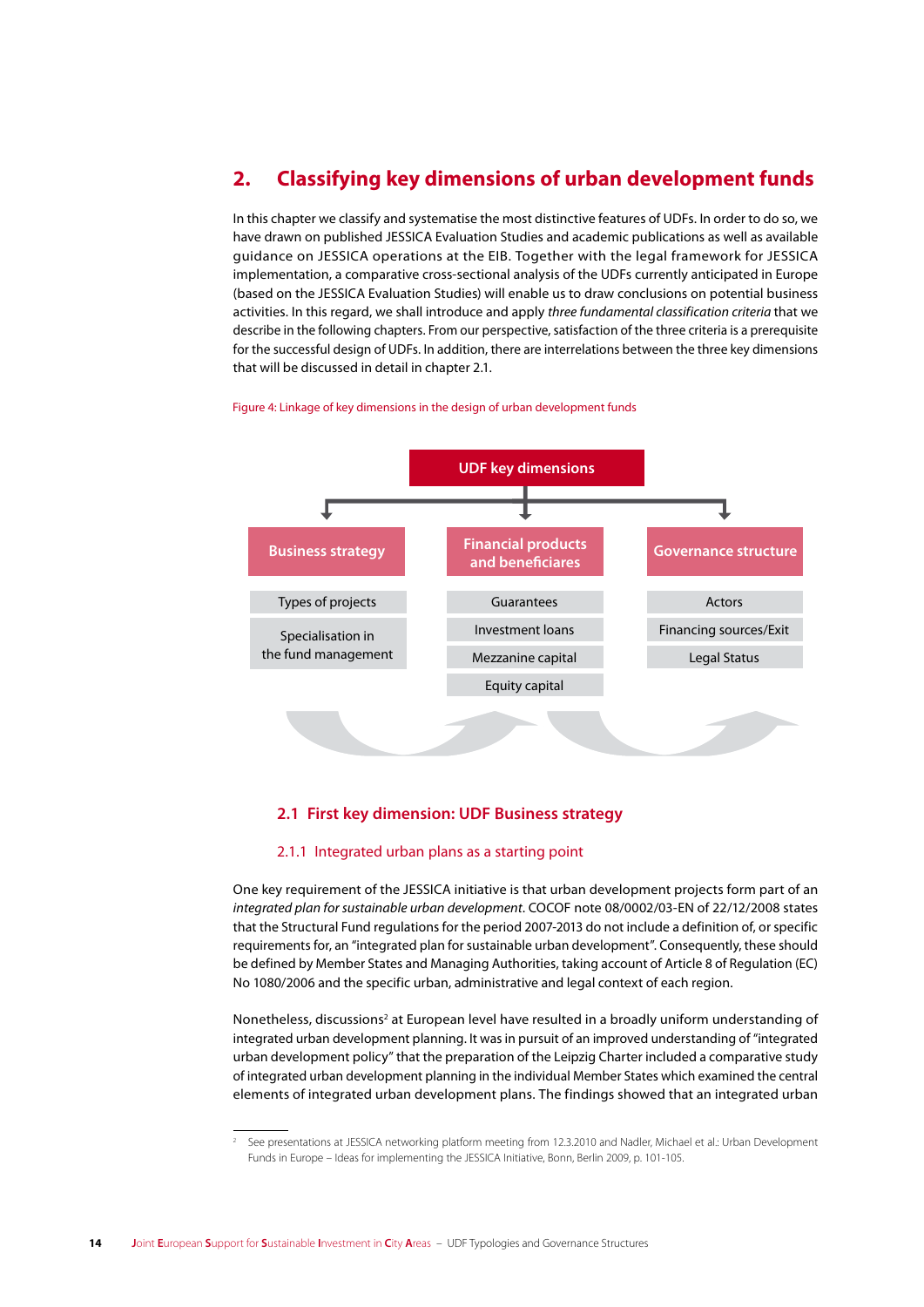development plan links the various fields of action and sector planning and coordinates them in terms of space, timing and content.<sup>3</sup> It defines goals and determines the appropriate instruments for reaching them. Finally, the relevant parties, including those outside politics and administration, should be suitably involved at each stage.<sup>4</sup>

As suggested by the JESSICA division at the EIB, the relevant authority (e.g. MA) would ideally have an integrated plan comprising the following elements<sup>5</sup>:

- **∙** the geographical area ("Target Area") should be precisely defined;
- **∙** underlying investment strategy, justifying public interest and the need for public intervention (i.e. a planning-led approach);
- **∙** standard elements of a land-use plan with sufficient physical definition of public works needed to achieve the Plan's objectives;
- **∙** compliance with environmental and other procedures under EU law;
- **∙** analysis of needs (expected demand for urban assets/services) to which the proposed investment should respond;
- **∙** analysis of socio-economic objectives and impacts;
- **∙** robust governance structure timetable and responsibilities including applicable public consultation procedures;
- **∙** funding structure ensuring implementation and long-term financial sustainability;
- **∙** components to be jointly assessed to satisfy the economic, social, environmental and financial requirements.

Even in Member States with a well-developed urban planning system, difficulties have been encountered in some regions and cities in achieving all of the above. A more complex situation can be seen in some of the newer Member States where an advanced spatial planning system does not yet exist. However, the experience of the EIB shows that this does not have to be a barrier for the business strategy and for the implementation of a UDF. Urban projects without an existing JESSICAcompliant integrated plan can be accepted as candidates for UDF funding, provided that there is a commitment by the relevant authorities to engage in a planning process satisfying the integrated plan criteria within the current ERDF programming period. Furthermore, the urban projects presented for financing by UDFs are to be included in the integrated plans in preparation.<sup>6</sup> Therefore, also urban plans of a strategic nature (e.g. Agenda 21 documents), plans supported by dedicated urban renewal/ development agencies and plans driven by a "flagship project" can be applied to identify investment projects as a part of the UDF business strategy. For example, the Westpomeranian region in Poland used "Local Revitalisation Plans" as integrated urban plans.<sup>7</sup>

<sup>3</sup> Spatial planning refers to the methods used by the public sector to influence the distribution of population and activities in spaces on various scales. It includes urban planning, regional planning, environmental planning, national and international spatial plans. Concerning the content the European Conference of Ministers responsible for Regional Planning (CEMAT) adopted in 1983 the so called 'Torremolinos Charter': "Regional/spatial planning gives geographical expression to the economic, social, cultural and ecological policies of society. It is at the same time a scientific discipline, an administrative technique and a policy developed as an interdisciplinary and comprehensive approach directed towards balanced regional development and the physical organisation of space according to an overall strategy."

<sup>4</sup> See Federal Ministry of Transport, Building and Urban Affairs: Necessity of integrated urban development for the success of a sustainable city; Background study for the "Leipzig Charter for the sustainable European city" by the German European Council Presidency. Berlin 2007, p. 15.

<sup>5</sup> See Carbonaro, Gianni: Integrated plans for sustainable urban development in the context of JESSICA – Methodology and characteristics, Presentation at JESSICA Networking Platform – Third Meeting, Brussels 2010.

<sup>6</sup> See Carbonaro, Gianni: Integrated plans for sustainable urban development in the context of JESSICA – Methodology and characteristics, Presentation at JESSICA Networking Platform – Third Meeting, Brussels 2010.

<sup>7</sup> See for examples the presentations on the third JESSICA networking platform. More examples concerning the formulation of integrated urban plans can be found in Nadler, Michael et al.: Urban Development Funds in Europe, Bonn, Berlin 2009.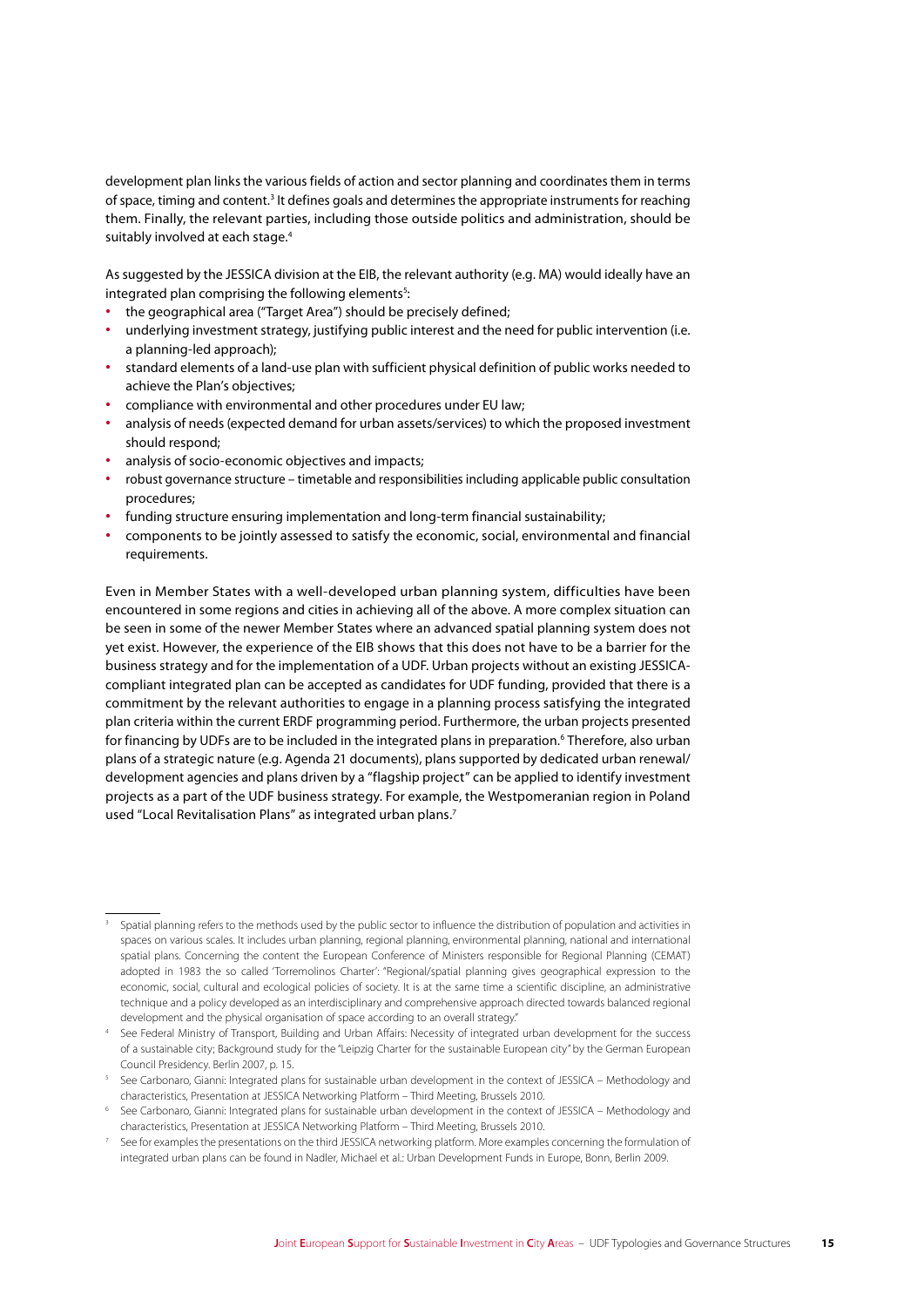#### 2.1.2 Types of urban investment project according to the life cycle of assets

If the "wide" definition of integrated plans for sustainable urban development according to chapter 2.1.1 is accepted, then a large variety of possible urban development projects could be eligible for support from a UDF. Therefore, a systematic analysis of future fund activities is necessary. This analysis should differentiate the activities included in the plans by the *type of urban investment projects* being funded as detailed below.

The targeted types of urban projects are the key dimension of the *business strategy* of UDFs. To be able to measure the value creation potential of UDFs, however, it is necessary to determine the nature of real estate and infrastructure assets that might be supported by a UDF.

In general, we can classify the range of possible projects according to the *life cycle of (urban) assets* to be funded:



#### Figure 5: Classification of urban development projects according to the life cycle of urban assets

In the typical sequence of the life cycle of assets, we can identify JESSICA project types with different characteristics that are suitable for funding by a UDF.

In the first stage, the *land development phase*, (land) infrastructure projects (e.g. building roads, providing access to public transport, telecommunication or drainage) could serve as a prerequisite for further development of greenfields or even brownfields. Infrastructure projects in the form of buildings (e.g. kindergartens, schools, hospitals) can also form an important part of projects for the second stage, the *project development phase*.

In this stage, other public property developments like administration buildings may also be funded by UDFs. The same is true for the development of private property that supports urban development (e.g. office buildings in areas with a high unemployment rate, retail property as a social initiator for other investments in the local economy).

Once the development has been completed, the third stage, the *utilisation or operating phase*, begins. In this stage, UDFs could either finance the operators (but not the owners) of real estate by issuing, for example, a rental guarantee, or provide funding for the improvement of buildings, such as energyefficient renovation, directly to the owners. Furthermore, the financing of an intermediary purchase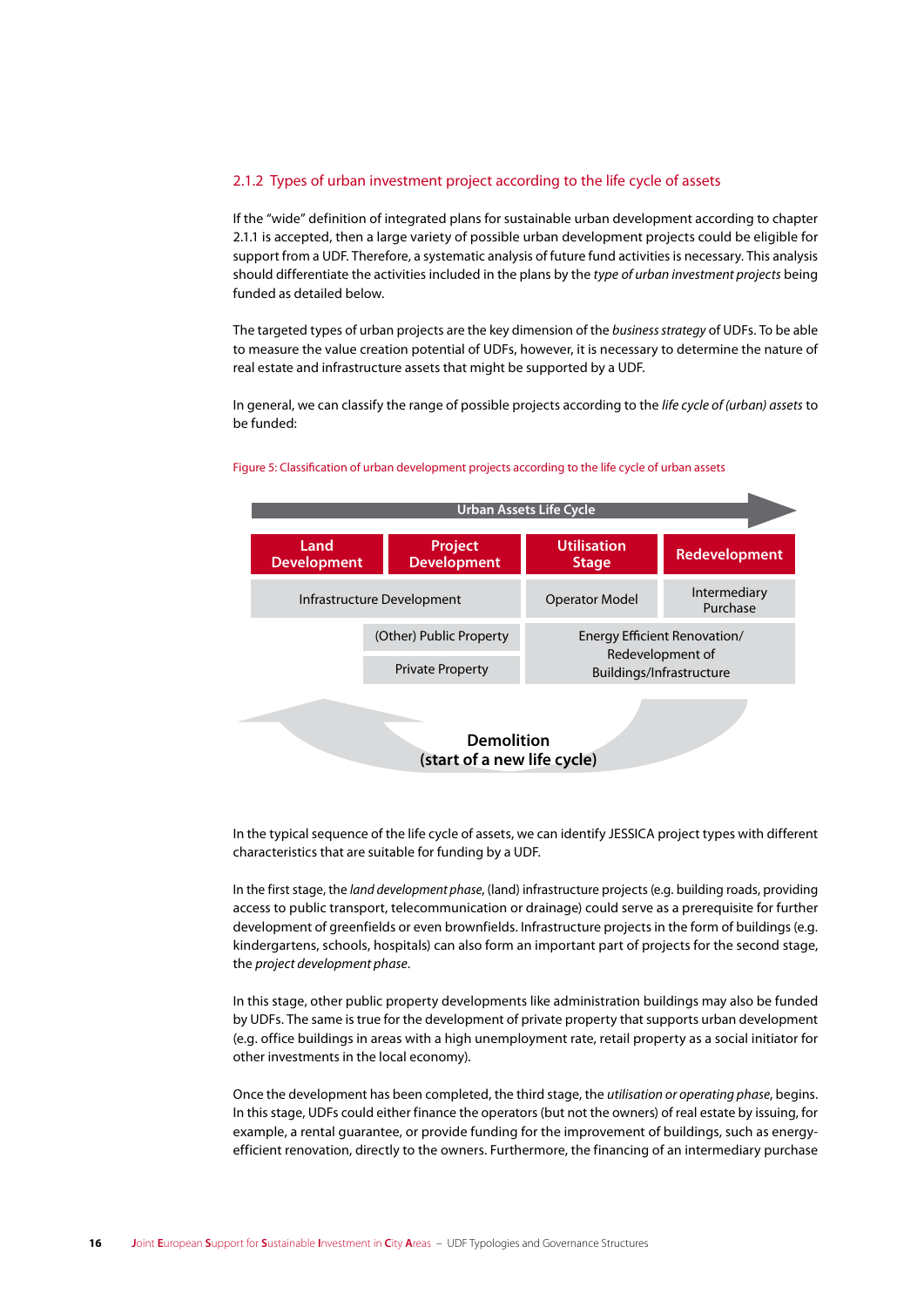of developed land and/or buildings could make sense, if for example single private owners are not able to implement an integrated urban development. If existing buildings no longer meet market demands (e.g. evidenced by high vacancy rates) it might not be enough merely to renovate the building. Rather, a completely new utilisation concept should be devised after a feasibility study has been carried out. This study could conclude, for instance, that turning a former hotel into an office building would respond better to market demands and therefore form part of a successful *redevelopment*. In contrast to mere renovation of a building while preserving the old utilisation concept, redevelopment is characterised by a new concept of utilisation, which usually requires a much higher project investment. In this stage, a UDF could act as an intermediary purchasing old buildings or brownfields, redeveloping these sites and selling them back into the market.

It is important to note that the stage of the life cycle determines the cash flow structure of the project. This becomes obvious by looking at two examples of urban development projects:

The first example is the *energy efficient redevelopment of private residential real estate* (e. g. condominiums, multifamily housing or social housing). After relatively low investment in existing buildings, the project generates regular periodic income from savings in energy costs. This stable cash flow from the project permits a constant debt repayment to the funding UDF.



Figure 6: Cash flow structure of a sample urban development project: financing of an energy efficiency investment

While energy savings could be obtained from buildings as well as from infrastructure, in this example it is a core issue that the investment is in an asset already in the utilisation stage (see Figure 6). The owner has a higher income from property because of either cost savings or rent increases (owing to lower energy costs for the tenants). The sample project shows a relatively low financial risk on account of the periodic income and the collateral available to the UDF in form of the existing assets.

Another (completely different) example would be the case of *brownfield regeneration*. Starting with the purchase of the brownfield site, for many years only cash outflows would be expected (e.g. for cleanup operations as well as land and project development). Once the regeneration has been completed, an income would be expected from the sale of the site to the end-investors. While this sale price as well as the timeframe for the regeneration is uncertain, there is yet another risk factor: the high total amount of the investment. The combination of these factors creates a high financial risk for the UDF.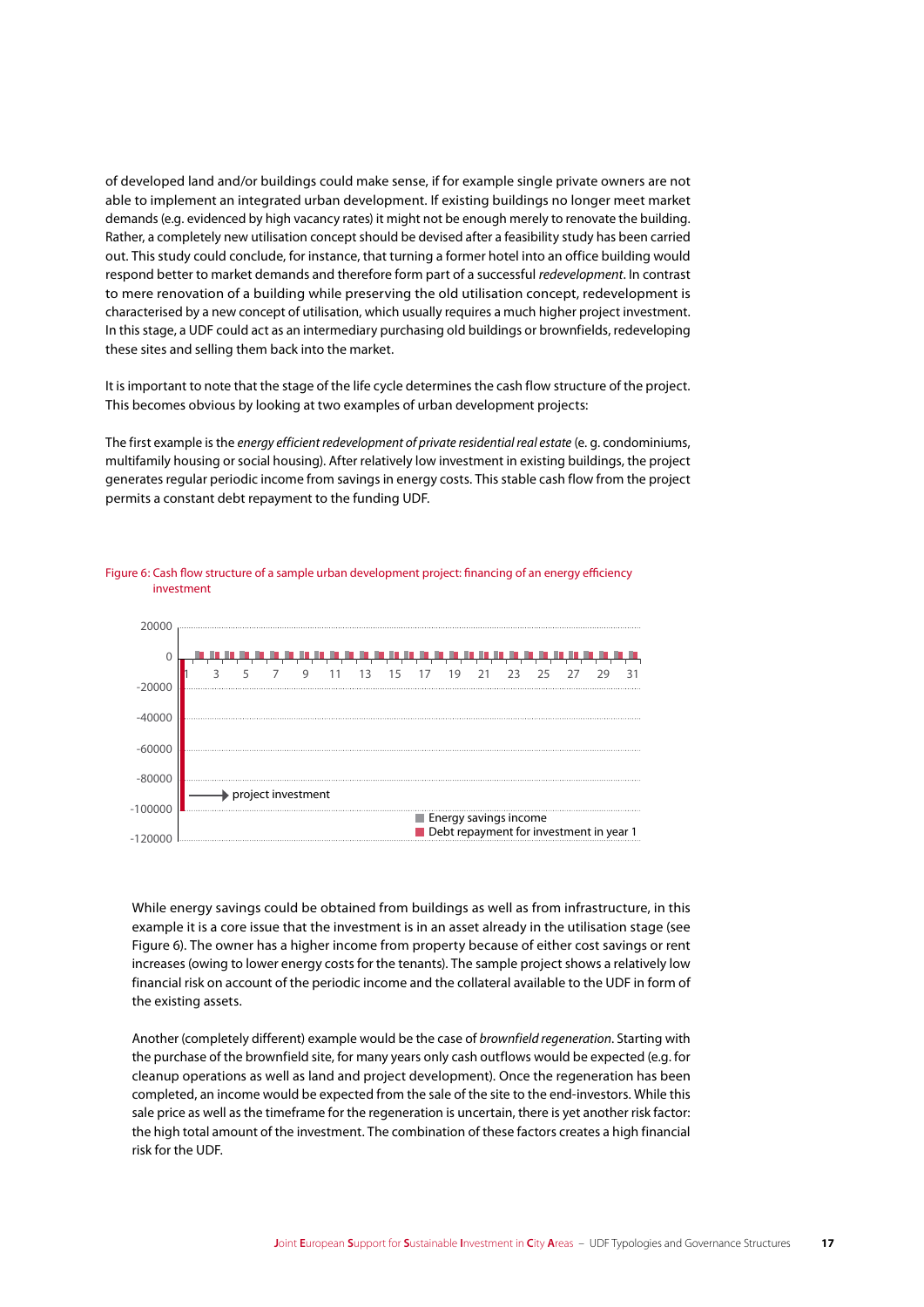

Figure 7: Cash flow structure of a single urban development project (example: financing of urban regeneration investments)

The UDF management should therefore target a project mix with both low and high financial risk projects. Furthermore, it may also be useful for the fund management to take into account the importance of individual projects for integrated urban development. The classification outlined in Figure 8 below could serve as an example for the construction of a UDF project portfolio. Thus the character of the UDF as a fund supporting a *mixed investment portfolio* becomes obvious.

#### Figure 8: Portfolio classification of specific urban development projects



In the above figure, projects requiring larger individual investment sums are indicated by a bigger "bubble" (representing a large share of the financing volume of the UDF). While the financial risk and the political priorities of the Managing Authorities are not necessarily correlated, this is not true for the importance of the individual integrated urban development projects: the positioning of the projects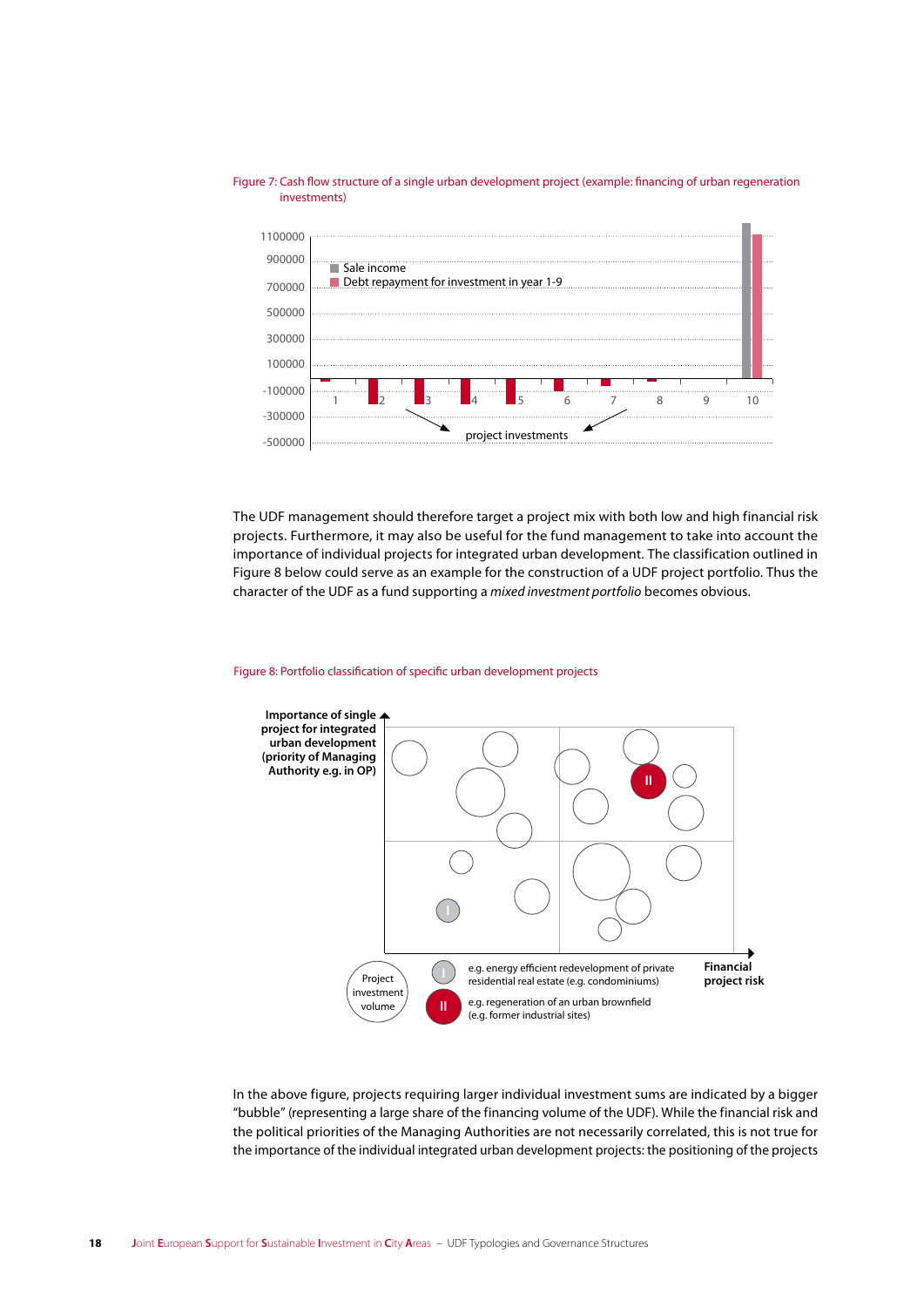in the classification is highly dependent on the priorities targeted in the Operational Programmes of the relevant Member States.

If an Operational Programme also included output targets (e.g. job creation, local taxes, CO<sub>2</sub> reduction), it would be possible to classify the urban development projects not only from a subjective but also from a more objective point of view relying on such criteria. The matrix would then represent a portfolio measured by internal rates of return (for the financial risk and yields) and by external rates of return (related to the importance of the projects for integrated urban development). For the fund management it would then be possible to combine, for instance, projects with a lower IRR and higher ERR with projects generating a lower ERR but higher IRR, depending on the targets of the MA (for the HF as well as the UDFs, see the following chapter 2.1.4).

#### 2.1.3 Specialisation options for UDF fund management

The urban asset construction, operation and redevelopment life cycle serves as the basic concept for a high level categorisation of the different types of urban development project. This is because the life cycle phase determines the cash-flow characteristics of projects (see chapter 2.1.2).

However, as well as being influenced by the stage of a project in the asset life cycle, the business strategy of a UDF is further conditioned by its intended geographic and thematic scope. Since every fund represents a portfolio of different projects, the portfolio can either *diversify* or *specialise* in a certain region or certain asset utilisation ("theme" or sector purpose).

As for *geographic scope*, it is possible that a UDF finances projects on a national, regional or only city/ metropolitan level. Current HF and UDF operations throughout the MSs show both activities at the national level (e.g. Lithuania) and at the regional level (e.g. the regions of Wielkopolska and Westpomerania in Poland, and the East Midlands region and the urban region of London in the UK), but not yet at the level of an individual city. One reason for this situation might be that in many Member States capital resources in OPs are not directly allocated to single cities. Nevertheless it might be possible to create a single city UDF. The city in question has to negotiate with the responsible MA that certain OP resources shall be dedicated to that city. This could be facilitated if the city were to provide match funding (e.g. in the form of land and buildings or own cash resources).

At the same time, UDFs either can finance a wide range of asset utilisations in a multi-purpose fund or can specialise in a certain investment type, e.g. an energy saving fund or an infrastructure fund. Very often the "specialised theme" of the fund is determined by the kind of property and infrastructure financed (see Figure 5) in combination with the final use of the assets developed (e.g. educational, tourist or recreational use). For example if a UDF finances the development of a "recreation park" it will be necessary not only to develop buildings but also the corresponding infrastructure (such as streets, access to public transport, water connections or public green areas).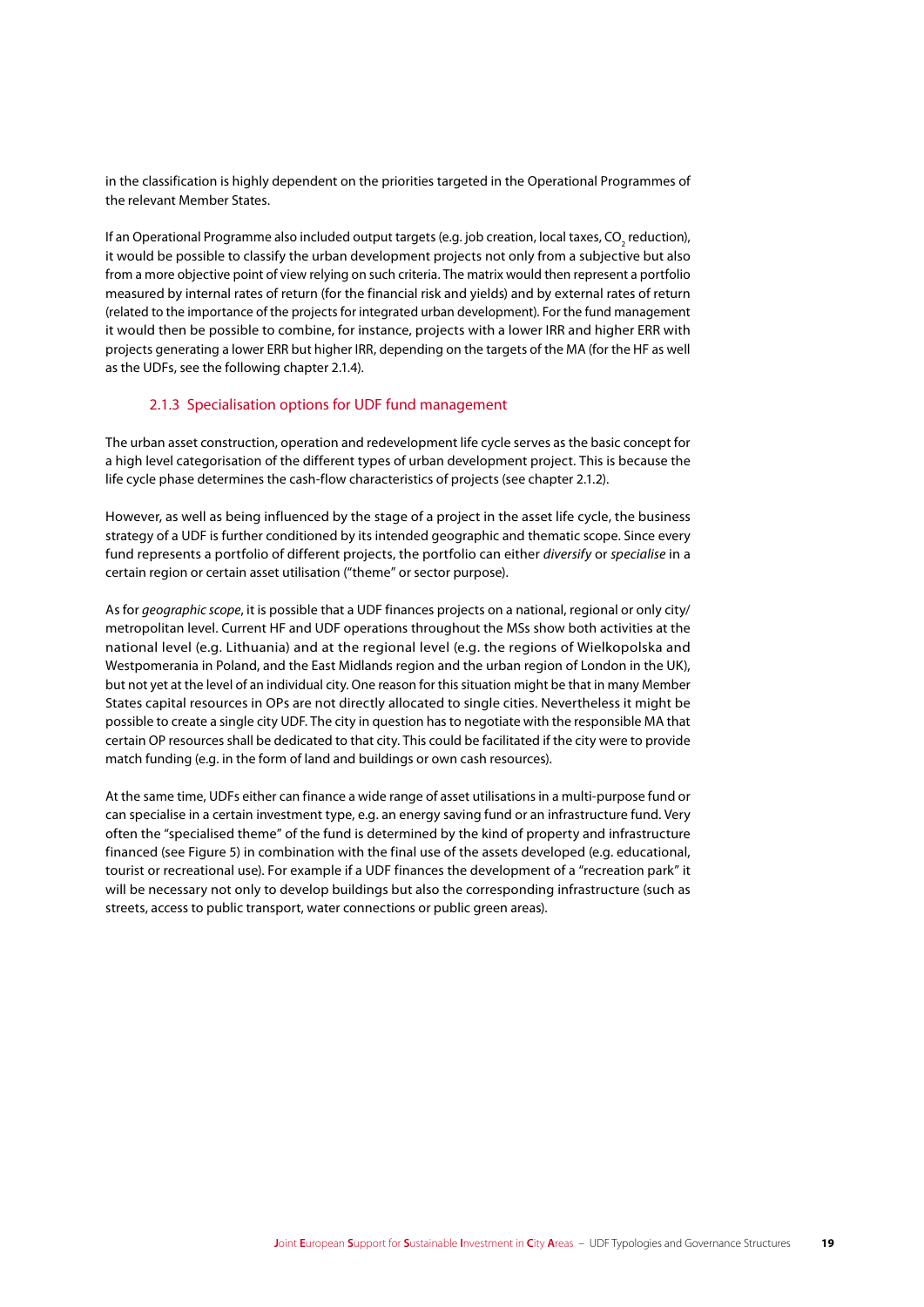#### Figure 9: Dimensions of a UDF project portfolio



As we can see in the above figure, the project portfolio of a UDF can follow various business strategies. The selected investment criteria (asset type, geographic and thematic scope) form the UDF business strategy and provide the base for the rate of return targets used by the fund management.

One possibility would be to focus on one special theme such as energy efficiency improvements in a certain city or metropolitan area. Such a focus would therefore also limit UDF investments to assets in the operational phase of their life cycle. In contrast to such a niche strategy, a UDF could also finance the nationwide development and utilisation stage of multi-purpose urban assets. A Managing Authority that has to decide on the degree of thematic specialisation of their UDFs has to keep in mind two countervailing effects: if a UDF specialises in certain assets (for example by financing only infrastructure assets), this could enhance the expertise of the fund management in the chosen sector. At the same time, however, it could result in higher financial risks for the UDF, since there is no cross-sector risk diversification. Furthermore, there is also the possibility that the fund may be unable to find enough viable projects in its chosen sector. This may lead to insufficient demand for UDF financing at project level. If such a situation persists over time, the UDF may have to pay back part of its capital resources to the ERDF by the end of the programming period. Therefore, excessive thematic specialisation may create a further risk factor for the UDF.

Concerning the degree of *geographic specialisation*, the MA has to take into account the size of the MS and the status quo of the different regions and cities within the state. Because of the use of OP resources (ERDF and co-financing or matching funds) the UDF projects, at least in the first round of capital use, are restricted to the geographical area covered by the OP. This means that a UDF is not allowed to finance projects outside the respective OP. It is in principle possible for a single UDF to employ capital resources from several OPs. However, it might not be possible to achieve cross-geographic risk diversification. In other words, possible gains and profits from a project X (under OP region X) cannot compensate possible losses from a project Y (under OP region Y). Furthermore, where different OP capital resources are used in a single UDF, there has to be entirely separate accounting in the investment and backflow phase of the projects. This could clearly limit the scope for crossgeographic diversification which would then only be possible under a national (= multi-region) OP and therefore with a national UDE.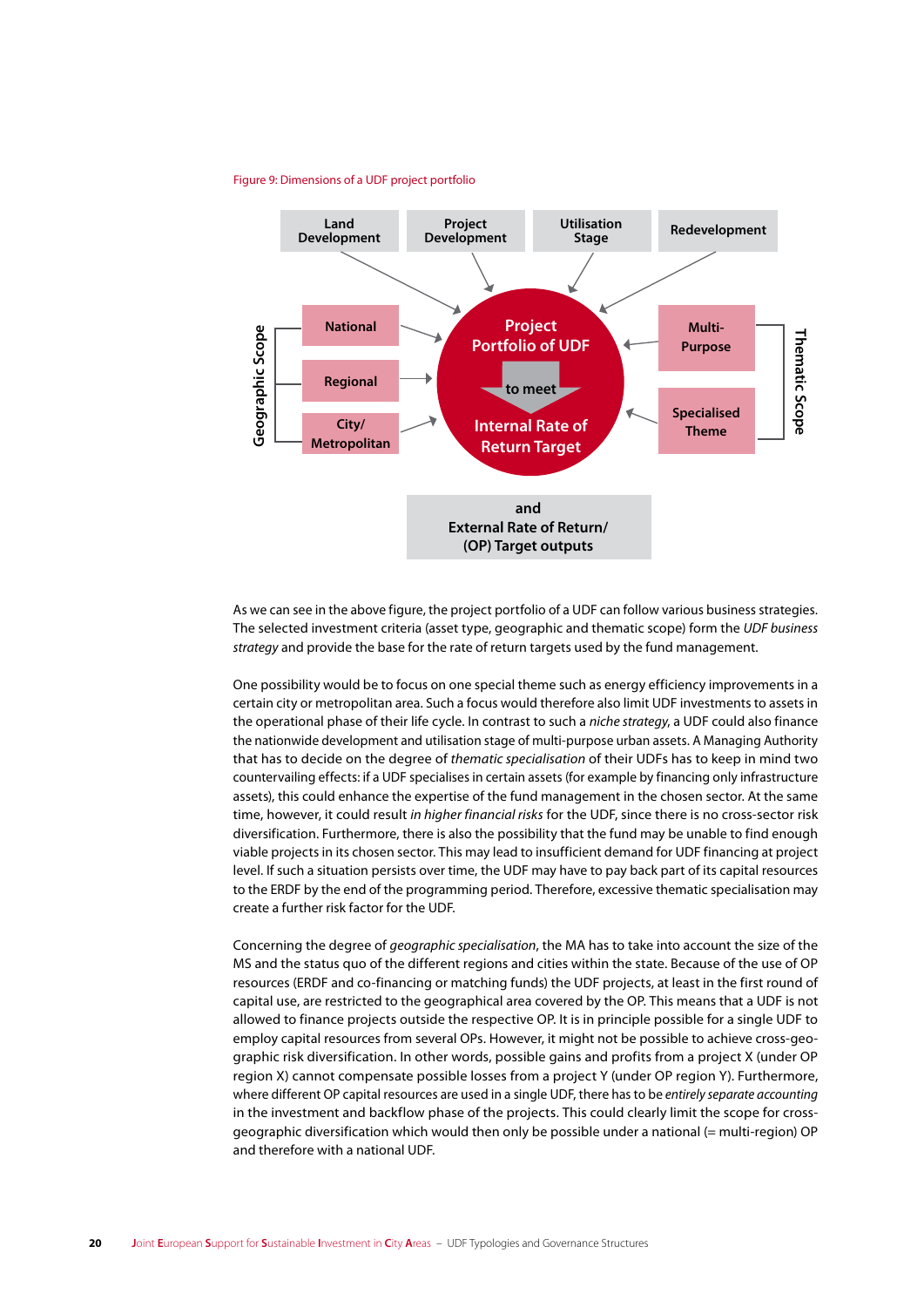#### 2.1.4. Internal and external rate of return targets at the project level

All UDFs – regardless of the project portfolio chosen – have to fulfil a certain internal rate of return (IRR) target to secure the functioning and sustainability of the fund. While the IRR target clearly depends on the costs and governance structure of the UDF (see third key dimension), the nature of the real estate or infrastructure assets to be funded also plays a significant role.

In this context, the legal requirements of EU Structural Fund Regulations (e.g. EC Regulations 1083/2006 and 1080/2006) as well as the respective Operational Programmes of the Managing Authorities can further limit the selection of projects, where the UDF is funded with resources from the European Fund for Regional Development (ERDF).

In general, UDFs will focus on so-called B-Projects according to the CABERNET classification<sup>8</sup> which was originally created in relation to the redevelopment of brownfield sites (see Figure 10).9

To evaluate any type of urban development project all cash outflows (for the investment costs) and cash inflows (sale revenues according to the land value) have to be incorporated in a dynamic capital budgeting analysis. In this context, financial performance indicators such as net present values (NPV), future values and internal rates of return (IRR) are generally used. The IRR  $(i_0)$  is the interest rate, which balances out the sum ( $C_n$ ) of future values (or net present values) of all project cash inflows  $(E_t)$  and outflows  $(A_t)$ .

#### Figure 10: CABERNET classification of project types



The internal rate of return measures the *yield of the capital invested* in a given urban development project. To evaluate a specific project, the IRR has to be compared with the *weighted average cost of capital (WACC)* of the urban development project.<sup>10</sup>

$$
C_n = \sum_{t=0}^{n} (E_t - A_t) \cdot (1 + i_0)^{n-t}
$$

$$
\sum_{t=0}^{n} E_t \cdot (1 + i_0)^{n-t} = \sum_{t=0}^{n} A_t \cdot (1 + i_0)^{n-t}
$$

<sup>&</sup>lt;sup>8</sup> CABERNET (Concerted Action on Brownfield and Economic Regeneration Network) is the European Expert Network addressing the complex multi-stakeholder issues that are raised by brownfield regeneration. The network's aim is to enhance the rehabilitation of brownfield sites within the context of sustainable development, by sharing experiences from across Europe, providing new tools and management strategies and a framework for coordinated research activities.

<sup>9</sup> See for the following figure: Groenendijk, N.: Financing techniques for brownfield regeneration: a practical guide, Twente 2006, p. 8.

<sup>10</sup> See for the following figure: Groenendijk, N.: Financing techniques for brownfield regeneration: a practical guide, Twente 2006, p. 9.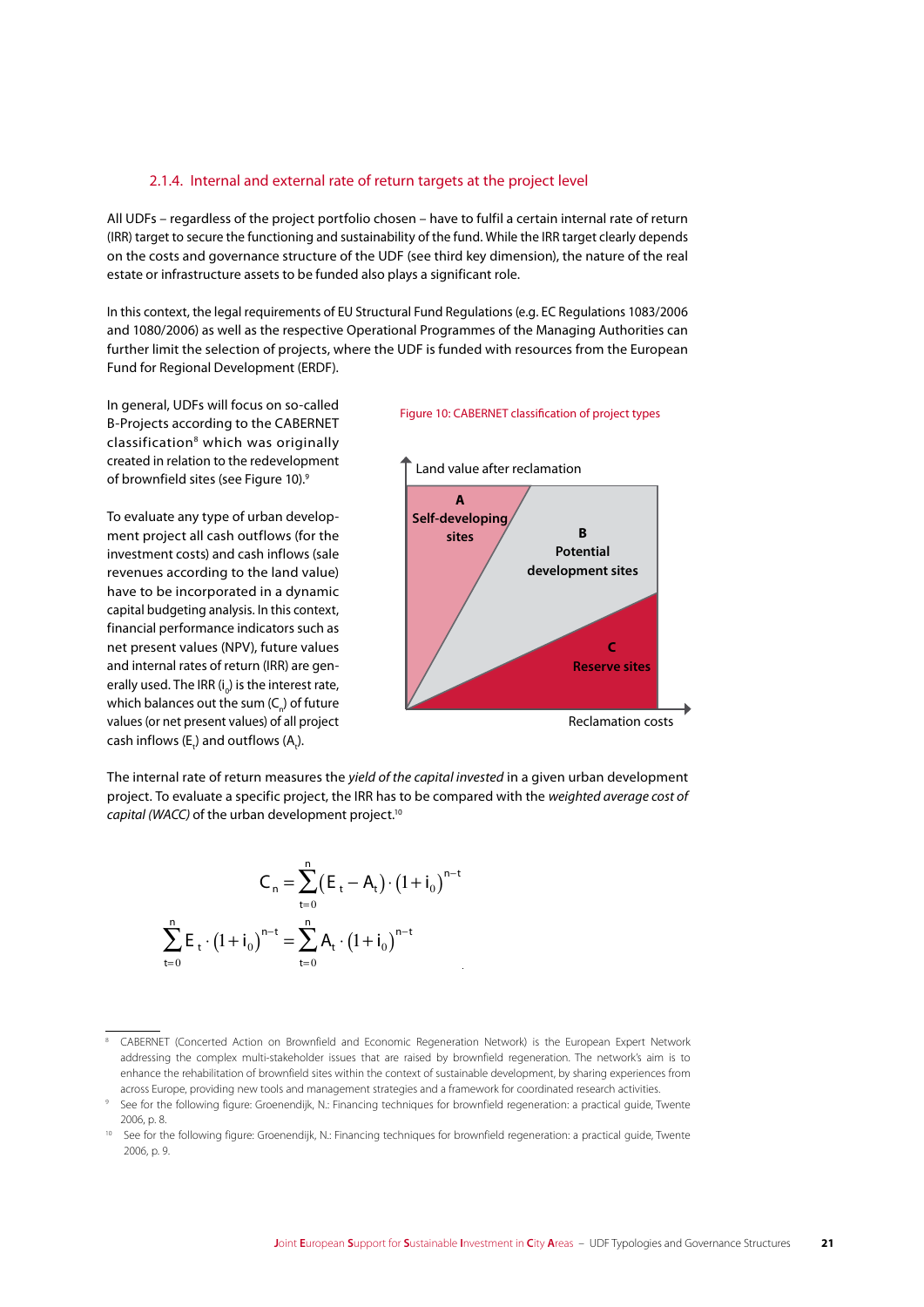*B-Projects* are characterised by a limited internal rate of return that is not sufficient to meet the performance goals of private investors, unlike the more profitable A-Projects. The necessary (market) performance level depends on the type of urban assets in the funded project (see Chapter 2.1.2). On the other hand, B-Projects at least produce moderate positive returns when the weighted cost of capital is ignored. In contrast, loss-making C-Projects may not generate any capital backflow at all (e.g. the provision of public space such as parks). While C-Projects are not suitable for revolving UDF financing, they might be eligible for public grants.



Although the UDF may be unable to enhance the limited project revenues of B-Projects, it can still provide financing with a low cost of capital. The leverage effect will help to achieve a sufficient *market return* for the remaining (private) capital partners. UDF funding should not, however, enable returns above a fair market rate to be earned because of EU regulations on State aid (see also Chapter 3.1.4).



#### Figure 12: Single B-Projects in UDF business strategies<sup>11</sup>

External/economic rate of return

However, this does not mean that a UDF cannot finance A- or C-Projects at all. It would be possible to finance a project "vehicle" (= project as a counterpart in an investment contract) that includes revenuegenerating components as well as no-revenue or low-revenue components.

Cumulatively they can produce an acceptable return for the investor and realise potential synergies between the different components. Figure 13 provides an example for the combination of differing project types in a possible project portfolio:

<sup>11</sup> Modified figure based on Department for Communities and Government London: Financing Investment in Sustainable Cities and Communities in Europe – the Role of the EIB, London 2007, p. 25.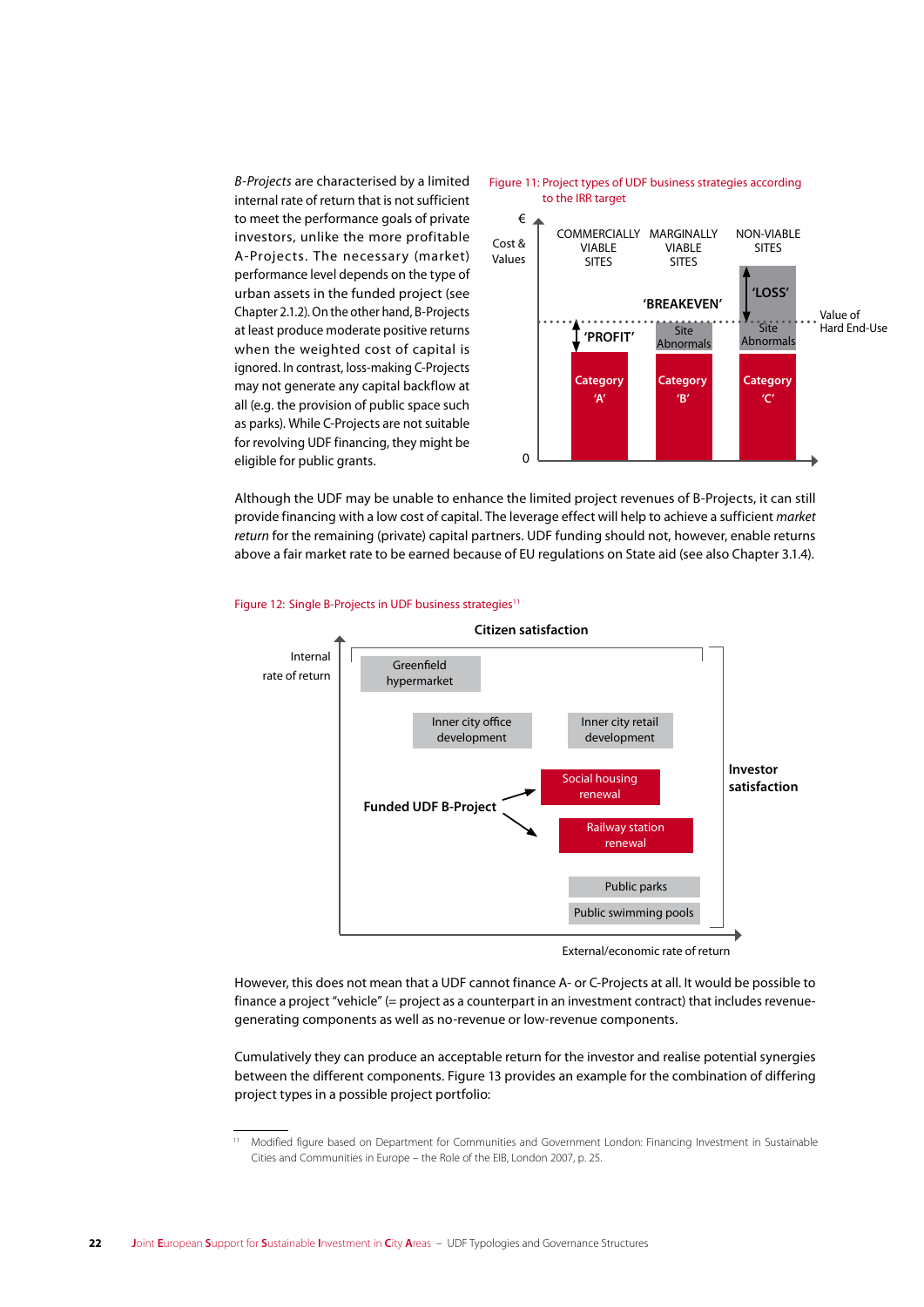Figure 13: B-Project Vehicles in UDF business strategies<sup>12</sup>



External/economic rate of return

Furthermore it would also be possible to combine in one integrated urban development project *two alternative funding paths*. If for example a railway station is redeveloped (resulting in limited project revenues from integrated shops/offices) together with a surrounding public park (with no revenues because use of the park is free), then the redevelopment obtains the UDF financing and the public park receives *grant financing*. The only major requirement would be that the project manager clearly distinguishes between the different investments or costs of the projects:

#### Figure 14: B-Project Vehicles in UDF business strategies<sup>13</sup>



External/economic rate of return

<sup>12</sup> Modified figure of the Department for Communities and Government, London: Financing Investment in Sustainable Cities and Communities in Europe – the Role of the EIB, London 2007, p. 25

<sup>13</sup> Modified figure of Department for Communities and Government, London: Financing Investment in Sustainable Cities and Communities in Europe – the Role of the EIB, London 2007, p. 25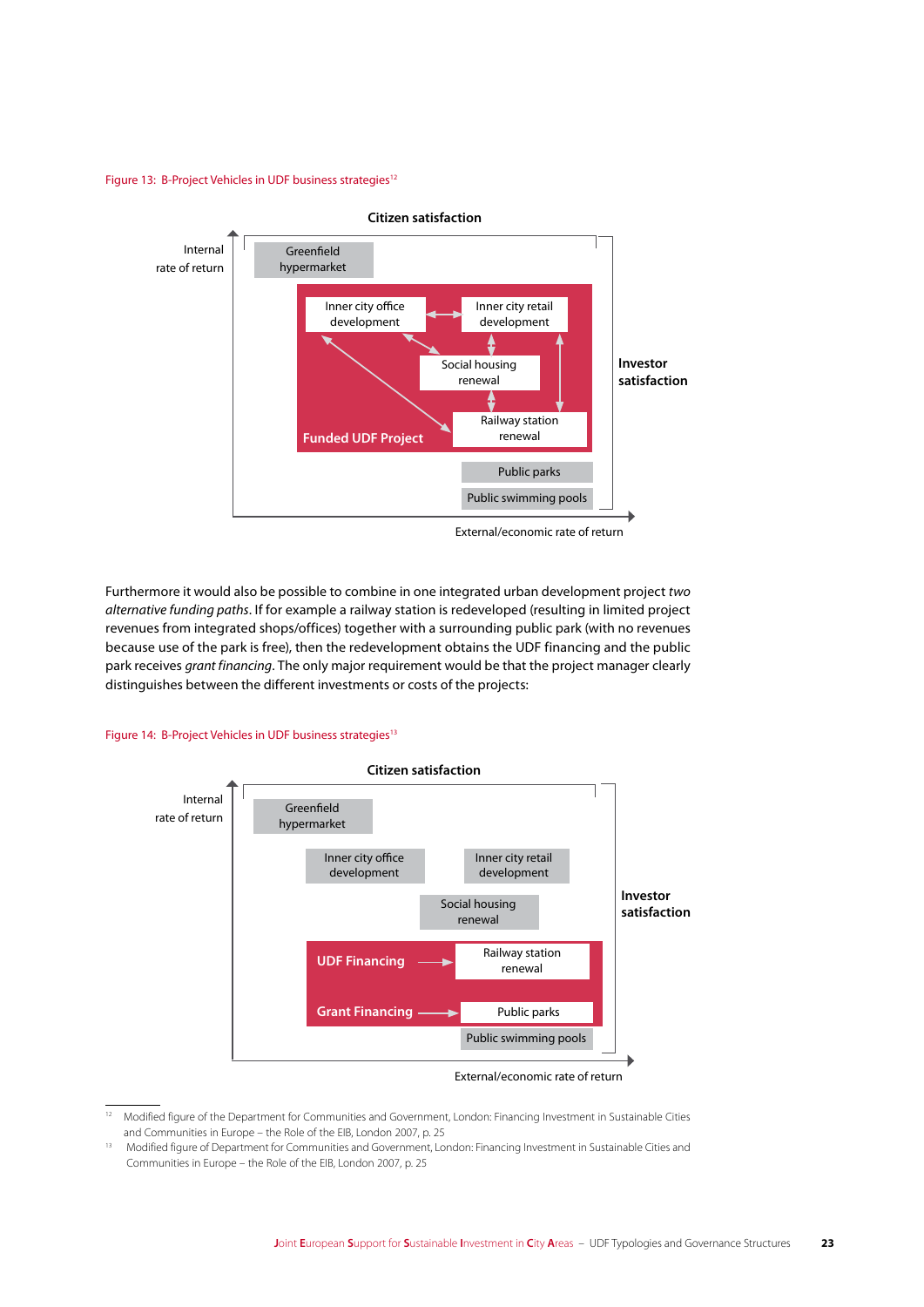The UDF project portfolio therefore has to generate a certain internal rate of return that is primarily determined by the capital providers of the fund. They have to decide on the intended level of capital to be maintained in the fund, and thus the fund performance to be achieved.

Finally all urban projects should contribute to *social and public benefits* that might be defined by underlying plans or strategies for integrated urban development and measured by OP output targets and/or economic rates of return (for ERR, see Figures 12 to 14). The reason for this is that these benefits provide the justification for the (subsidised) project financing by the UDF. Furthermore, the existence of *external effects/economic rates of returns* could justify State aid (in cases of UDF financing on conditions below market rates). Possible indicators for a positive economic rate of return are very often described in the *OP output targets* of the Member States. Examples of relevant indicators for the measurement of performance could be:

- **∙** Number of jobs created/number of newly created companies;
- CO<sub>2</sub> reductions achieved;
- **∙** Renewable energy production (in MWh);
- **∙** Private financing leverage at project level (as a % of the sum invested);
- **∙** Private financing leverage at fund level (as a % of the sum invested);
- **∙** Brownfield land redeveloped (m² of areas recycled);
- **∙** Amount of new/upgraded floor space;
- **∙** Increase in the use of public transport;
- **∙** Increase in the tourist flow of the relevant urban/regional area;
- Increase in m<sup>2</sup> of social housing;
- **∙** Improved standards of public health, public education or cultural life of the relevant urban/regional area;
- **∙** Conservation of listed/historic buildings.

#### **2.2 Second key dimension: UDF financial products for the final recipients**

#### 2.2.2 Guiding principles for the selection of financial products

At the centre of the UDFs financial arrangement is the funding of the selected urban development projects. More specifically, the legal framework of the JESSICA initiative enables all participating fund vehicles to make use of the following *four different financial products*:

#### Figure 15: Financial products of UDFs



We shall introduce the financial products in order of *their (increasing) importance for the individual project financing*. Although a UDF basically can offer all financial products, the fund management should adhere to the following guiding principle on *risk sharing*: UDFs should not try to finance the entire investment requirements of the project, but should *share risks* with project investors and/or (commercial) lenders external to the UDF. Therefore, along with the financial products of the fund, all project promoters who are applicants for fund financing (whether they be public or private, companies or households) also have to take some investment risk. This raises the question of who is the ultimate recipient of the fund and bears the repayment obligation to the UDF.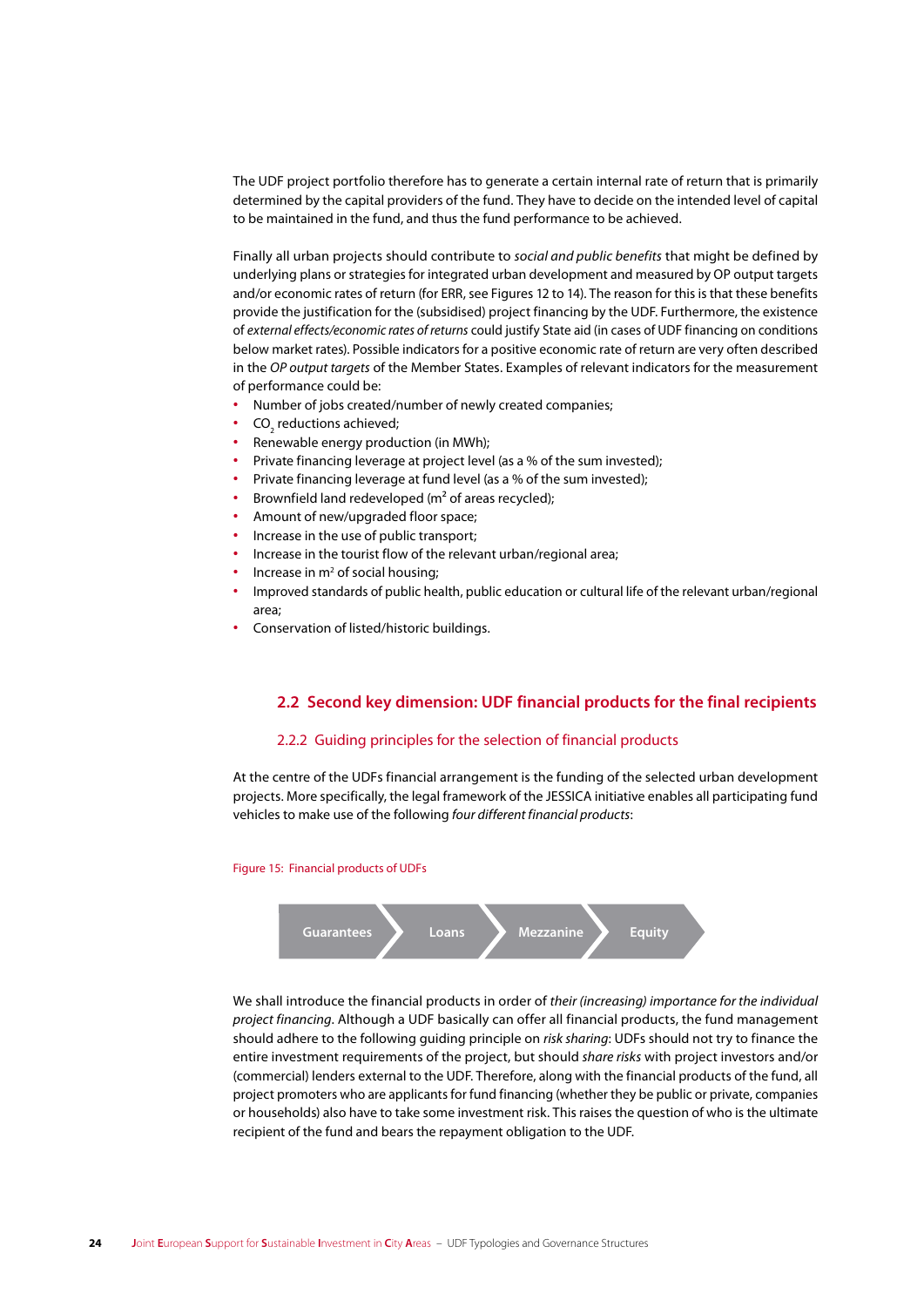#### 2.2.2 Provision of guarantees

A UDF can support projects by providing guarantees, a legally binding commitment given by a third party to pay the remaining balance of a loan, including unpaid interest, in the event of default by the main borrower. Guarantees could be issued to project companies in order to facilitate access to external finance (mainly private sector loans) in return for a processing fee to cover both the risk exposure and the administrative and processing costs. Guarantees are an appropriate financial instrument in cases where project companies are unable to provide the lender – typically a bank or leasing company – with the necessary collateral to gain access to debt finance on reasonable terms.



#### **In case of a loan default: cash outflows from UDF to lender bank**

The process appears as follows: the project company applies to a financial institution for a loan (see Figure 16, Action 1). The project company can seek a guarantee for a proportion of the loan (see Figure 16, red arrow 2) if so requested by the financial institution. Following a comprehensive analysis of the viability of the business plan and a risk assessment based on a range of criteria, the UDF provides a guarantee to the bank, enabling the project company to access loan finance. Typically, the borrower pays the fund an (insurance) premium, in addition to the interest and principal payments to the loan provider. The guaranteed proportion of the loan amount usually varies between 40% and 80%.

The fees the borrower pays for the guarantee depend on a series of factors: the guarantee period, the risk factor, and the proportion of the loan to be guaranteed. In most cases, the fee is 1-2% per annum of the outstanding guaranteed amount (i.e. of the loan amount insured). This is the sole cash inflow to the fund, as the actual project financing occurs through the private lender (see Figure 16, Actions 3 and 4). In the event of a loan default by the borrower – and based on terms clearly defined in the contract – the guarantee fund will reimburse the lender immediately upon notification of the repayment default. The company or the project company's collateral is then sold and any losses incurred are borne by the fund. If there is no loan default, no actual cash outflow takes place at the guarantee fund level.

Although a guarantee reduces the investment risk for the third party lenders (because they only bear part of the default risk of the loan principal), it also entails one disadvantage. Despite the guarantee, it is still necessary to find *complete equity and debt financing from third parties*. A guarantee only represents a supplementary hedge for the ultimate lender. Therefore, a UDF guarantee does not directly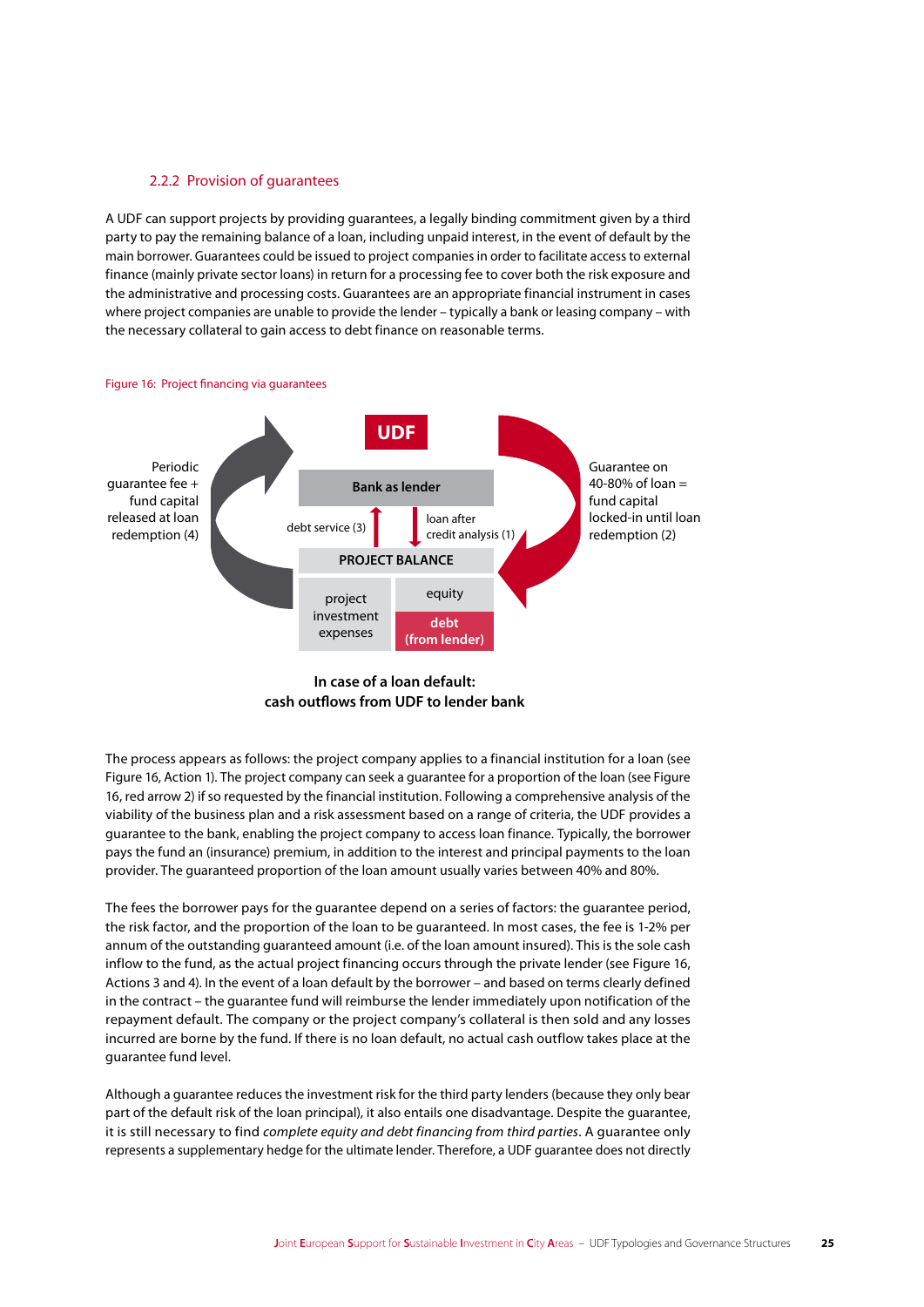provide project financing, but it can support its provision. As a result, for guarantees the final recipient is not the project company but the third-party lender, because, in the event of insolvency, the guarantee will be additional collateral for the lender.

For project companies with a short track record or a lack of security, guarantees can produce a significant improvement in the conditions for loan financing.

From the perspective of the UDF, guarantees may be difficult to implement because the fund management not only has to pay attention to the general State aid regulations (see Chapter 3.1.4) but also to EC guidelines on State aid in the form of guarantees. In March 2000 the Commission published detailed *guidelines on the use of Articles 87 and 88* of the EU Treaty as regards the provision of State aid in the form of quarantees<sup>14</sup>:

#### **EC Notice on state aid for guarantee programmes**

- **∙** It is not possible to extend guarantees to borrowers in financial difficulty.
- **∙** The aid recipient (i.e. borrower) should in principle be able to obtain a loan on market conditions from the financial markets without any intervention by the state.
- **∙** The guarantee must be linked to a specific financial transaction, be for a fixed maximum amount, *not cover more than 80%* of the outstanding loan or other financial obligation (except for bonds and similar instruments) and not be open-ended.
- **∙** The terms of the scheme are based on a *realistic assessment of the risk* so that the premiums paid by the beneficiary enterprises make it, in all probability, self-financing.
- **∙** The scheme provides for the terms on which future guarantees are granted and the overall financing of the scheme is to be reviewed at least once a year.
- **∙** The premiums have to cover both the usual risks associated with granting the guarantee *and the administrative costs* of the scheme, including, where the State provides the initial capital for the start-up of the scheme, a normal return on that capital.

These rules demand a *realistic guarantee fee calculation*. For example, if the default probability were 2% and the exposure at risk 50%, the minimum fee would be 1% of the loan amount. Furthermore, if there were management costs of 1%, it would be necessary to charge at least 2% for the guarantee. Further fees would be necessary for the "normal" (i.e. market) return on the locked-in capital.

Since the project company also has to pay the loan interest rate (on market conditions), it is clear that it will be very difficult to achieve a substantial reduction in the overall cost of capital for project companies. A substantial cost reduction is only possible with other financial instruments.

Furthermore, with regard to the existing COCOF notes (07/0018/01-EN, 08/0002/03-EN and COCOF 08/0034/02/EN), it is not clear if the guaranteed (and locked-in) capital amount can be classified as "expenditure" for the purpose of payment certification, since for the time being there is no cash outflow from the UDF (see Figure 16). This could be the reason why there have been no cases to date of UDFs providing guarantees in Member States. Further guidance on eligible expenditure as regards guarantees provided in the regulatory framework of the Structural Funds is expected to be provided by the EC.

<sup>14</sup> See Commission Notice on the application of Articles 87 and 88 of the EC Treaty to State aid in the form of guarantees, OJ C 71, 11.03.2000, p. 14, and annex F.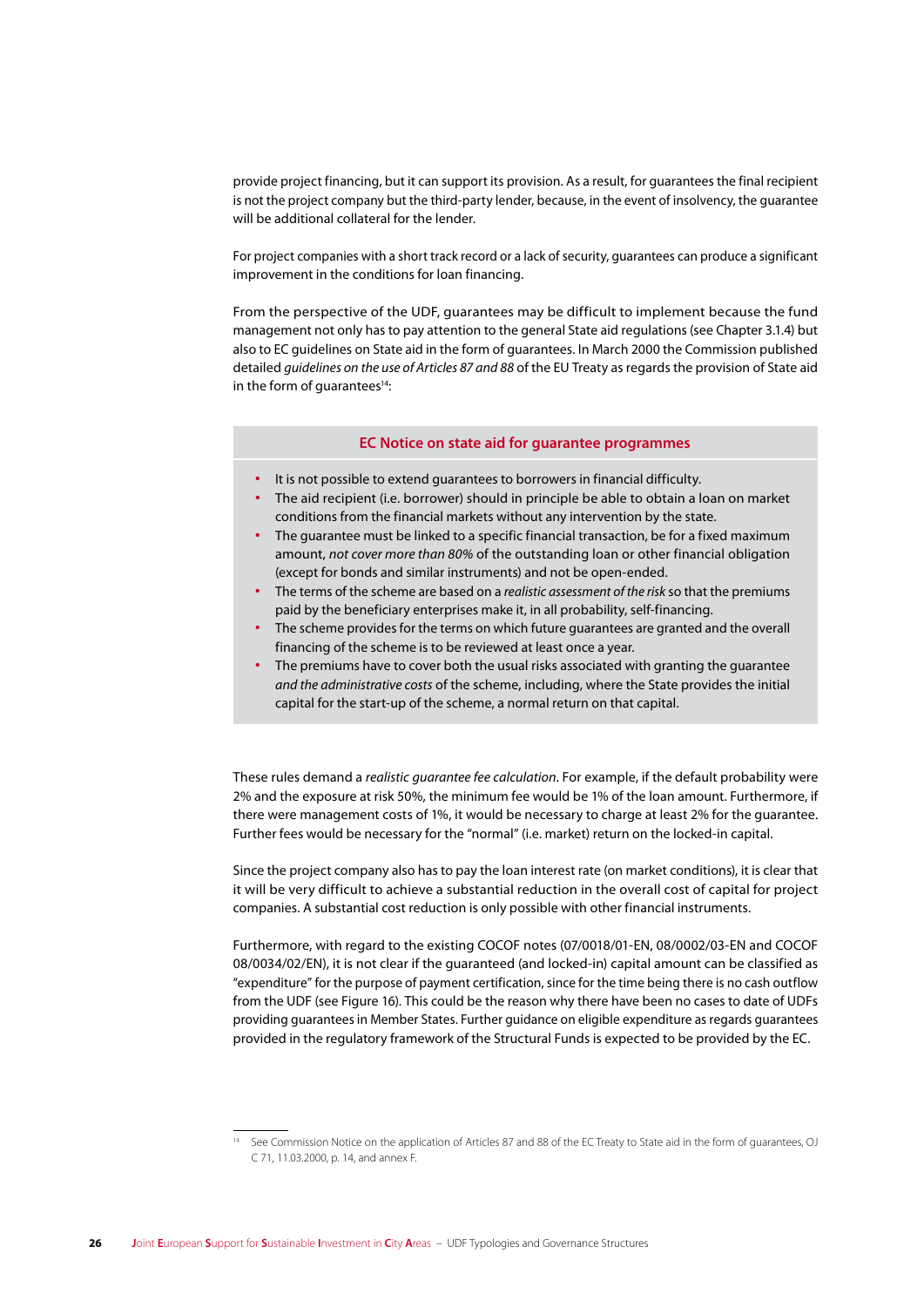#### 2.2.3 Provision of investment loans

*Loans* are the most important external source of financing for development projects, and can also be granted by a UDF. Consideration needs to be given to the term of the loan and its intended purpose, the required interest rates and likely losses from default. The process for granting loans from a UDF to fund urban development projects could take place as follows:



**In case of a loan default: lower cash inflows from borrower to UDF**

In MS with no contrary regulations, the loan could be made directly by the UDF at an interest rate which – if compatible with State aid rules – could be below the market rate, thanks to the investment of public capital (i.e. EU Structural Fund resources) in the UDF. In some MS, a financial institution with a *banking licence* is needed to issue loans (see Figure 17, red arrow 1). This has an impact on the governance structure of the UDF (see third key dimension in Chapter 2.3). The interest charged on the loan will typically be at a rate equivalent to the cost of funds plus the management and risk costs. The usual loan repayments by the borrower (see Figure 17, black arrow 2) are calculated based on this rate (including principal and interest). During the period of investment, the fund or the bank will monitor the repayments, but generally provide no management advice to the project company. The borrower will either repay the loan at the agreed time or default if it fails financially.

In comparison to the provision of guarantees for the same financial obligation (e.g. 1 million Euro), both the investment risk and the management costs borne by the UDF are considerably *higher*. One reason is that the guarantee covers not more than 80% of the outstanding loan, whereas the lender (without additional third party guarantees) has to bear the full risk of default (100%). Furthermore, the lender and not the guarantor is responsible for credit monitoring, which leads to higher management expenses. Due to the relatively limited income streams compared to the high loan sums to be disbursed, the use of UDF resources in this form should remain limited to *low-risk investment projects* with reliable periodic income. Only in this way can a regular repayment based on a fixed redemption table be achieved. In addition, according to Basle II the lender has to set aside only a small amount of equity to finance the loan. This would further reduce the lending rate for the final recipient.

In contrast to the guarantee, the final recipient of this financial product is the project company. As a result of the leverage effect, the lower (subsidised) interest rates have a positive effect on the internal rate of return on equity for the project developer or promoter. Loans from the UDF will lead to a substantial *reduction in the weighted cost of capital*, if the interest rate is subsidised and if the loan amount finances a substantial part of the investment. However, in order to comply with State aid rules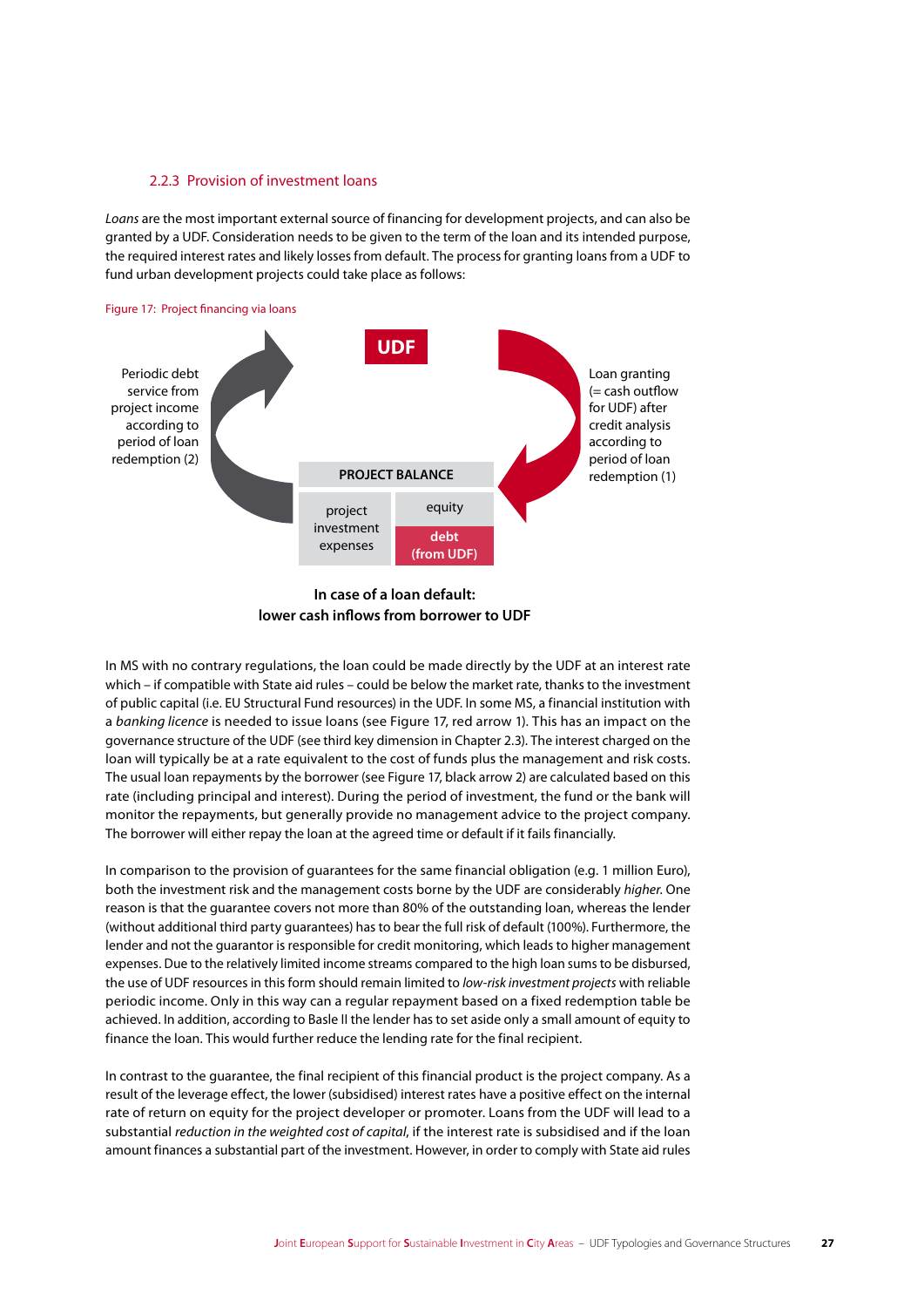this subsidy is generally tied to strict conditions, whereby the funded company or development project must meet certain socio-economic targets, for example in respect of job creation or the level of new investment. This is notably the case if project companies are considered as economic operators ("undertakings") and therefore subject to compliance with State aid rules. Furthermore, according to the Communication from the Commission on the revision of the method for setting the reference and discount rates (2008/C 14/02), all interest rates for loan instruments have to be calculated on the basis of a reference rate (e.g. LIBOR) plus a premium. The amount of the premium has to be determined according to the borrower's creditworthiness and collateral. This will limit the "subsidy element" or rebate in loan programmes.

If the interest on the loan only covers the management costs and risk costs, it must be borne in mind that the value of the fund capital will decrease in real terms (in an inflation scenario). The fund could also demand a higher rate of interest. However, worldwide lending rates for borrowers are currently very low and this could also limit in the short run the potential market demand for UDF financing.

#### 2.2.4 Provision of mezzanine capital

To support urban development projects with financial instruments similar to equity and at the same time to limit management costs, UDFs could also provide mezzanine capital. In general, the UDF would neither give pure equity nor pure debt capital, but instead financial products containing a *mixture of both elements*, as will be explained in detail in the following chapters.

Possible mezzanine instruments are bonus/preferred shares, participating/converting mortgages, silent/limited partnerships or subordinated debt/notes. All these instruments have the common feature that the mezzanine investor (the UDF) does *not* participate actively in the project management, and the capital provided does not bear full liability in case of insolvency. However, other investors still regard mezzanine capital as "quasi-equity" and therefore it can be used to effectively provide increased leverage. The following chart illustrates several forms of mezzanine capital and their respective categorisation as closer to either debt or equity capital.

#### Figure 18: Instruments of mezzanine capital in project financing

| DEBT<br>close to -<br>EQUITY | <b>Mezzanine</b><br>forms            | <b>Taxable</b><br>debt      | <b>Equity</b><br>on the<br>balance<br>sheet | Control<br>rights                                      | <b>Duration</b><br>in years | <b>Liability</b><br>in case of<br>insolvency |
|------------------------------|--------------------------------------|-----------------------------|---------------------------------------------|--------------------------------------------------------|-----------------------------|----------------------------------------------|
|                              | Subordinated<br>Loans                | Yes                         | <b>No</b>                                   | Restricted to<br>creditor's rights                     | $3 - 10$                    | None                                         |
|                              | Silent<br>Partnerships<br>(typical)  | No                          | Yes                                         | Depending on<br>contracts                              | $5 - 10$                    | Depending<br>on contracts                    |
|                              | Convertible<br><b>Bonds</b>          | <b>Before</b><br>conversion | After<br>conversion                         | Restricted to<br>creditor's rights                     | at least 1                  | Yes                                          |
|                              | Preferred<br><b>Stocks</b>           | No                          | Yes                                         | Mostly not,<br>but possible<br>in exceptional<br>cases | $3 - 10$                    | Yes                                          |
|                              | Silent<br>Partnerships<br>(atypical) | No                          | Yes                                         | Approval and<br>control rights                         | $5 - 15$                    | Yes                                          |

© Germany Trade and Invest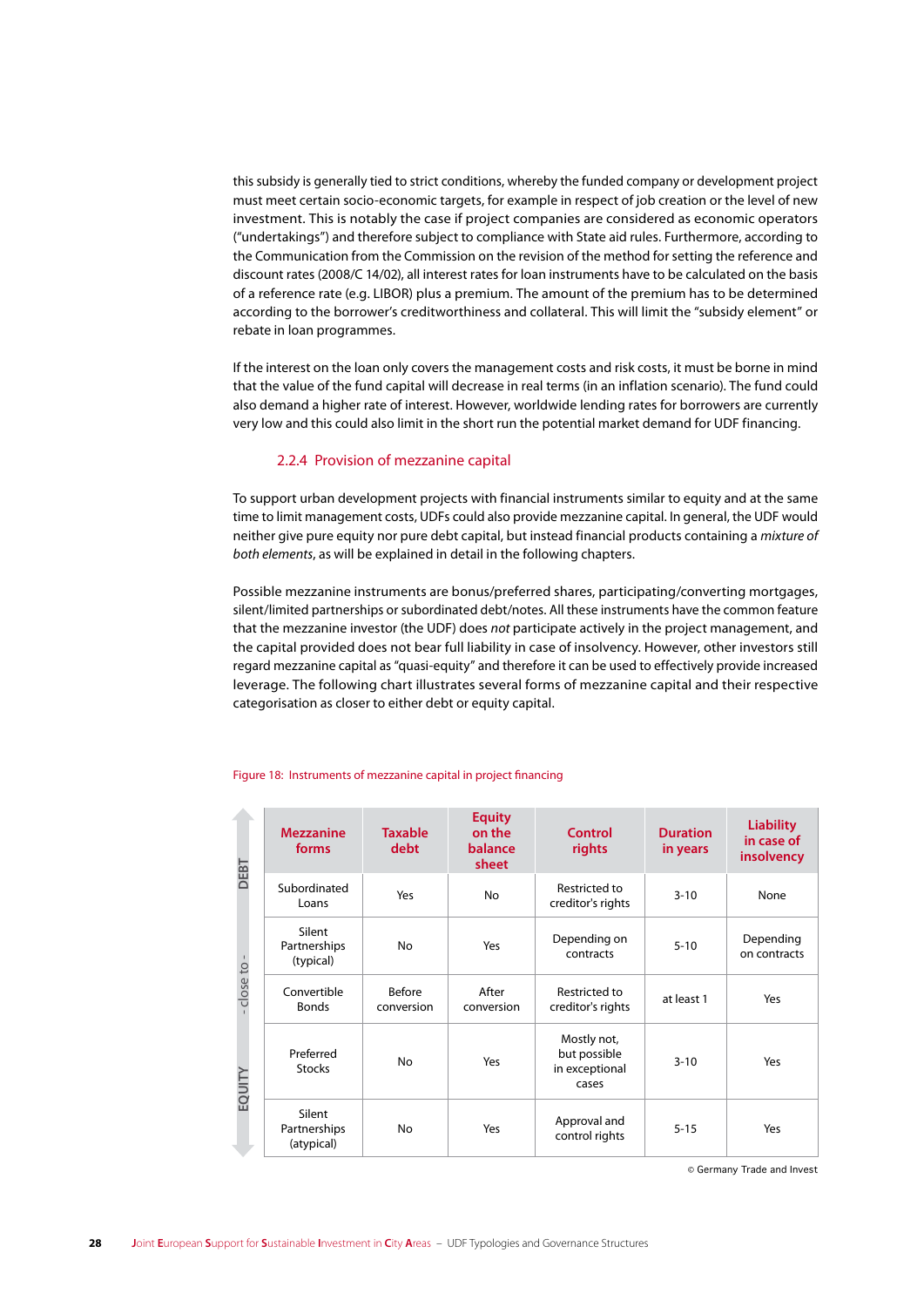The different forms of mezzanine capital are classified as closer to equity or debt capital according to the duration of the capital commitment (from five to ten years), the conditions of remuneration and the exposure to loss in case of insolvency. In the event of insolvency, *equity-oriented mezzanine* investors usually participate in losses, whereas mezzanine debt is only subordinated. Remuneration for mezzanine investment comprises a fixed current interest payment and a share of the profit generated and growth in asset values.

A mezzanine instrument is considered to be closer to equity than debt if the payment streams are flexible, and dependent on profits and the performance of the company.



#### **In case of project insolvency: lower cash inflows from project company to UDF**

In Germany, one of the classical forms of mezzanine financing is the *silent partnership ("Stille Beteiligung")*. The silent partner contributes capital and in return participates in company profits (see Figure 19, red arrow 1). The partnership is treated as equity capital in the balance sheet of the respective company. The participation in losses is limited to the partner's capital contribution. The typical silent partner does not influence the management of the company and expects a minimum rate of return on a regular basis (usually yearly). In contrast to a regular equity financing, this kind of mezzanine capital has a limited duration and a regular repayment over 5 to 10 years (see Figure 19, black arrow 2).15 The typical silent partnership is widely used in the public funding of growing small or medium-sized enterprises (SMEs).

In the case of a *subordinated loan,* the debt instrument takes a lower repayment priority than the normal debt capital provided by (other) lenders. In the event of payment default, repayment is subordinated and all other lenders are repaid in the first place. Since not only the interest payments but also the amortisation repayments are subordinated, the default risk of subordinated loans is substantially higher than senior loans. Moreover, the risk is also higher for another reason, namely the differences in the provision of collateral. Subordination means that banks do not require collateral (e.g. mortgages) for these loans. These higher lending risks must be covered by a higher bank margin, which means higher interest rates for the borrower. In practice, the lending rate is based on a benchmark rate (e.g. EURIBOR) plus up to 400 basis points (because of the higher default risk and the lower quality of collateral).

<sup>&</sup>lt;sup>15</sup> The arrangement described above is referred to as a "typical" silent partnership. The silent partner contributes (generally cash) to a commercial business owned by another legal or natural person in return for a share of the business profits. If this model is modified to give the silent partner certain control rights and a share in liquidation proceeds as well as losses, we refer to this modification as an "atypical" silent partnership. The silent partner's status then resembles that of a limited partner in a limited partnership.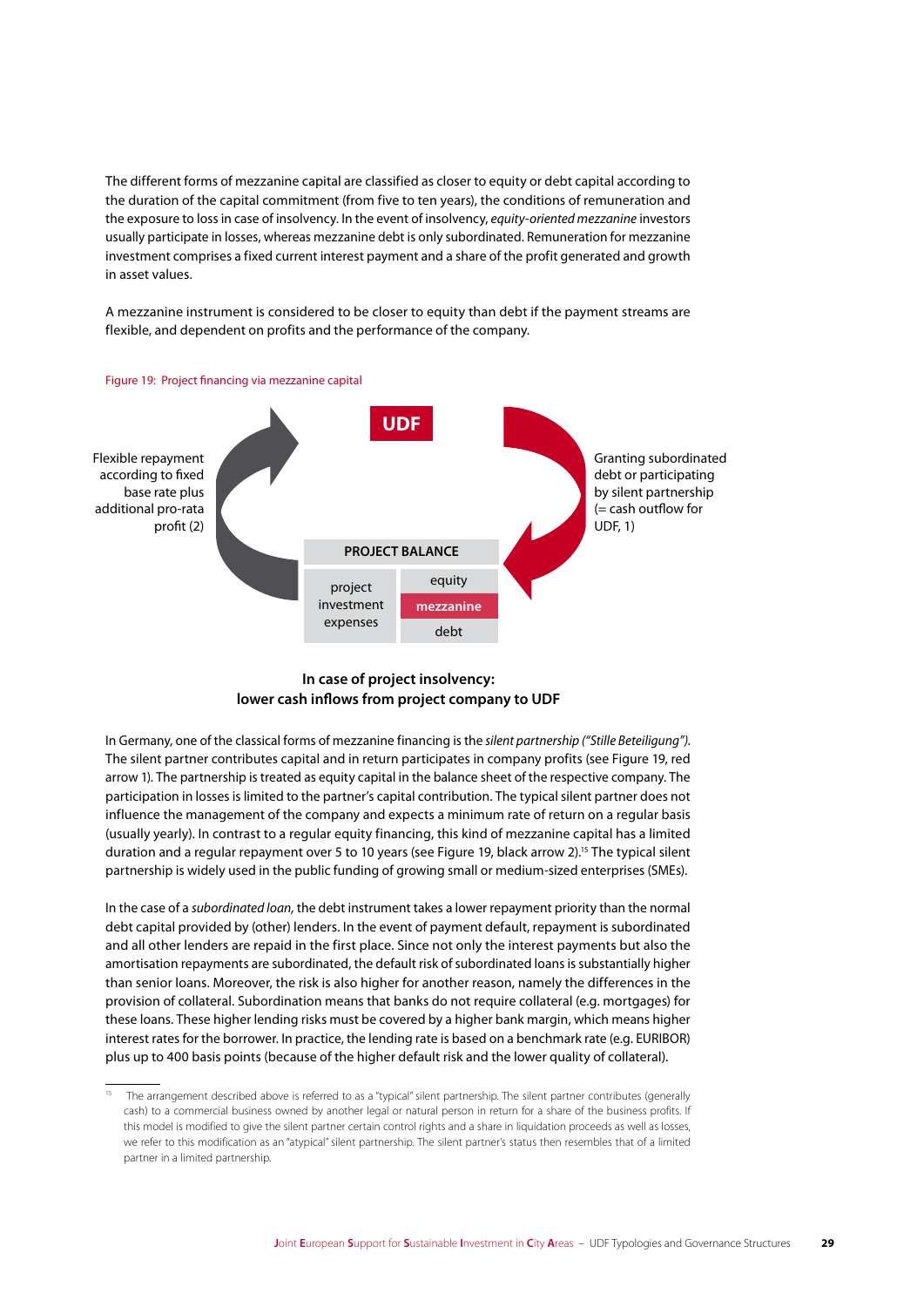Both the investment risk and the management overheads for UDFs investing mezzanine capital are lower than pure equity capital but higher than pure senior loan financing. This financial product may therefore be a suitable offering from UDFs in both the development phase and in the operational phase of urban assets. It is typical for mezzanine capital to finance "only" 15% to 18% of the total investment sum in the urban development projects. The financial effect is to bridge the equity gap in the overall project financing, since many private project promoters and developers do not have sufficient equity for the lending requirements (particularly in large-scale projects such as infrastructure developments). Especially in the case of a property development project, the maturity of mezzanine capital is often limited to the actual development phase and ends with completion of the building.

#### Figure 20: Share of mezzanine capital in project financing



One advantage of mezzanine capital is its high efficiency. On the one hand, relatively small capital sums can provide funding for many different projects, while on the other mezzanine capital does not require active management of the urban development project by the UDF. This could limit the UDF's management costs and at the same time maintain or even increase the incentives for private equity investors and/or developers. Another advantage compared to guarantees and loans appears to be that the mezzanine capital market is largely unregulated, being part of the "grey" capital market. This in turn leaves the parties with a high degree of freedom in terms of the (contractual) design of the UDE.

The final recipients are, in particular, private developers with insufficient equity to finance and establish the selected urban development projects on their own. Indirectly, private project lenders also benefit from mezzanine instruments because of the quasi equity characteristics of this financial product. Since it is subordinated it serves as an additional "hedge" for project losses.

#### 2.2.5 Provision of equity capital

#### 2.2.5.1 Overview of the stages of equity financing

One of the most important financing components for all urban development projects is the allocation of capital in the form of equity investment. Unlike all previous financing instruments, the UDF by taking an equity stake can play a very active role in project management. The eventual role will depend on whether the UDF provides equity capital in the development phase or the operational phase of the urban asset life cycle. On that basis, two distinct alternatives can be identified.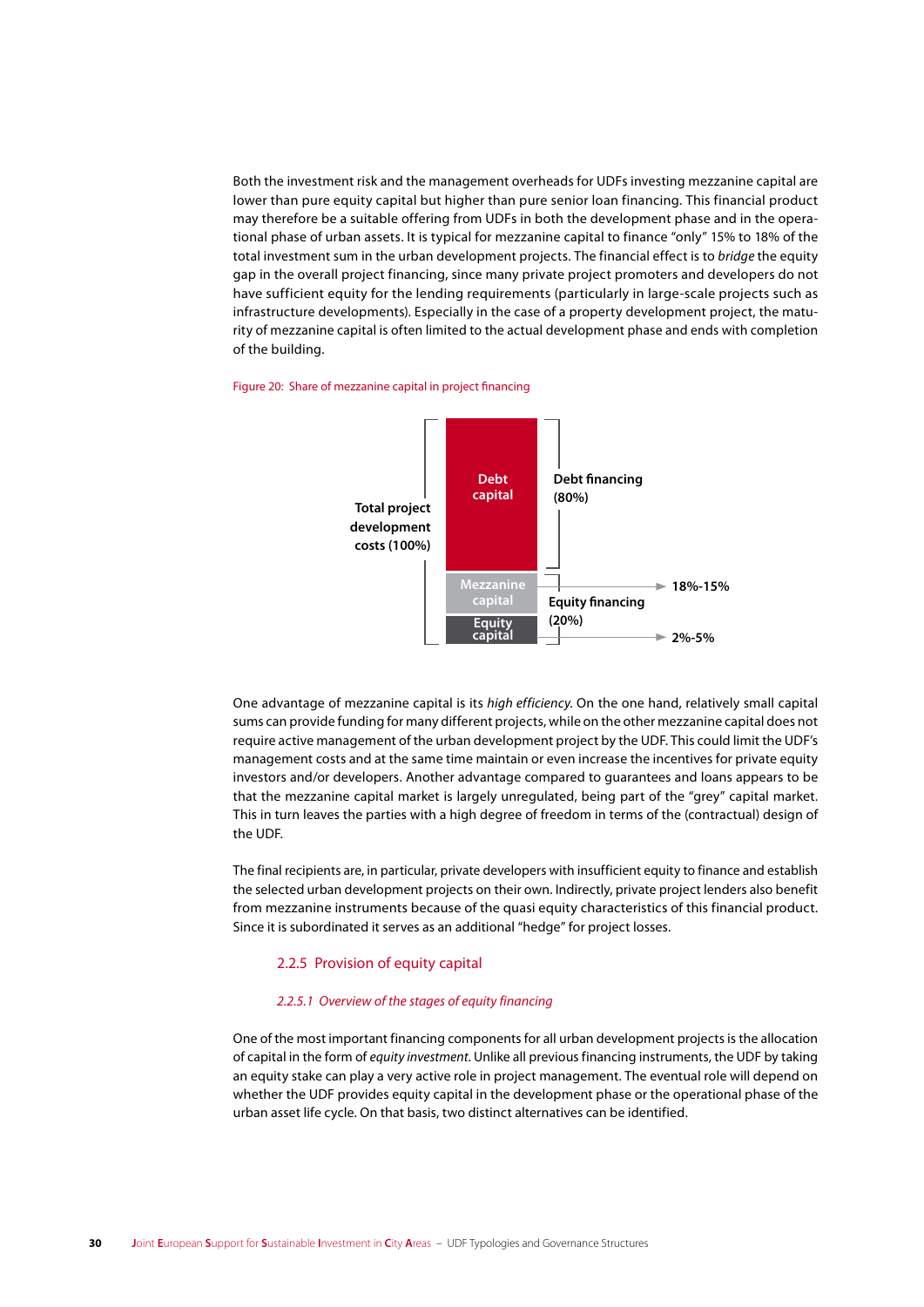#### Figure 21: Equity financing for start-up and growth



In the following chapters, we will distinguish between *early and late stage equity financing* because of the different characteristics of these financial products for the UDF management and the potential final recipients.

#### *2.2.5.2 Venture capital in early stages of urban development projects*

The allocation of *risk or venture capital* is arguably the financial instrument with the greatest potential impact on projects with a significant public interest component (i.e. including those involving business activities of a non-commercial "B-project" type nature).

Venture Capital is a typical form of "start-up finance" supporting the early stages of company development when companies do not have access to capital markets.<sup>16</sup> In this context, the company is likely to be a project-specific special purpose vehicle (SPV).

Here, the UDF will acquire equity stakes in the project company (see Figure 22, red arrow 1). During the period of the investment, the UDF should not only monitor the investment, but may also provide management advice to the project developer. The UDF therefore has to assume an intensive management role as part of the executive committee or supervisory board of the project company. However, in return the UDF receives potentially high rates of return on its investment. In this case there is not usually a fixed interest rate for the capital invested nor periodic interest payments, but rather a single repayment after 6 to 10 years upon exit (i.e. when the shares are sold at a higher value than their acquisition price).

<sup>16</sup> Venture capital typically entails a high risk for the investor, but offers the potential for above-average returns. Most venture capital comes from a group of wealthy investors, investment banks and other financial institutions that pool such investments or partnerships. To limit the investment risks, venture capitalists usually get decision rights in the company, in addition to a share of equity capital.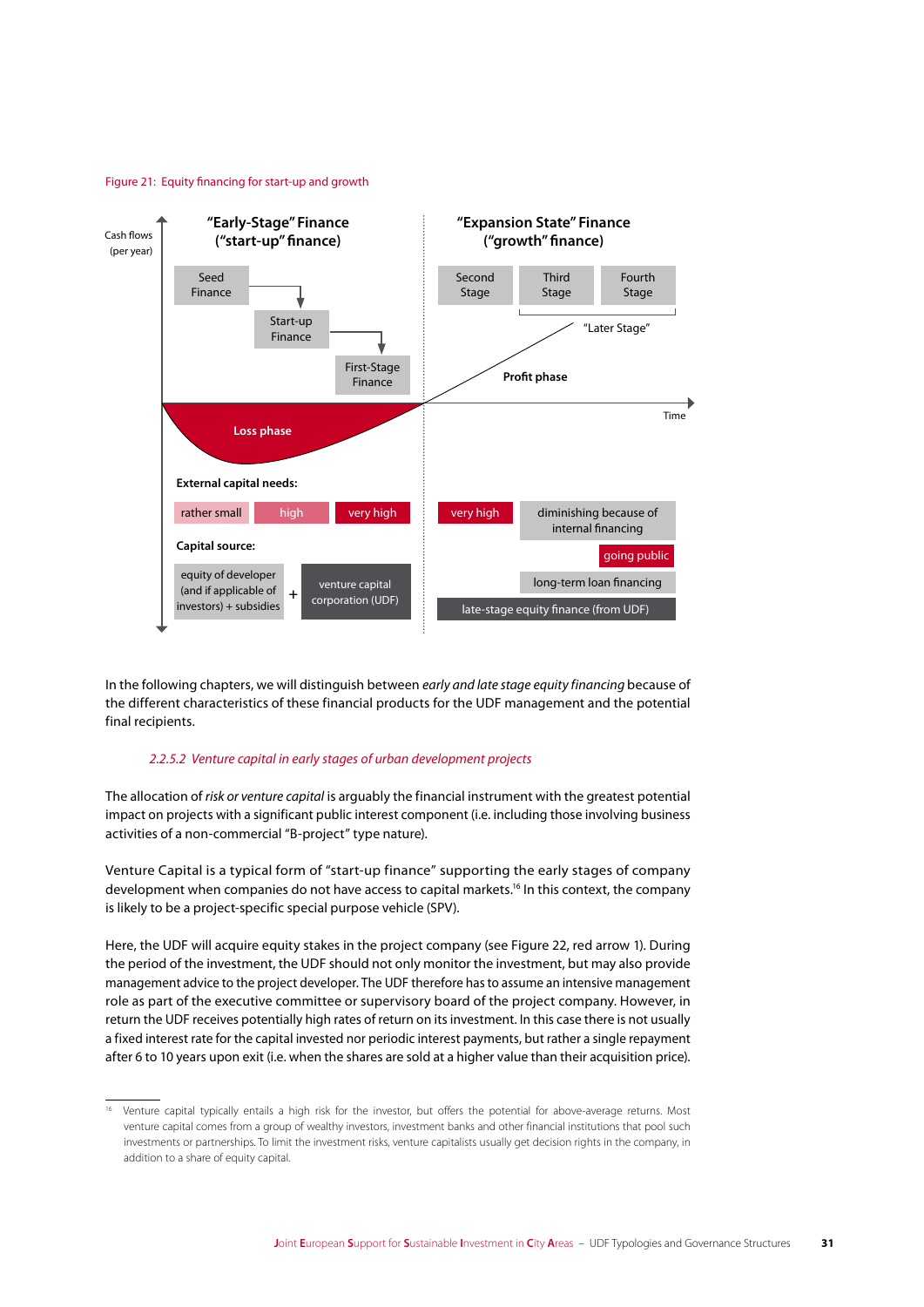

**In case of project insolvency: no cash inflows from project company to UDF**

The selling price is often contractually fixed as an exit premium on the basis of the project's expected profitability (usually measured by the IRR). Double-digit IRRs on venture capital investments are quite common in the private sector. In the case of real estate projects, selling to long-term end investors seems to be a promising exit strategy. Thus, the revolving approach of the UDF is achieved in this case via a trading method, in that the proceeds from the sale of developed property should cover all costs for the UDF and its private project partners (see Figure 22, black arrow 2).

In the case of UDFs providing equity capital for the development phase, it must be borne in mind that this kind of *early stage financing* is time-consuming and cost intensive. This is because of the high rejection rate, which is typical for the evaluation ("due diligence") of business plans for potential projects (see Figure 23).

| <b>Step</b>                                    | <b>Typical</b><br>selection rate | <b>Contents</b>                                                                                                                                                          |
|------------------------------------------------|----------------------------------|--------------------------------------------------------------------------------------------------------------------------------------------------------------------------|
| 1. Incoming business<br>plans                  | 100%                             | First contact;<br>Classification according to business segment                                                                                                           |
| 2. Pre-evaluation of<br>key data               | 25%                              | Short evaluation of management (product, market,<br>sales volume, rate of return) based on business plan;<br>Requesting additional information (if necessary)            |
| 3. Core evaluation of<br>applicant             | 8%                               | Personal contact, on-site visit;<br>Detailed evaluation including external parties<br>(Universities, Consultants, References);<br>Signing of Letter of Intent (optional) |
| 4. Negotiation                                 | 3%                               | Investment Proposal;<br>Negotiation on core elements:<br>• evaluation<br>• percentage of shares/financial instruments<br>• information and supervision rights            |
| 5. Final agreement and<br>follow-up activities |                                  | Formal contracts to be signed;<br>Implementation of contract (e.g. mediation of banking<br>partners);<br>Start of management support                                     |

#### Figure 23: Due diligence process in venture capital financing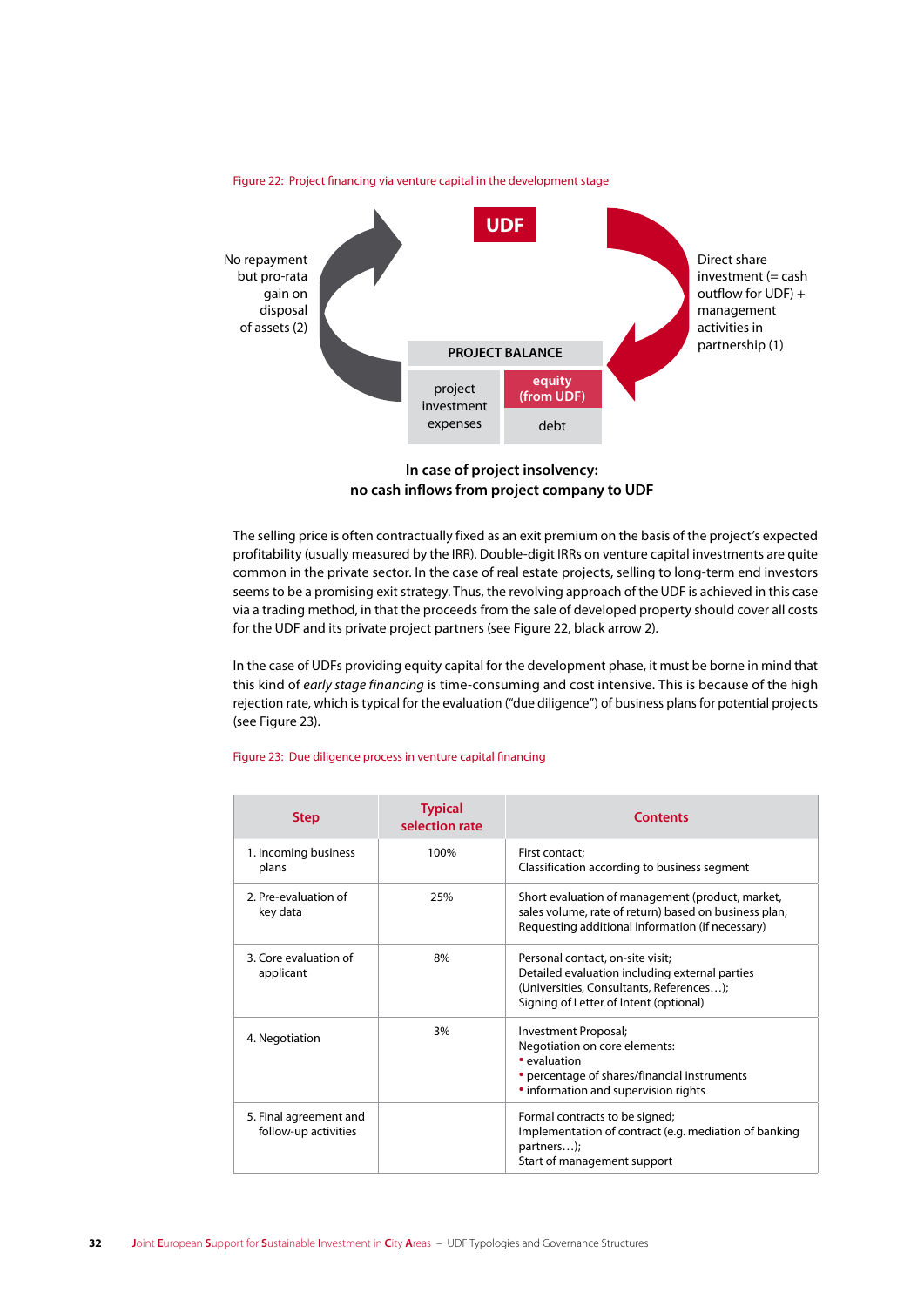Private-sector fund managers providing early stage equity financing are used to high, performancebased remuneration. A UDF manager undertaking such activity would equally need higher fees to cover costs. However, the much higher start-up and management costs for this type of UDF investment are justified, inter alia, by the far-reaching possibilities of integrating private and public capital.

In fact, the provision of equity in the development phase by a UDF ensures that public investors can exert a great deal of influence on the configuration of the project, since they are involved from a very early stage in the project life-cycle. Furthermore, the provision of venture capital by the UDF allows for a diverse range of possible mechanisms in the distribution of profit and loss arising on the activities funded.

For example, this could include an asymmetrical distribution of returns. Investors of private property, financial investors and/or lenders to project implementing bodies can thereby earn market rates on their capital employed. In contrast, public investors could waive some or all of their return on capital in favour of their public interest in the urban development project.<sup>17</sup> In this way, the capital base of the UDF could be dramatically increased through a high share of equity and debt capital from the private sector, which could be particularly useful for UDFs investing in capital-intensive development projects. Equity capital is often critical for many types of urban development projects: if sufficient equity capital is available to cover "first loss", then additional sources of capital (e.g. senior loans) are more likely to become available for project developers. At the same time the lower cost of capital of these additional sources of finance (e.g. senior loans) leads to improvements in the internal rate of return for other investors, which makes it easier to find private equity partners.

Therefore, private developers and investors in particular could benefit from the provision of UDF venture capital (comparable to mezzanine capital), since the UDF provides also management expertise to the urban development project. For some MS, in particular, UDFs could fill a market gap in thematic and/or geographic areas where private sector equity capital available for urban development projects may be limited (e.g. in the urban areas of small and medium-sized towns<sup>18</sup>). This is not only true as regards available capital resources. Furthermore, the risk reduction for the private sector can be substantial, since the presence of UDF equity capital signals public commitment and a joint (cooperative) interest of the capital partners in the development of the selected areas.

The provision of Venture Capital must also comply with State Aid rules. Guidelines on State Aid and Risk Capital published by the Commission in October 2001 and the "safe harbour" regulations may be useful in this regard (see State Aid and Risk Capital, Official Journal of the European Communities 2001/C 235/03 and annex F).

#### **Safe harbour regulations for risk capital**

- **∙** The individual financing tranches are *below € 1m*,
- **∙** Professional fund management ensures that the decisions to invest are profit-driven,
- **∙** The public tender procedure of the programme ensures the distortion of competition between investors and investment funds is limited,
- **∙** No companies in financial difficulties are funded,
- **∙** The investment only occurs on the basis of submitted *business plans,*
- **∙** A single company or project does not accumulate State aid measures (maximum 40-43% of capital needs of the company/project).

If the UDF waived a yield on its equity investments, it would preserve its capital only in nominal terms. In an inflationary environment, this would lead to a decreasing purchasing power of the fund's capital in future business activities.

<sup>&</sup>lt;sup>18</sup> Especially outside the large cities and metropolitan regions, the number of private developers and investors is frequently limited. This is often a result of a lack of market data, which leads to a low market transparency and therefore causes (too) high location and market risks. In this situation a UDF could fill a (private sector) market gap. The EIB evaluation study of the "Saarland Community Development Fund" shows this impressively.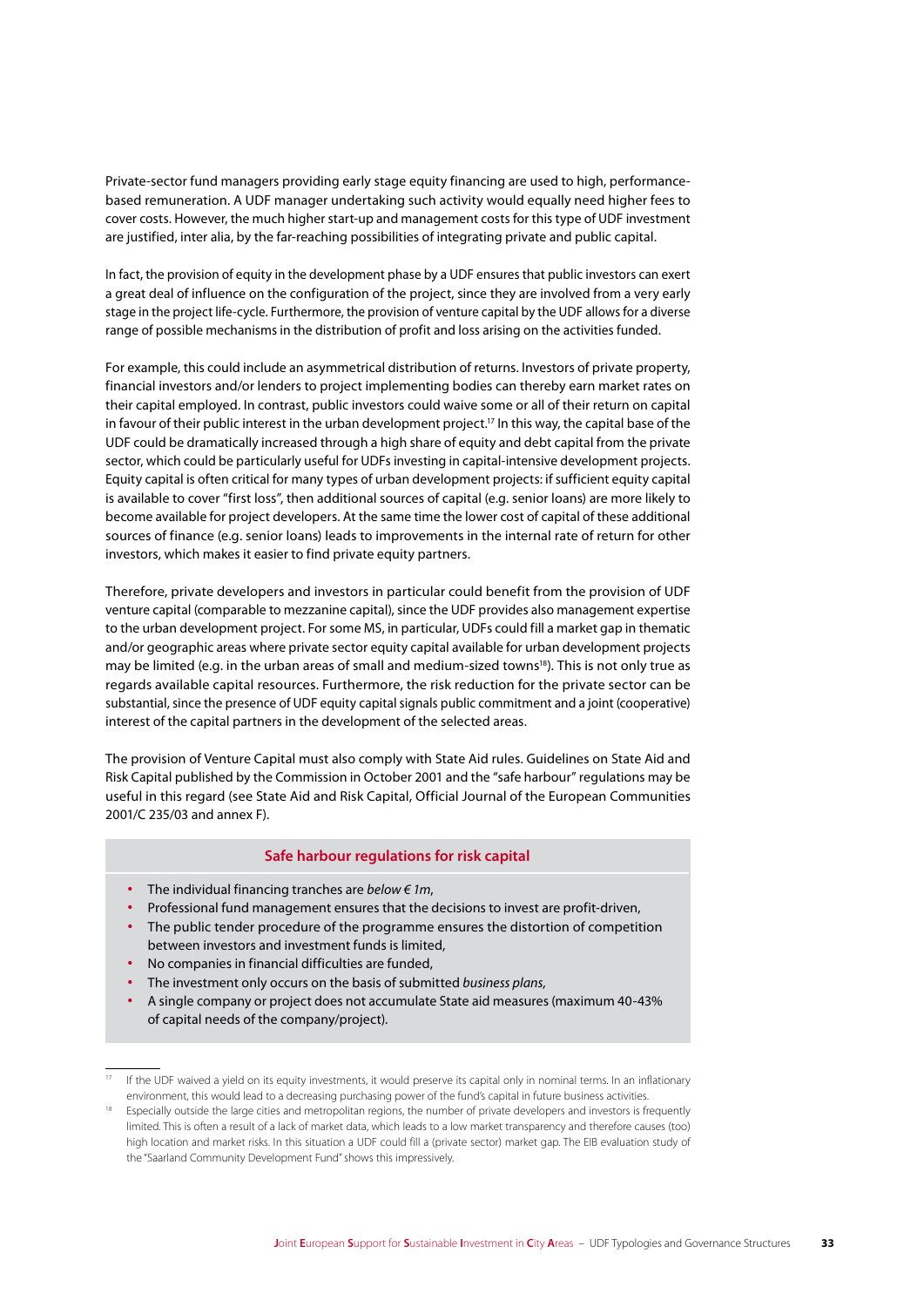#### *2.2.5.3 Late-stage equity for urban development projects*

The second option for UDFs is the provision of *equity for later stage financing*. In this case the UDF acts as a long-term investor in a similar way to an open-ended or closed-ended investment fund or real estate investment trust (REIT).

#### Figure 24: Project financing via late-stage equity capital in the utilisation/operating stage



**In case of vacancy/non-performing assets: minor cash inflows from property company to UDF**

Again the UDF invests its capital resources by acquiring shares from the potential final recipient assetholding company (see Figure 24, red arrow 1). But here the UDF leaves the entire land and building/ infrastructure development to a potential private partner (e.g. private development company and/or property owner). These partners could either develop their own property or public property, as well as that which the UDF could provide as an investment in kind. In such a scenario, the UDF would only invest in a newly-developed (real estate or infrastructure) asset. To avoid a direct asset sale, the UDF could invest in the property owning company ("the asset company") via a share deal.<sup>19</sup> The UDF itself could also be established as an investment company in the form of a *limited partnership* comparable to a closed-ended real estate fund.<sup>20</sup> The difference compared to a UDF investing equity capital in the

<sup>19</sup> Only assets and liabilities that are specifically identified in an *"asset deal agreement"* are transferred to the buyer (UDF). All of the other assets and liabilities of a development company remain with the existing business and thereby with the seller. In contrast, in a *"share deal agreement"* the buyer (UDF) acquires only the stock of the development company. If all of the outstanding shares of stock of the business are transferred from the seller to the buyer, the buyer (UDF) in effect will step into the shoes of the seller, and the operation of the business will continue in an uninterrupted manner. Unless specifically agreed to, the seller has no continuing interest in, or obligation with respect to, the assets, liabilities or operations of the business.

<sup>20</sup> *Closed-end funds* represent a form of project financing for real estate or infrastructure assets: all investments have a predetermined start and termination date (including a calculation of the sales price at the end), loan maturities are linked to project maturities and they receive cash-flow-related lending. Typically the funds are structured as a limited partnership (LP). A limited partnership is a form of partnership similar to a general partnership, except that in addition to one general partner (GP), there are one or more limited partners (LPs). The GP is, in all major respects, in the same legal position as a partner in a conventional firm, i.e. he has management control, shares the right to use partnership property, shares the profits of the firm in predefined proportions, and has joint and several liability for the debts of the partnership. As in a general partnership, the GPs have actual authority as agents of the firm to bind all the other partners in contracts with third parties that are in the ordinary course of the partnership's business. Like shareholders in a corporation, LPs have limited liability, meaning they are only liable for debts incurred by the firm to the extent of their registered investment and have no management authority. The GP pays the LPs a return on their investment (similar to a dividend), the nature and extent of which is usually defined in the partnership agreement.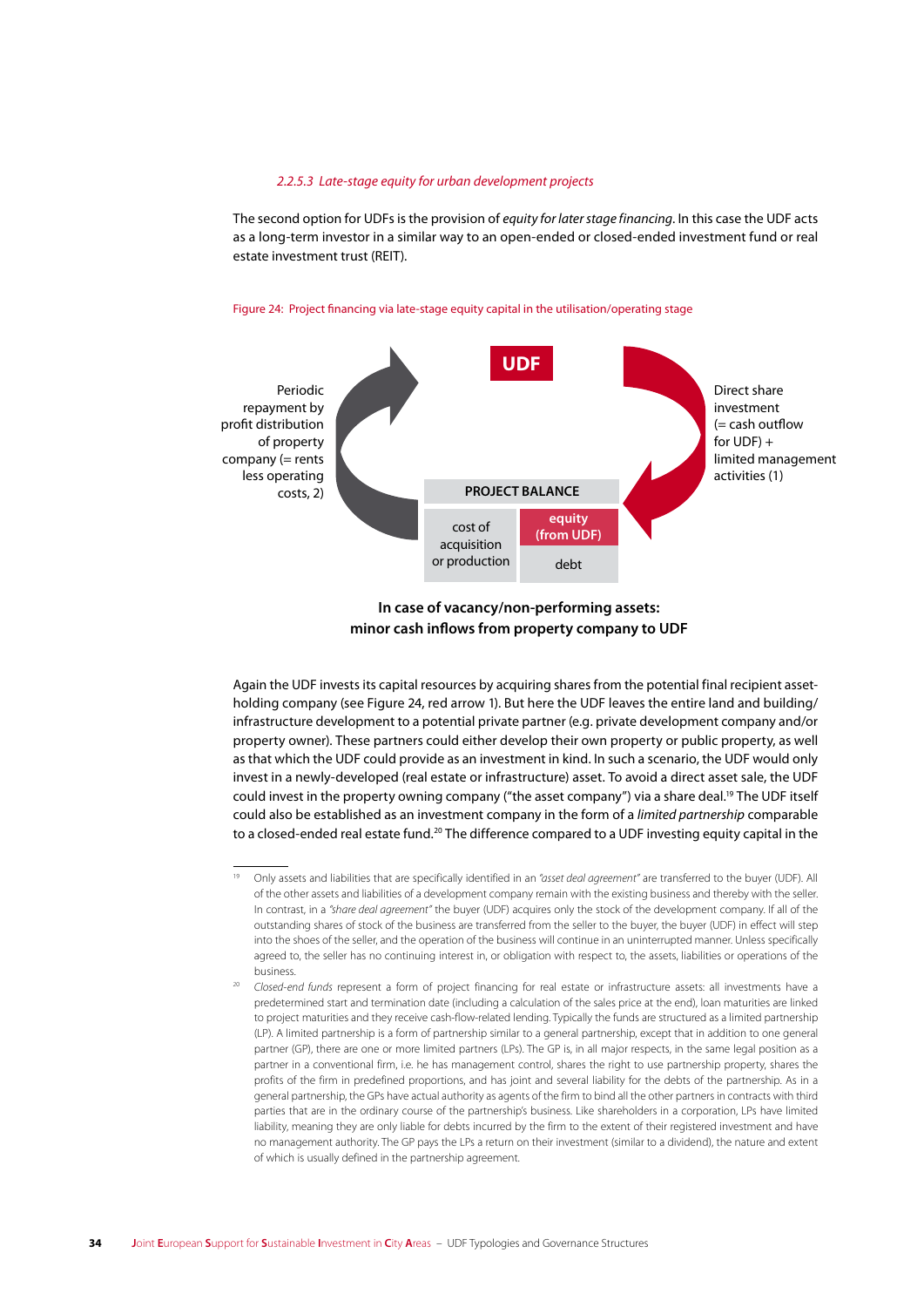development stage is in the type of revolving funds. Here, the profit is received in the form of regular rent and leasing income (minus the operating costs). This should remain the main income source even though there might also be occasional proceeds from the sale of individual properties (see Figure 24, black arrow 2).

Since the UDF would only invest in the *utilisation or operating phase* of real estate or infrastructure assets, the investment risk for the UDF is substantially lower than the risk taken in Venture Capital financing of the development stage. The reason for this lower risk is that the already completed buildings or infrastructure serve as collateral. Apart from that, cash inflows are quite stable and will only diminish in the case of vacant buildings or non-performing infrastructure. However, the investment risk for the UDF is still higher than in the case of loans and guarantees since the equity capital bears the insolvency risk. Finally, the management efforts of the UDF for the selected projects can be limited as compared to the venture capital financing, since the private investment partner is usually wholly responsible for the facility management and real estate management of the respective real estate or infrastructure assets. The UDF would therefore be expected to seek only a limited management fee.

In this context the UDF management should pay close attention to Article 7 of EC Regulation 1080/2006. The purchase of land is restricted to 10% of the total eligible expenditure for the operation concerned (in exceptional and duly justified cases, a higher percentage may be permitted by the ERDF Managing Authority for operations in the field of environmental conservation). Although the question remains open as to whether the regulation should be applied at project level or the overall fund level, this regulation could nevertheless limit the relevance of late-stage equity investments in JESSICA transactions. There is a simple reason for this: since every developed urban asset (buildings or infrastructure) comprises "land", the application of the regulation on the project level would prevent not only asset deals, but also share deals (see Figure 24) in project companies consisting only or predominantly of fully-developed urban assets.

Nevertheless, this type of a long-term investor could actually play an important role when considering possible exit strategies of funds after the development of assets through JESSICA has been completed. This can be explained by analysing the long-term final recipients of this equity financing. If the UDF accepts lower returns on equity for its asset investment, then the sale price for a newly developed property with limited rents but high public interest (e.g. educational or cultural use) will, *ceteris paribus,* be higher.<sup>21</sup> Therefore, an educational property, for instance, could be developed by the private sector at market conditions with the UDF as a sustainable end or long-term investor in the property. In this situation the citizens of the respective (urban or regional) area would benefit in the end, or at least in the long-term if the equity were provided on a long-term basis.

<sup>&</sup>lt;sup>21</sup> The private sector determines the sale price of developed real estate or infrastructure assets by the expected yield for the end investor and the rent. If for example the rent is 1 million Euros and the private equity investor expects a 10% yield, then the sales price would be 10 million Euros. This price might be too low to cover all development costs. If the UDF expects only a 5% yield, the sales price would be 20 million Euros. This could enable a private property development to be undertaken, in spite of low rents.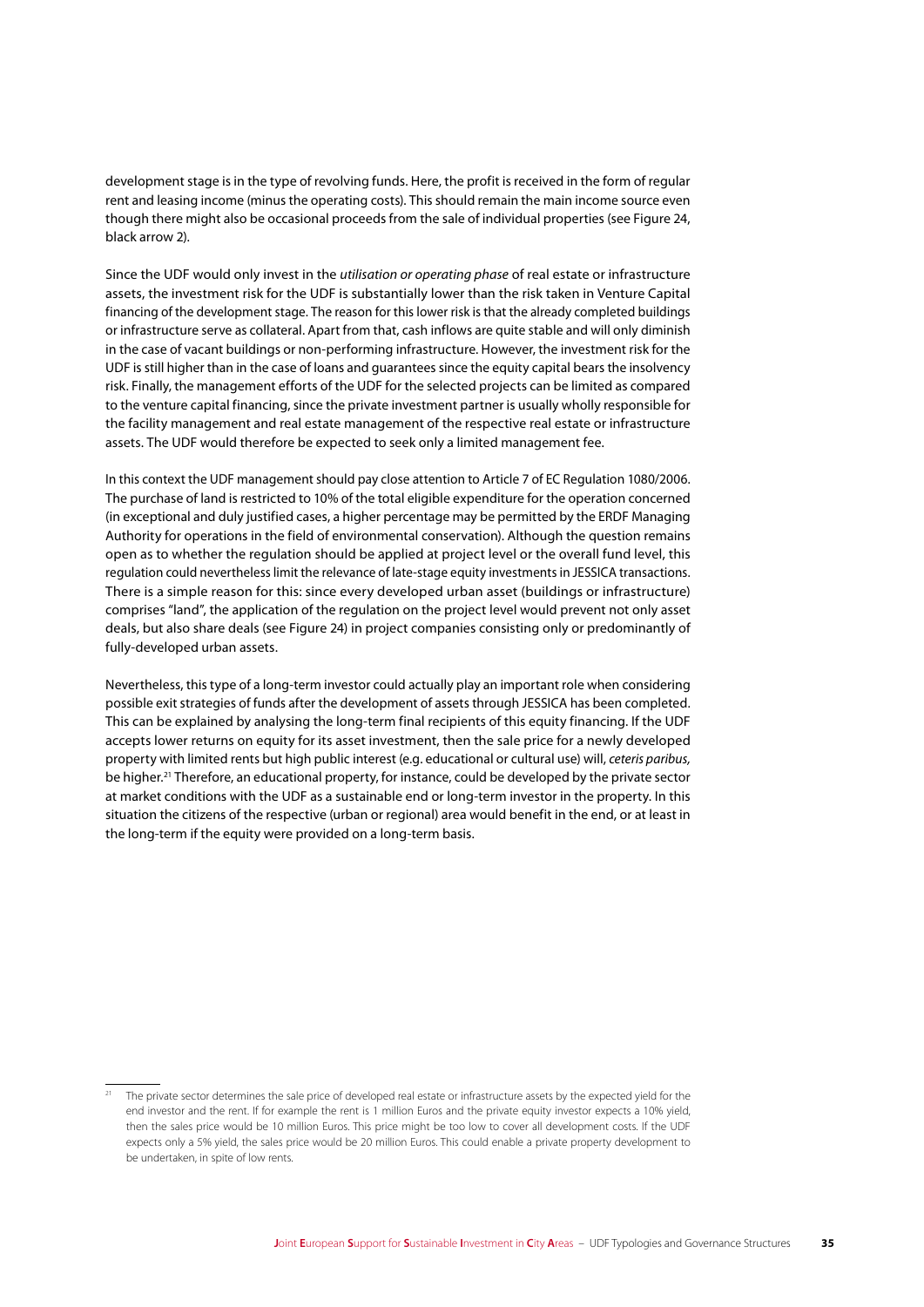# 2.3 Third key dimension: UDF governance structure

As a third criterion, we shall identify the potential UDF governance structure Depending on the parties involved, and according to their number, type (public or private), expectations and legal status, the UDF either has a corporate governance structure or a purely public administration governance structure.<sup>22</sup>

The number, type and expectation of the parties involved determine not only the legal personality of the UDF but also the possible exit strategies of key partners (e.g. private banks and investors usually have a predefined investment duration/amortisation period in contrast to "open-end" public investors). This aspect is closely related to the role of the future capital providers for each UDF type and therefore to the refinancing of the UDF. The reason for the close linkage of the refinancing and the governance structure of a UDF is simple - every party involved in a UDF, who supplies it with capital resources, has a strong interest in co-determination and involvement in all management decisions concerning the UDF. At the very least, they will seek to be part of some kind of supervisory board. The existence of such supervisory boards again depends on the legal status of the UDF.

### 2.3.1 Parties and financing sources of UDFs

In general, we can distinguish between four different groups of parties likely to be involved in UDF governance arrangements - the Managing Authority (MA), investors (public and private), consultants/ experts and financial institutions (public and private).

Apart from their expertise in certain areas, these parties provide grants, loans or equity capital to finance the UDF that in turn finances the projects targeted in its business plan.



#### Figure 25: Possible parties involved and financing sources of UDFs

Corporate governance is the set of processes, customs, policies, laws, and institutions affecting the way a corporation is directed, administered or controlled. Corporate governance also includes the relationships among the many stakeholders involved (e.g. directors, employees, customers, creditors, suppliers) and the goals for which the corporation is governed. In contrast, a public administration governance structure does not have the decentralised complexity and variety of stakeholders, management and controlling instruments. "Public administration is centrally concerned with the organisation of government policies and programmes as well as the behaviour of officials (usually non-elected) formally responsible for their conduct" (UN Fconomic and Social Council Committee of Experts on Public Administration: Definition of basic concepts and terminologies in governance and public administration, 2006).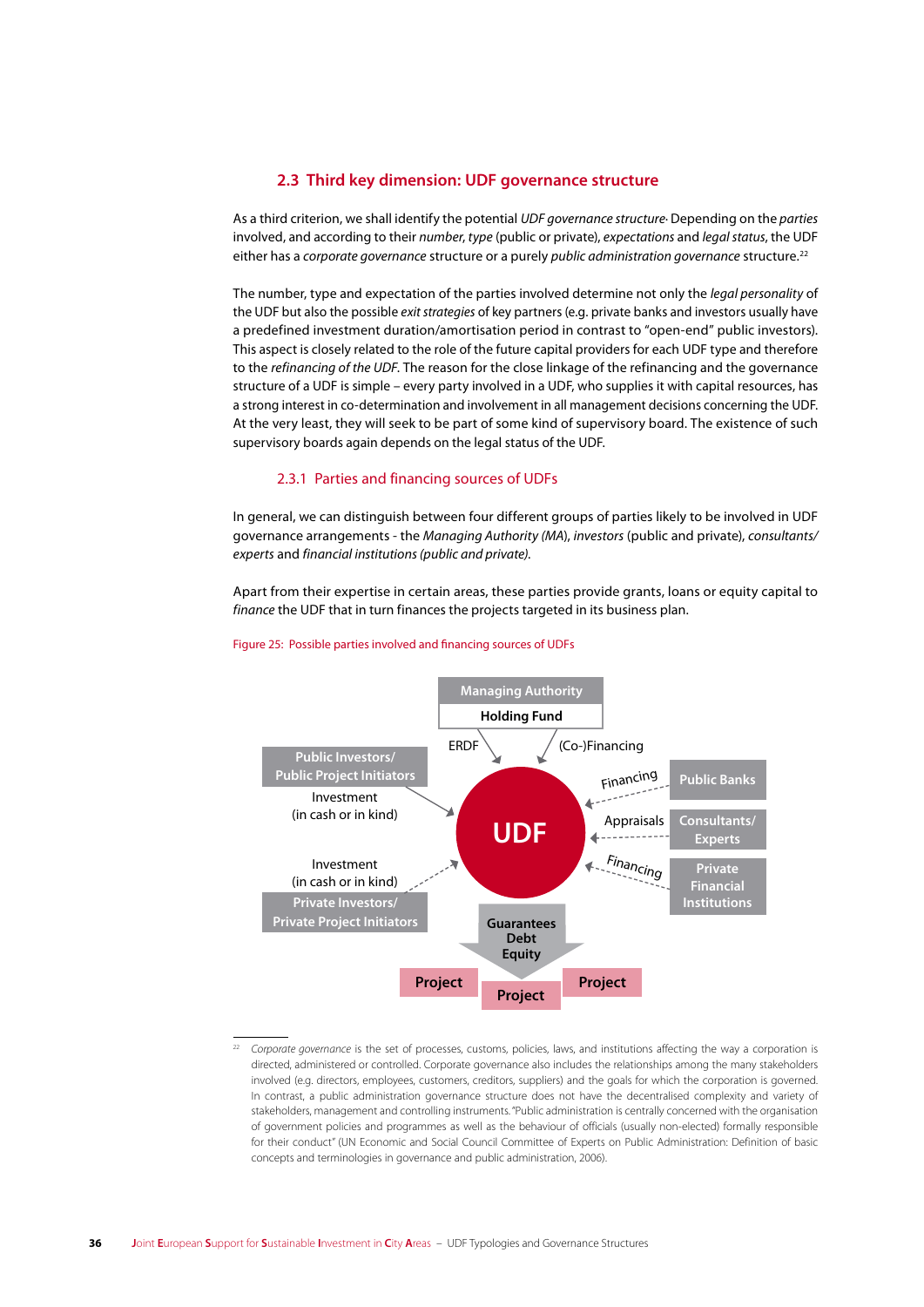The first actor, the *Managing Authority*, provides ERDF funding and may add public co-financing. The intention of the MA is to ensure that public funds are sustainably invested in integrated urban development projects taking into account relevant legal requirements and Operational Programmes. If the Managing Authority wishes, and is institutionally entitled, to use the ERDF funding nationwide, it would make sense to include a *Holding Fund* whose tasks are assigned to a financial institution (e.g. EIB).23 The HF's management could provide not only general technical assistance, but also help to structure, develop, contact and monitor sensible business strategies for potential UDFs. Especially in Member States in which Managing Authorities have only limited fund experience this could accelerate the establishment of UDFs.

The central group of actors for a UDF consists of *public investors/public project initiators and promoters*. Since the role of UDFs is to promote sustainable urban development, it is clear that public partners, such as local authorities (e.g. cities) and government agencies (e.g. local development agencies), have an important role to play. It is a core task of the public stakeholders to identify individual districts or whole areas that are part of an integrated urban development plan, and are in serious need of development. In many cases, public investors do not only have a great interest in targeting deprived areas, but are themselves the owners of brownfield sites which have not yet been developed due to lack of public funds.

UDFs may include not only investment in capital, but also investment in kind, i.e. a public brownfield can also form part of the assets of a UDF. Consequently, cash capital of other fund investors serves to finance the respective real estate development. Having supplied an equity investment in the UDF (e.g. a site), public stakeholders are able to safeguard their interests and co-determination during project planning and implementation.

| <b>Actors</b>             | <b>Resources (= Input for UDF)</b>                                                         | Incentives (= Output from UDF)                                            |
|---------------------------|--------------------------------------------------------------------------------------------|---------------------------------------------------------------------------|
| <b>Managing Authority</b> | ERDF capital from national,<br>regional or urban OP                                        | Sustainable financing for integrated urban<br>development                 |
| <b>Holding Fund</b>       | Efficient supplement to<br>existing banking structure in<br>Member State                   | <b>Efficient allocation of EU Structural Funds</b>                        |
| <b>Public investors</b>   | Identification of deprived<br>areas, investment in kind<br>(e.g. brownfields)              | Development of urban projects with high<br>public interest                |
| Public banks              | Public capital and expertise<br>in project evaluation, credit<br>analysis, monitoring      | Efficient allocation of national/regional/local<br>funds                  |
| Private investors         | Equity capital and expertise in<br>project development                                     | Portfolio diversification, quicker project<br>development with lower risk |
| Private banks             | Debt/equity capital and<br>expertise in project evaluation,<br>credit analysis, monitoring | Portfolio diversification in new business<br>segment                      |
| Experts/Consultants       | Expertise and appraisals<br>(project evaluation, energy<br>audits, etc)                    | New business segment                                                      |

#### Figure 26: Resources and incentives of possible UDF actors

<sup>&</sup>lt;sup>23</sup> As described in chapter 2.1.3, UDF projects are restricted to the geographical area covered by the OP. It might be possible to use in one HF or UDF several OP capital resources and therefore create economies of scale and efficiency gains. However, the (possible) requirement to separate the entire accounting in the investment and backflow phase of the projects could limit the scope of a cross-geographic diversification, unless there is a multi-region OP with urban development priorities (as in Romania or Bulgaria).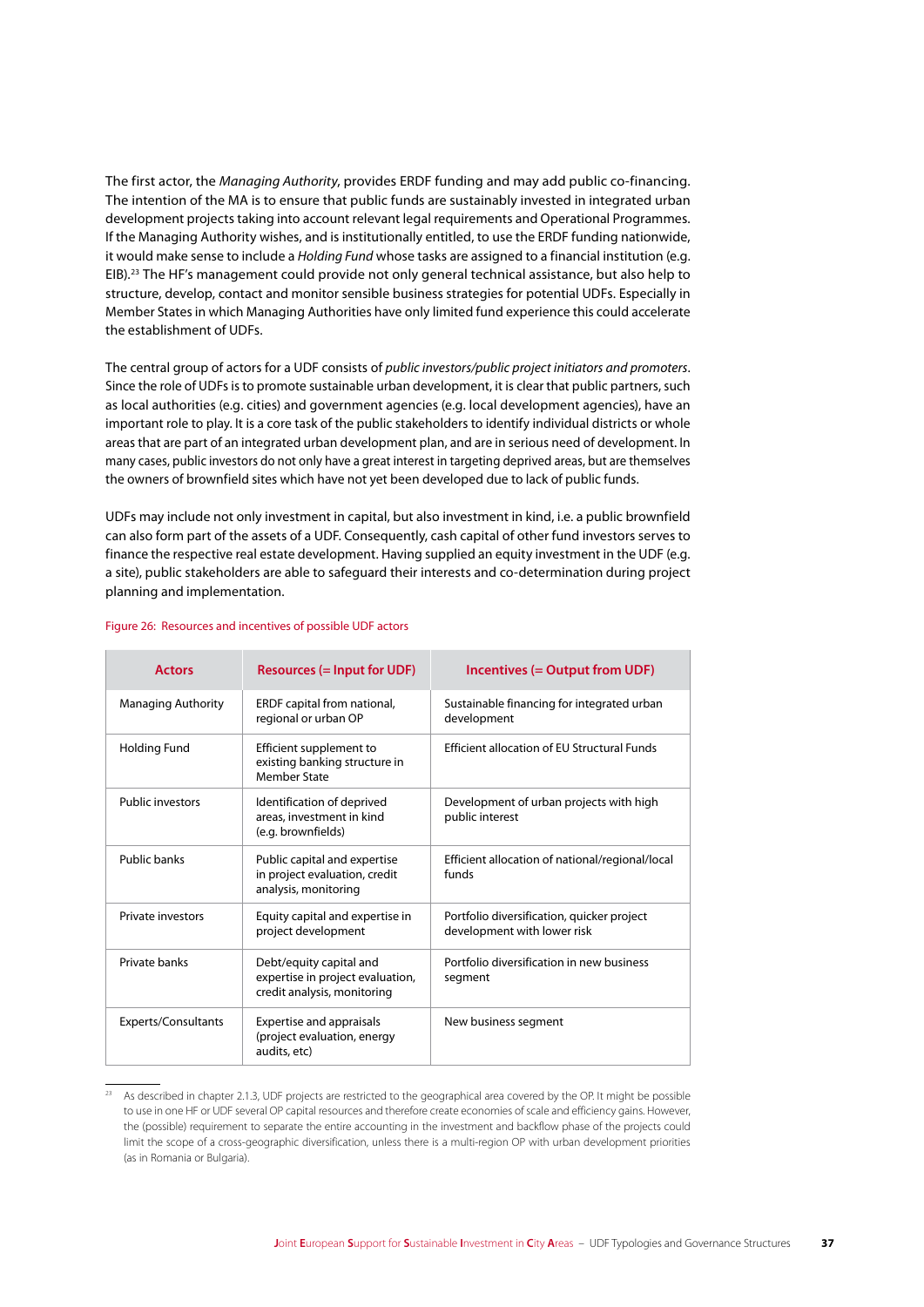This leads us to the role and motivation of private UDF investors. In the light of the scarcity of public funds, the importance of (partial) financing of public projects by private capital has grown steadily.<sup>24</sup>

However, equity investment of private capital in UDFs will only be a realistic option if private investors can expect a market-level return on investment. As previously mentioned, the business strategy of a UDF will focus on B-projects, which provide returns below those of commercial projects. UDFs may nevertheless be able to attract private investors. One possibility to enhance the return for private investors is an asymmetrical distribution of profits and losses with a "first loss" to be born by public capital (see also previous chapter). These public investors (such as cities or local development agencies) are less focused on the IRR and more on external/economic rates of return for their citizens. Apart from that, private parties in a public-private partnership may benefit from a shorter development process due to their shared interests, leading to faster administrative decisions. In return, public partners may benefit from private expertise in project planning and control.

The third group of important actors are public and private financial institutions such as banks. Obviously, financial institutions can provide additional debt capital to the UDF to invest in integrated urban development projects. Apart from that, they can also support UDFs by contributing their expertise in project evaluation, credit analysis and monitoring. Although banks traditionally act as lenders and rarely as equity investors, this could be another option for a UDF. Other financial institutions (such as investment firms, investment funds or leasing companies) may also contribute equity capital instead of loans. This certainly implies a higher risk-return level for the business transaction and therefore presupposes a more risk-oriented attitude by the respective private partner.

Finally, in many project types already described above, experts and consultants are necessary partners of the UDF's management, since they can provide objective, external valuations (e.g. real estate appraisals) and audits (e.g. energy audits on buildings and infrastructure assets). For them, UDFs represent a new business segment, which is not restricted to single UDFs or single MSs. Therefore this business segment could become quite attractive for these UDF actors in the future.

### 2.3.2 Consequences for the UDF legal status

As a consequence of the different interests of the possible parties in the UDF as described in chapter 2.3.1, we can draw a first conclusion concerning the third key dimension of possible UDFs - the more actors participate in the UDF, the more capital is available to finance integrated urban development projects. However, as more parties become involved in the UDF, there is an increase in the complexity of the participation rights, the distribution of gains and losses and hence also the by-laws of the fund. In this context, it is fundamental to differentiate between merely public UDFs and UDFs that contain public and private stakeholders in a public-private-partnership (PPP) at the fund level. The different parties providing financing resources to the UDF, together with the financial products provided to the projects, influence the legal status and thus the overall governance structure of the UDF.

At the same time. European regulations on the *governance structure* have to be obeved. According to Article 43(2) of Regulation No. 1828/2006, a UDF can either be part of a financial institution, when the UDF resources are ring-fenced in a separate block of finance, or established as a separate legal entity. If the UDF is part of a financial institution, typically a bank, the set-up of the UDF is considered to be quicker and less costly. Establishing a separate private legal entity is a more expensive and

<sup>&</sup>lt;sup>24</sup> Especially after the recent financial crisis many MS suffered dramatic increases in their national debts. As a consequence, many MS lack public capital for necessary tasks (e.g. infrastructure investments or energy-related investment in public properties). Therefore, private capital is needed, leading inter alia to a constant rise in the importance of public private partnerships with private capital in all MS (see in detail: Kappeler/Nemoz: EIB Economic and Financial Report 2010/04: Public Private Partnerships in Europe - before and during the recent financial crisis, Luxembourg 2010). Over the past two decades more than 1,400 PPP deals were signed in the European Union, which represent an estimated capital value of approximately €260 billion.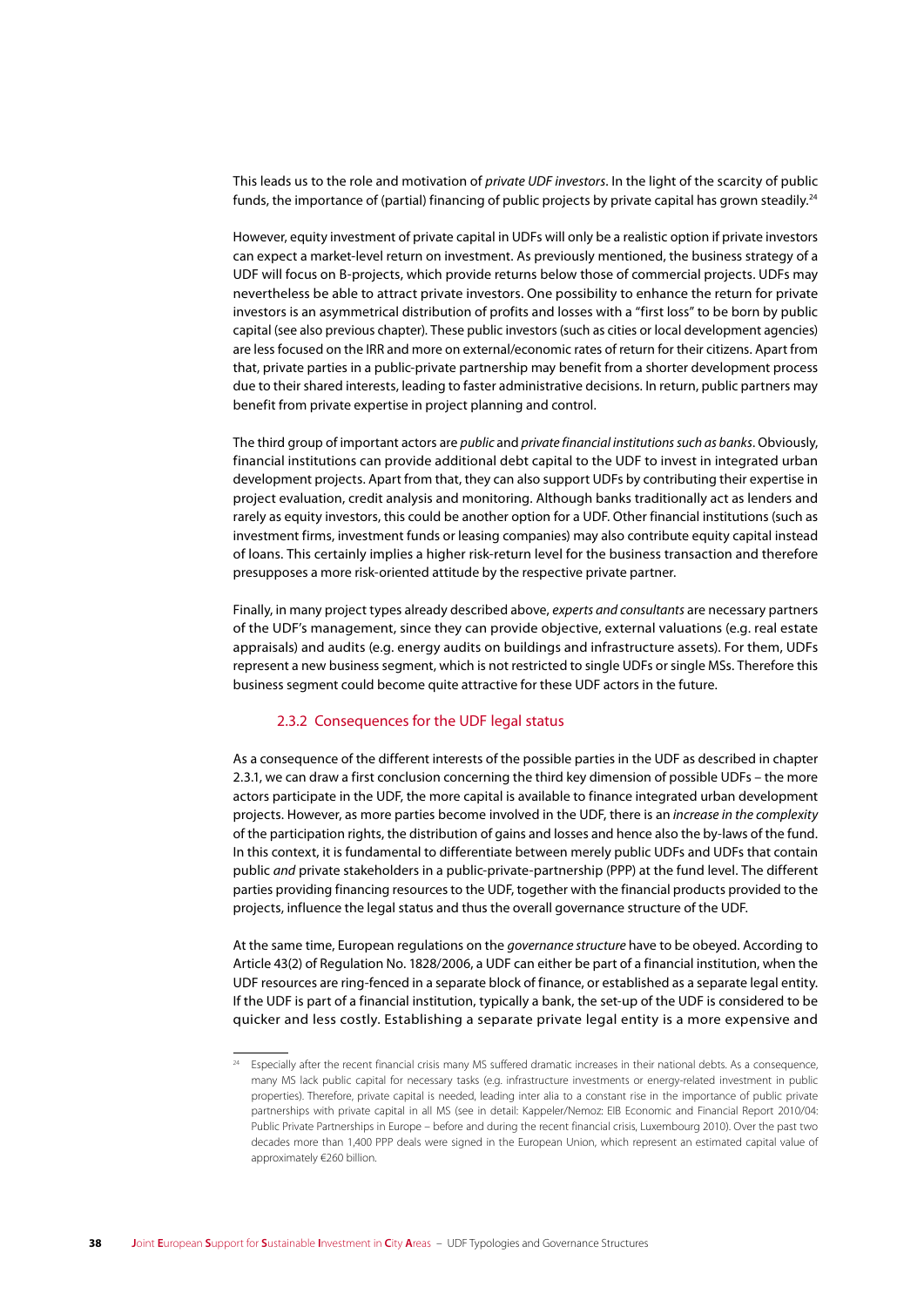time-consuming way to set up a UDF. In this case, a new *corporate governance* structure is required. However, if the UDF only contains public sources of capital it might be possible to place the fund in a (pre-existing) public entity. In that situation the UDF could be a part of a more *administrative governance* structure. Therefore, one could distinguish governance models as follows, on the basis of indicative combinations of the sub-criteria.

| <b>Actors</b>                                   | providing<br><b>UDF</b><br>financing<br>resources        | <b>Products</b><br>applied<br>for project<br>financing | <b>Implications</b><br>for UDF<br>legal status | Governance<br>model and fund<br>management                          |
|-------------------------------------------------|----------------------------------------------------------|--------------------------------------------------------|------------------------------------------------|---------------------------------------------------------------------|
| Only public                                     | Grants / equity                                          | Non-equity                                             | Part of public<br>hank                         | Administrative<br>governance,<br>integrated fund<br>management      |
| Only public                                     | Grants / equity                                          | Equity-based                                           | Separate public<br>legal entity                | Administrative<br>governance,<br>integrated fund<br>management      |
| Public<br>actors &<br>private bank              | Grants / equity<br>& loans (only<br>on project<br>level) | Non-equity                                             | Part of private<br>bank (+ Holding<br>Fund)    | Corporate<br>governance as part<br>of general risk-based<br>banking |
| Public<br>actors &<br>private fund<br>investors | Grants &<br>loans/equity                                 | Equity-based                                           | Separate<br>private legal<br>entity            | Corporate<br>governance,<br>independent fund<br>management          |

### Figure 27: Possible actors, financing sources, financial instruments and legal status of UDFs

As shown in Figure 27 we can establish some *guiding principles* concerning the legal status of a UDF depending on the financial products (see key dimension 2) and the financing sources (see Chapter 2.3.1) of the UDF. These principles should not been taken as absolute "rules" for the establishment of UDFs but, from the consultants' perspective, they are logical consequences of the first two key dimensions.

**∙** When comparing the time and costs involved in each fund type, UDFs *without private participation at the fund level* are the easiest and quickest way to set up a fund. UDFs can adopt a more administrative governance structure (by forming part of an existing public entity) and still incorporate private capital at project level. In this case the fund's capital consists only of public funding. The rest of the co-financing comes in at the level of the urban development projects and is provided by private developers or commercial banks. This also makes the legal structuring of the UDF simple, but requires *appropriate structuring of PPP project companies* using a separate legal entity. The UDF could be part of a new public entity or, if established as a separate block of finance, part of existing public entities such as promotional banks/institutes or administrative/donor agencies. If necessary, the public participants can include consultants/experts to appraise or audit the chosen projects. Even in this "public-public" governance structure (at the UDF level) it is possible to achieve a certain added value. For example, through the combination of public capital resources it would be possible to capture synergies between different governmental levels and/or different ministries and/or different OP programmes (subject to the existing regulatory limitations explained in chapter 2.1.3).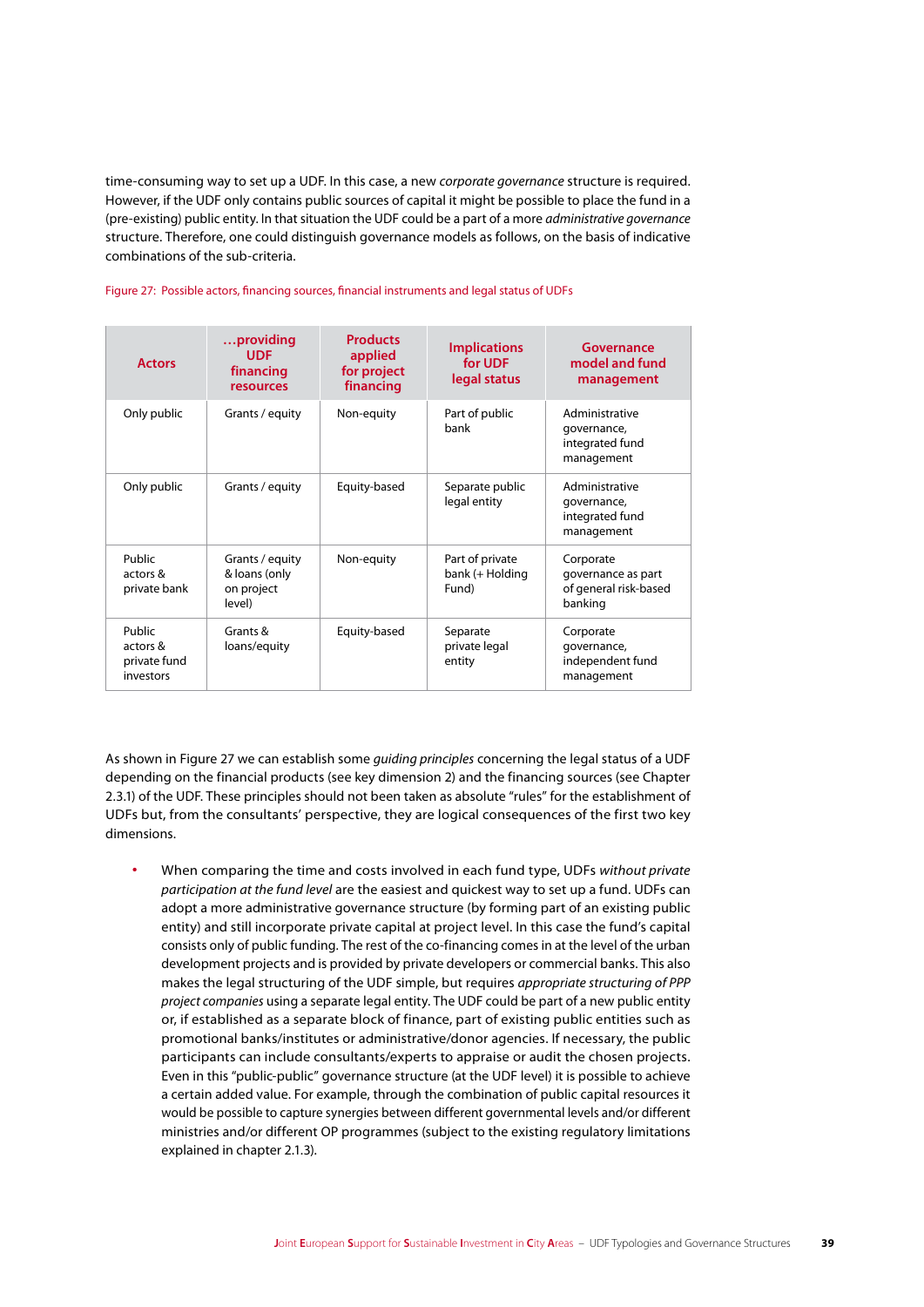- **∙** Furthermore, if the UDF decides to finance urban development projects with *loans or guarantees* the participation of a bank as one of the fund partners would be advisable. This is because banks usually have the expertise needed for credit analysis and monitoring and in some Member States (for example in Germany) it is even forbidden by law to make loans or issue guarantees without a banking license. For this reason it may well be appropriate for the UDF to be part of a financial institution with a banking licence.<sup>25</sup> Then the UDF has a corporate governance structure and is part of an overall risk-based banking.
- **∙** If the bank provides not only the fund management but also co-financing (of the ERDF resources) at the fund level, the financing of the UDF should normally consist of *equity capital*. This is because banks cannot lend to "themselves" (where the UDF is only a separate block of finance within the same bank). This means that whenever a public or private bank makes a loan to a UDF, this UDF cannot be part of the same bank account and should therefore form part of a separate legal entity. One possible alternative would be that the bank with the UDF could make loans directly to the project companies with a separate legal entity. In this situation a different UDF stakeholder has to provide the (upfront) co-financing of the ERDF contribution.<sup>26</sup>
- **∙** In cases when private sector equity investors (other than a bank) come in at UDF level (resulting in a PPP model), it is usually necessary to set up a *separate legal entity*. This is not only due to the higher risk involved, but also to the more complex fund by-laws including asymmetric gain-loss distribution, decision-making and delegation of management and supervision. Apart from that, this may also be true in cases where the UDF is part of a bank and decides to support the urban development projects with equity capital. This is because the higher risk-return relationship of equity investments and the low overall equity ratio in bank balance sheets could increase the risk of bank insolvency.

# **3. Developing governance structures for UDF prototypes**

# **3.1 Combination of key dimensions to a UDF typology**

## 3.1.1 UDFs of the first and second generation

Building on the classification of the key dimensions outlined in Chapter 2, we shall now characterise five UDF prototypes. To do this, we shall combine the business strategy (key dimension 1) with financial products of the fund (key dimension 2) and the governance structure (key dimension 3). For each type, we shall present essential features in a standardised way.

From our perspective it seems reasonable, in the first stage, to focus on establishing *fairly simple* UDF types. These "First Generation" UDFs are characterised by a lower complexity in their key dimensions, so that the common fund concept and innovative character of the instrument is disseminated as quickly as possible in the Member States. This could mean for instance that the UDF focuses only on certain low-risk project types, uses only one financial product and involves only public participants and resources in its governance model. "Second Generation" funds could then include more complex, advanced fund types with higher institutional flexibility, more stakeholders and more (sophisticated) financial products.

<sup>&</sup>lt;sup>25</sup> As long as no deposit taking activities are necessary, in some jurisdictions non-bank financial companies can also be suppliers of loans and credit facilities. Non-bank financial companies are financial institutions that provide banking services without meeting the legal definition of a bank, i.e. they do not hold a banking license. Operations are, regardless of this, still undertaken under bank regulations. Examples of this are development finance institutions, leasing companies, investment or joint-venture companies or housing finance corporations (such as "Bausparkassen").

<sup>26</sup> The example of the Brandenburg UDF shows that it is possible for a bank to give a (matching) loan to a UDF when the bank is not the owner of the UDF and only fulfils a "service contract" to manage the fund on behalf of the MA.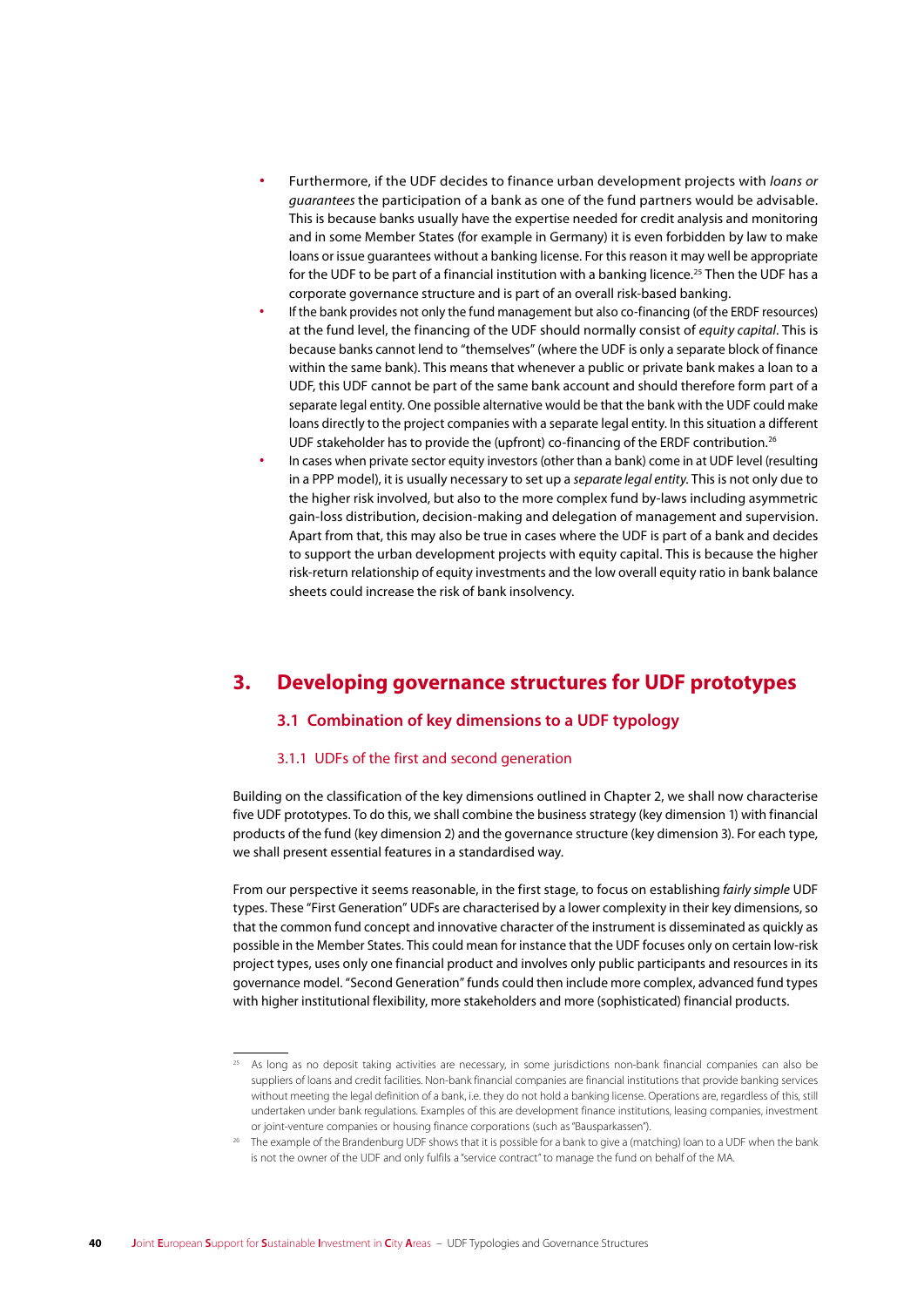Figure 28: Developing UDF types by combining three key dimensions



To develop UDF prototypes all three key dimensions have to be defined on each occasion, since the financial product has to match the cash flows of the urban development project. Furthermore, the financial products selected require not only capital resources at fund level, but also a certain expertise on the part of the fund manager (such as credit analysis, due diligence or project management skills). Therefore, not every actor described in chapter 2.3 is appropriately equipped to manage the UDF, and that in turn may well have an influence on the (necessary) governance structure of the UDF. We shall describe these linkages between the three key dimensions in the following chapters and then apply these considerations to create the first UDF prototypes.

### 3.1.2 The linkage between expected yields and costs in UDFs

The financial products described in Chapter 2.2 differ according to the *risks* connected to the development and utilisation stage of the urban assets financed.

According to Modern Portfolio Theory, the higher the risk of the investment, the higher are the expected risk or default costs. The expected return for the different types of investors therefore has to be high enough to compensate for their risk-return expectations. This is also shown by the Capital Market Line27.

<sup>27</sup> The line is used in the capital-asset pricing model to present the rates of return for efficient single investments or portfolios. These rates will vary depending upon the risk-free rate of return and the level of risk (as measured by beta) for particular assets. The capital market line shows a positive linear relationship between returns and betas. Not only for the financial instruments of the UDF, but for every kind of investments the yield can be measured by the expected value for the IRR and the risk can be measured by the beta factor: A beta is a mathematical measure of the sensitivity of rates of return on a portfolio compared with rates of return on the market as a whole. A high beta (greater than 1.0) indicates moderate or high price volatility.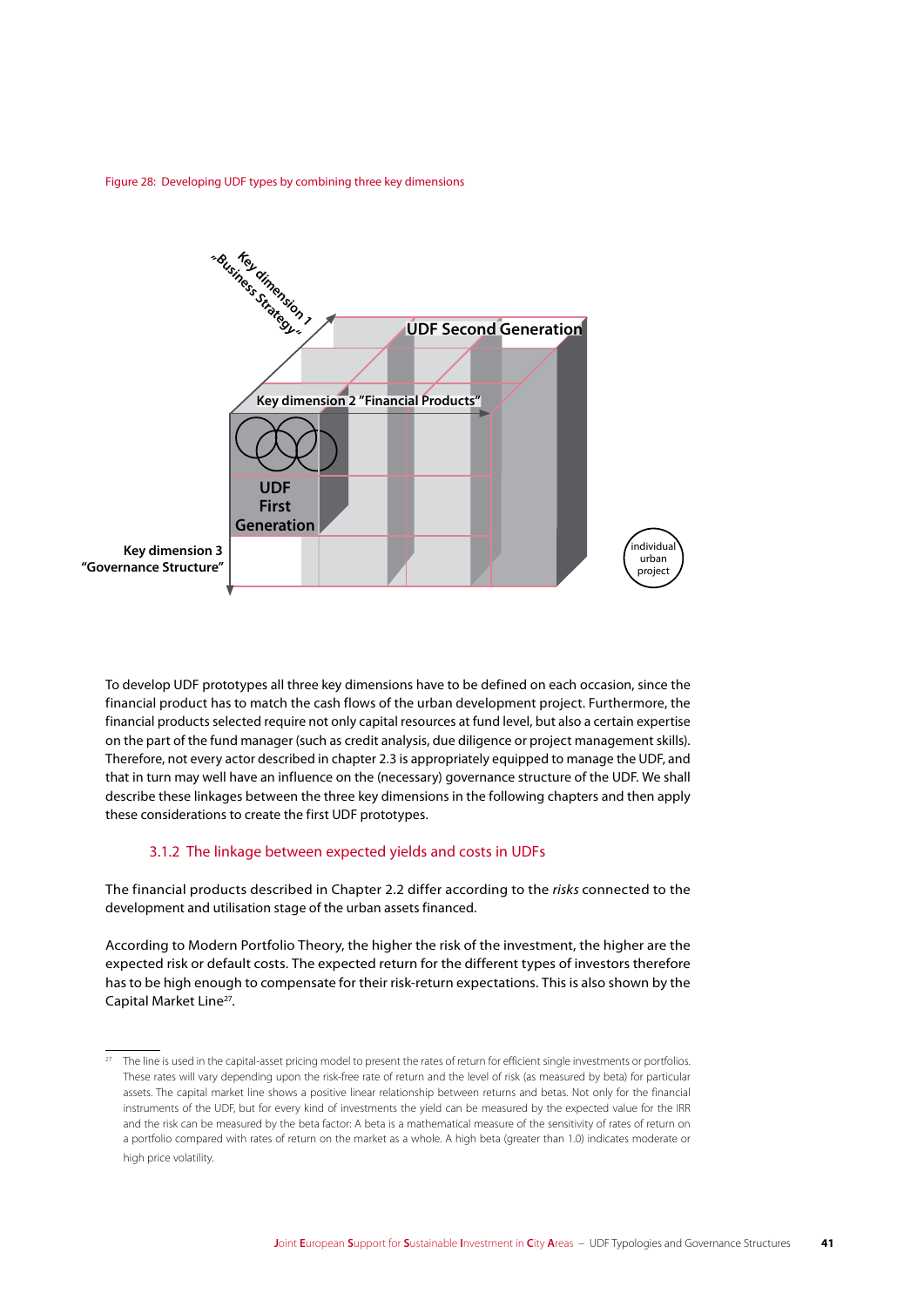

Figure 29: Expected yields and risks of alternative financial instruments

According to our prior analysis, the highest risk-return ratio is connected to the investment of equity capital in the early stages of urban development projects (see chapter 2.2.5.2 on venture capital). Therefore, the highest internal rates of return (typically in the range of 20% and more) are expected in the private sector. The fewer financial risks a capital lender has to absorb, the lower would be the expected IRR. This would lead to typical yields for senior loans (with extensive collateral) of 5% and lower. Even if no financial risks exist, the interest rates will have to cover at least the management and financing costs of the lender.

In the case of additional public financing and public fund management, the return expectations might be lower, but the different risk-related stages shown in Figure 29 should remain. In addition to that, the financial instruments described can be classified according to the following criteria:

|                                              | <b>Guarantees</b> | <b>Investment</b><br>loans | <b>Mezzanine</b><br>capital | <b>Equity in</b><br>later stage<br><b>investments</b> | <b>Venture</b><br>capital in<br>early stage<br><b>investments</b> |
|----------------------------------------------|-------------------|----------------------------|-----------------------------|-------------------------------------------------------|-------------------------------------------------------------------|
| Financial risks for<br><b>UDF</b>            |                   |                            |                             |                                                       |                                                                   |
| Impact on urban<br>development<br>projects   |                   |                            |                             |                                                       |                                                                   |
| Reduction in cost of<br>capital for projects |                   |                            |                             |                                                       |                                                                   |
| Achievable financial<br>leverage             |                   |                            |                             |                                                       |                                                                   |
| Expected<br>management cost                  |                   |                            |                             |                                                       |                                                                   |
| Required expertise<br>fund manager           |                   |                            |                             |                                                       |                                                                   |

#### Figure 30: Qualitative characteristics of alternative financial instruments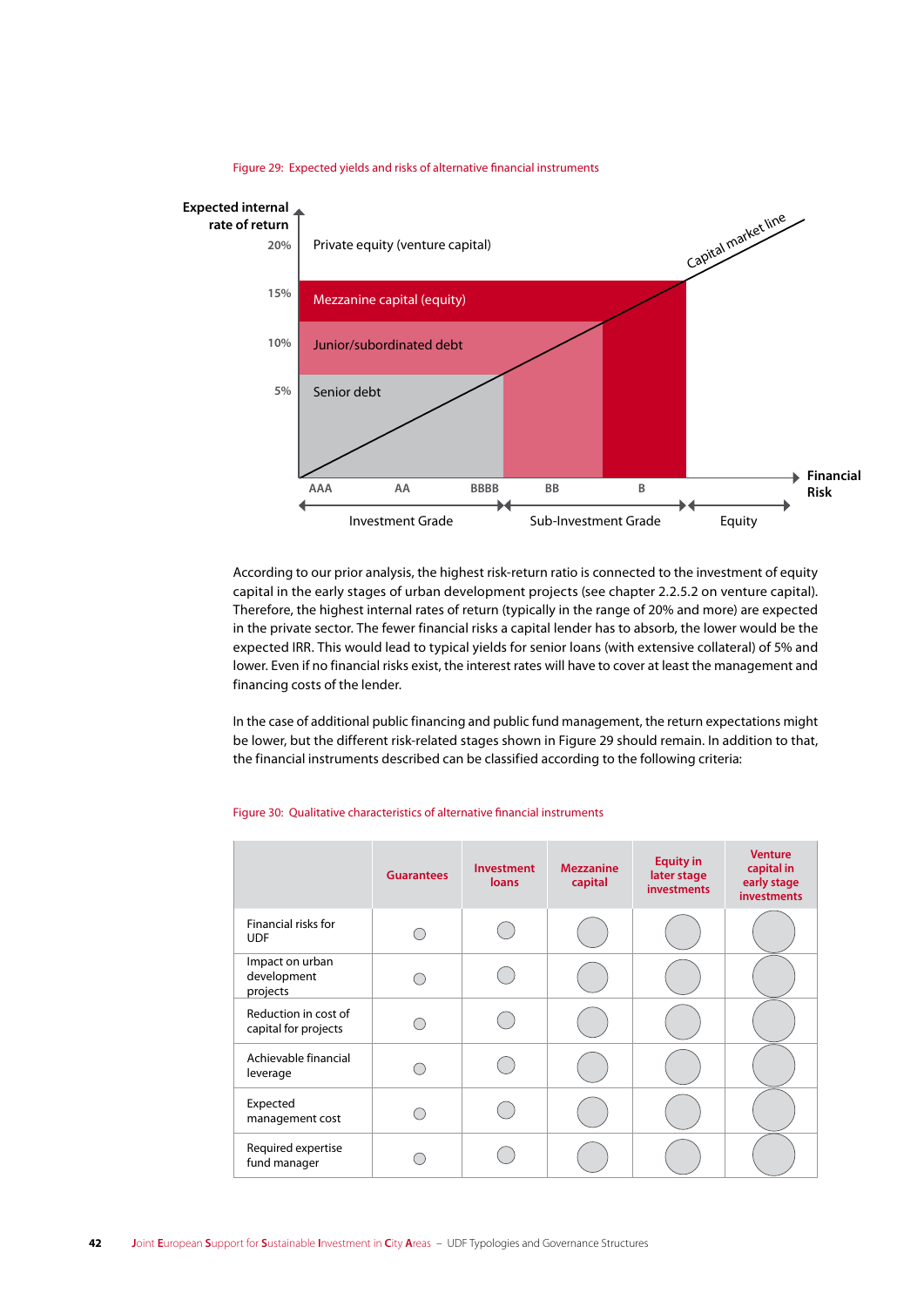Figure 30 shows that, on the one hand, guarantees imply a low risk-return ratio, but on the other hand also show a correspondingly lower potential impact on urban development projects and their cost of capital. The opposite is true for the provision of venture capital<sup>28</sup> – here we see high management costs, because the UDF needs comprehensive expertise in project evaluation and project management in order to control the high financial and operational risks involved and to achieve the high expected returns. Especially in this field, UDFs including public capital resources are able to considerably lower costs of capital and at the same time enhance financial leverage effects at project level.

Finally, this linkage between expected yields and costs in UDFs also has implications on the *minimum volume or size of the fund*. When the UDF has low financial risk, the management costs as well as the management fees are limited (e.g. in a low risk loan programme up to 1.0%). For the UDF manager this would mean only 10 000 Euro fees on every 1 million Euro UDF volume. In order to cover all administrative expenses the UDF in this situation should at least have a minimum fund volume of *10 million Euros*. This would probably be sufficient to finance only one full-time fund manager including his/her back office. If the financial risk and therefore the necessary management performance rises (e.g. in equity funds), then either the minimum fund volume *or* the minimum management fee (generally up to 3% depending on the regulations on financial engineering instruments) will have to rise as well.

### 3.1.3 The linkage between financial products and projects

*Guarantees* in general are compatible with development projects (to ensure sufficient project loans) and also for urban assets at the operating stage. Here they could secure, for instance, sufficient rental income or the loan of an end investor in a developed property. Since the UDF acts here only as a guarantor for loans, the loans will be granted and managed at commercial rates through a private partner, usually a commercial bank. This partner will also carry the entire loan on its own balance sheet.

It has to be borne in mind that the trade-off for the simplicity of guarantees is the general disadvantage that the public authorities' influence (with respect to public interest) is limited. However, guarantees in the development stage of urban assets have a higher impact compared to guarantees in the operating stage, since especially guarantees in the development stages (e.g. for contaminated land) can facilitate the initial investment needed to attract follow-up investments. Only with the provision of guarantees at a very early stage of the investment will banks agree to provide a project loan followed by an equity investment by developers and investors. In contrast to that, another disadvantage of the provision of guarantees at the operating stage is the high capital amount to be guaranteed. Thus a considerable amount of fund capital may need to be set aside for one project.

*Loans* can generally only be relevant for the operational phase of the real estate or infrastructure assets, as a project development company is unlikely to be able to offer any ongoing, periodic interest payments during the development stage. Here a loan fund would only be able to extend loans with deferred payments (interest and principal), though this in turn would result in much higher risks for the business activities of the fund. However, if the fund is the lender for the development *and* operating phase of the real estate, sustainable loan financing is possible. In this situation, the loan is not granted as intermediate but as *permanent financing*.

Furthermore, it would even be possible for the fund to provide pure development loans, if the borrower was a municipality, a municipal service or a municipal enterprise. From the perspective of the UDF management as the lender, in this situation the loan is secured by a *public guarantee* of the municipality. This could potentially be applied, for instance, in the promotion of the energy-efficiency upgrading of (public or private) housing. The rapid, inexpensive implementation (and simultaneous limitation to small loan sums) would be feasible, in particular, using the corresponding housing funds in the new

<sup>28</sup> This statement assumes the same underlying urban development project respective urban assets to be funded by different financial products of a UDF.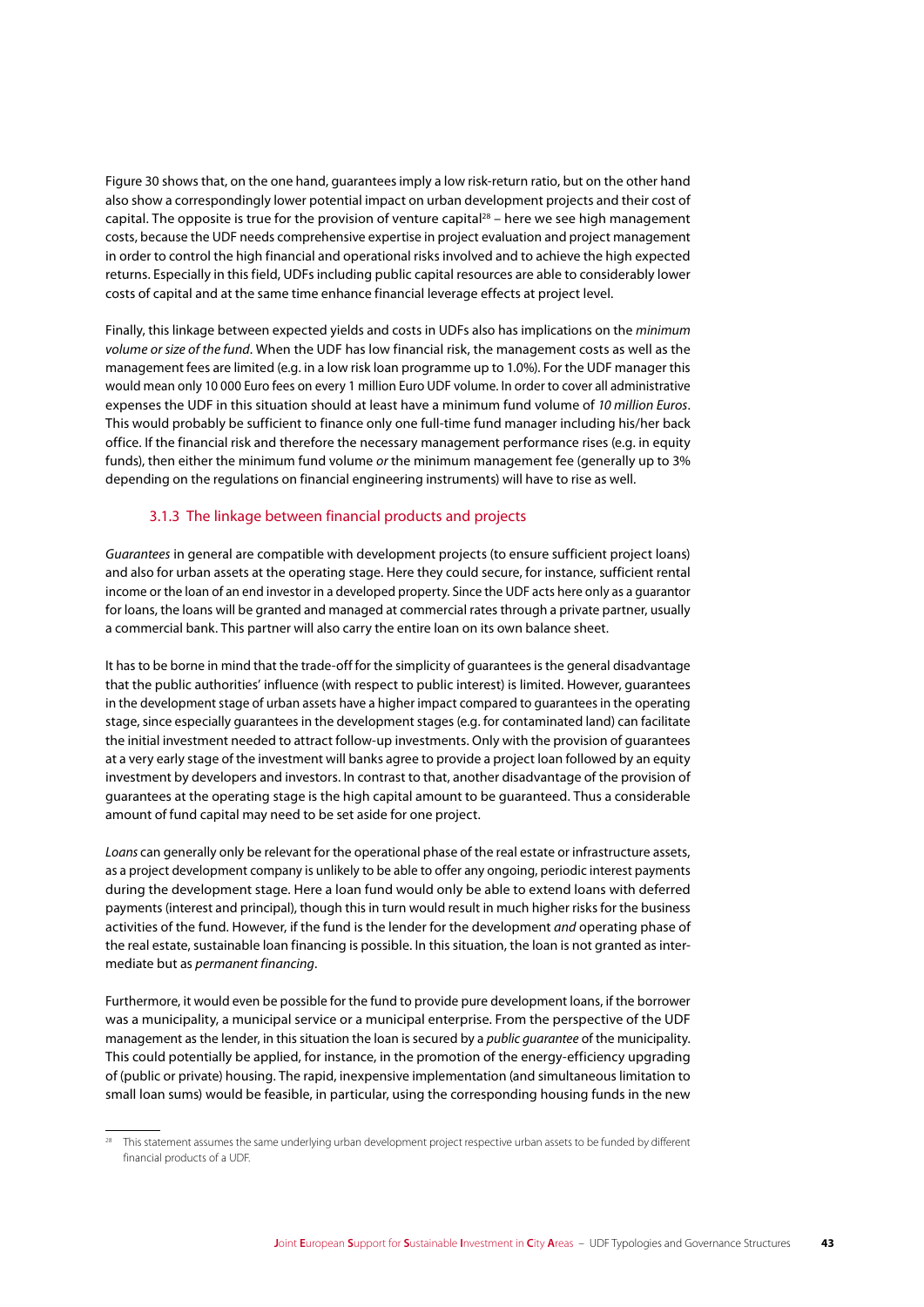Member States. Furthermore, the development and operation of infrastructure, for example telecommunication networks, could be financed by the UDF if the municipal utility company was the borrower. Finally, the development and operating of recreation and/or cultural and/or educational real estate assets would be a promising segment since in these segments the market can be seen to be failing because of the low expected financial returns.

Mezzanine capital could be provided to private developments of real estate and infrastructure projects to a limited extent (a maximum of 20% of the investment sum) and a limited investment horizon (between 5 to 8 years). In this way, it could support the private contribution to urban development projects and at the same time provide efficient incentives for private investors. This kind of financing is suitable for larger cities with a sufficient number of private developers and private investors. By providing mezzanine capital especially in the form of a silent partnership, projects of high public interest (e.g. social housing or the development of cultural centres) could benefit from the expertise of private parties. In this case the UDF fund management would not take an active role in the management of the respective projects, and would merely help to achieve a sufficient rate of return for the private partners (by providing mezzanine capital on favourable terms).

A similar approach is valid in the context of equity investments by the UDF. To limit the business risk and the amount of fund capital required, the UDF should always be (only) a minority partner of private developers or investment companies.

In case of development stage financing the UDF should only focus on a short-term investment (and exit the project after completion of the buildings). In contrast to that, where operational stage financing is concerned, the UDF could also act as a long-term equity capital investor (5 to 8 years, depending on the overall maturity of the UDF), due to the lower risks in this phase. In both stages the main aim of equity investment by the UDF could also be to achieve a sufficient rate of return for the private partners or to reduce development risk. Equity investment would be meaningful in market segments that do not have enough private equity capital. This could apply for instance to small and medium-sized towns/ cities with only a limited number of private investors/developers. Furthermore, equity gaps are also typical for project types with high investment requirements and high development risk (such as brownfield developments in deprived areas).

# 3.1.4 The linkage between conditions offered by the UDF and necessary external rates of return

The minimum IRR of the projects to be funded is linked to the governance structure (see key dimension three) and the resulting management and financing costs of the UDF. The maximum project IRR is based on the cost of capital at market rate for the chosen project type (see Chapter 3.1.2 and 3.1.3).

If the UDF management provides the project with financial products on favourable conditions (especially as regards the equity-based instruments) and if at the same time private developers/investors benefit from these conditions, this will create an economic advantage for the private partners. However, State aid rules regard any kind of interest rate subsidy, quarantee subsidy or below market return on equity investments as an economic advantage, with the risk of distortion of competition (see also Figure 3).

In this situation a given State aid scheme will only be compatible with EU State aid rules, if it complies with the economic balancing test. To pass the balancing test it is necessary that the individual UDF investment addresses an objective of "common interest", has an "incentive effect" and is "proportional".

To follow a common interest objective, projects should not only be part of an integrated urban plan but also improve market efficiency, i.e. address a market failure. This could be achieved if a UDF invested only in projects that are unlikely to be developed by the market alone because they are not financially viable ("B-Projects"), but that address socio-economic problems. For example, in many MS necessary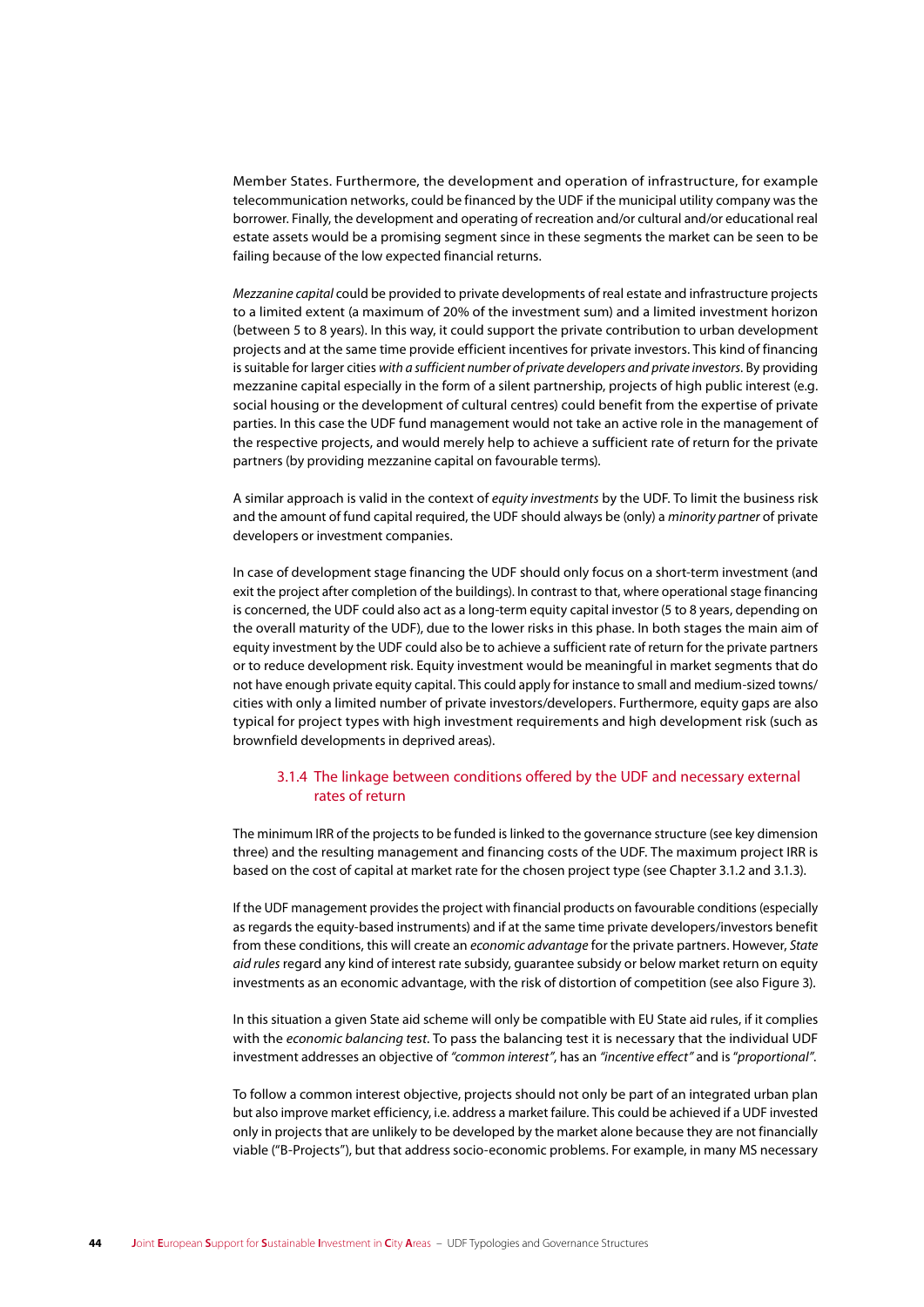investments in brownfields, culture heritage properties, public sporting areas or theatres are inadequate because of a lack of equity capital. The absence of these developments might cause socio-economic problems (e.g. decline of certain urban areas). UDF management could prove this common or public interest if the development projects to be funded created external or economic rates of return (ERR) for the citizens of the respective (urban, regional or national) area. As described in chapter 2.1.4 this economic performance could be measured for example with certain *OP output targets*.

Based on the principle of "*proportionality*" in the balancing test, a guideline for the UDF management could be that the better the economic rate of return (ERR) of the urban development project, the greater the benefits to the public from the favourable conditions provided to the private sector by the UDF's financial products. As a consequence, the resulting return on equity for the private investors would not be considered to exceed a "fair rate of return".

At the same time, every UDF investment in projects should be kept to the minimum participation required, so that the UDF not only shares risks with other private project partners (see Chapter 2.2.1), but also sets incentives for them. Together with open tender calls to all possible private sector investors and developers, this could meet the demands of the economic balancing tests and therefore the requirement of compatibility with State aid regulations.

# **3.2 Resulting UDF prototypes**

Following the limited experience with the very small number of UDFs already operating in Europe, we shall now describe five UDF prototypes by combining the three key dimensions and taking into account their linkages. From our perspective, the first three suggested prototypes belong to the "first generation" UDFs and could therefore be developed in a fairly short period of time, while the subsequent two prototypes would require more expertise and time to be established.

Recent JESSICA implementation experience and stakeholder consultations indicate that the following UDF types could represent good candidates for in-depth examination.

# 3.2.1 Prototype 1: Energy efficiency funds

The first prototype focuses on financing the *renovation* of existing assets in order to save future energy costs. Suitable targets for financing can be private and public real estate as well as public infrastructure (e.g. street lighting). Furthermore, this UDF prototype could also finance additional investment ("*upgrading*") in buildings to generate alternative energy (e.g. photovoltaic on the roof of existing properties).

Since this fund finances the improvement of existing buildings and infrastructure, it targets the *operating stage* of urban assets. Due to the fact that it only finances energy investments (which also would be subject to an energy audit to demonstrate their value) this UDF prototype is a *specialised theme fund*. In order to ensure sufficient demand for the financial products, it would appear inappropriate to restrict the UDF to a limited geographic area. Rather the UDF should operate over *the widest possible geographic scope*, preferably at *national level.* As already mentioned in Chapters 2.1.3 and 2.3.1, the formulation of the respective OPs could limit the possibility of establishing a nationwide UDF. However, it would at least be possible for a single UDF to target several cities within a region or MS. Furthermore, if a national UDF can be implemented, then the fund management could perhaps target specific final recipients.

In order to maintain the incentives for private co-investment, the UDF should refrain from offering equity capital investments and should focus on the provision of loans instead. Due to potentially high collateral value (in the existing buildings) it would be possible to offer a relatively high loan amount of *80 to 90%* of the investment sum. This would fulfil the requirement of Article 13 (paragraph 3 - 6) of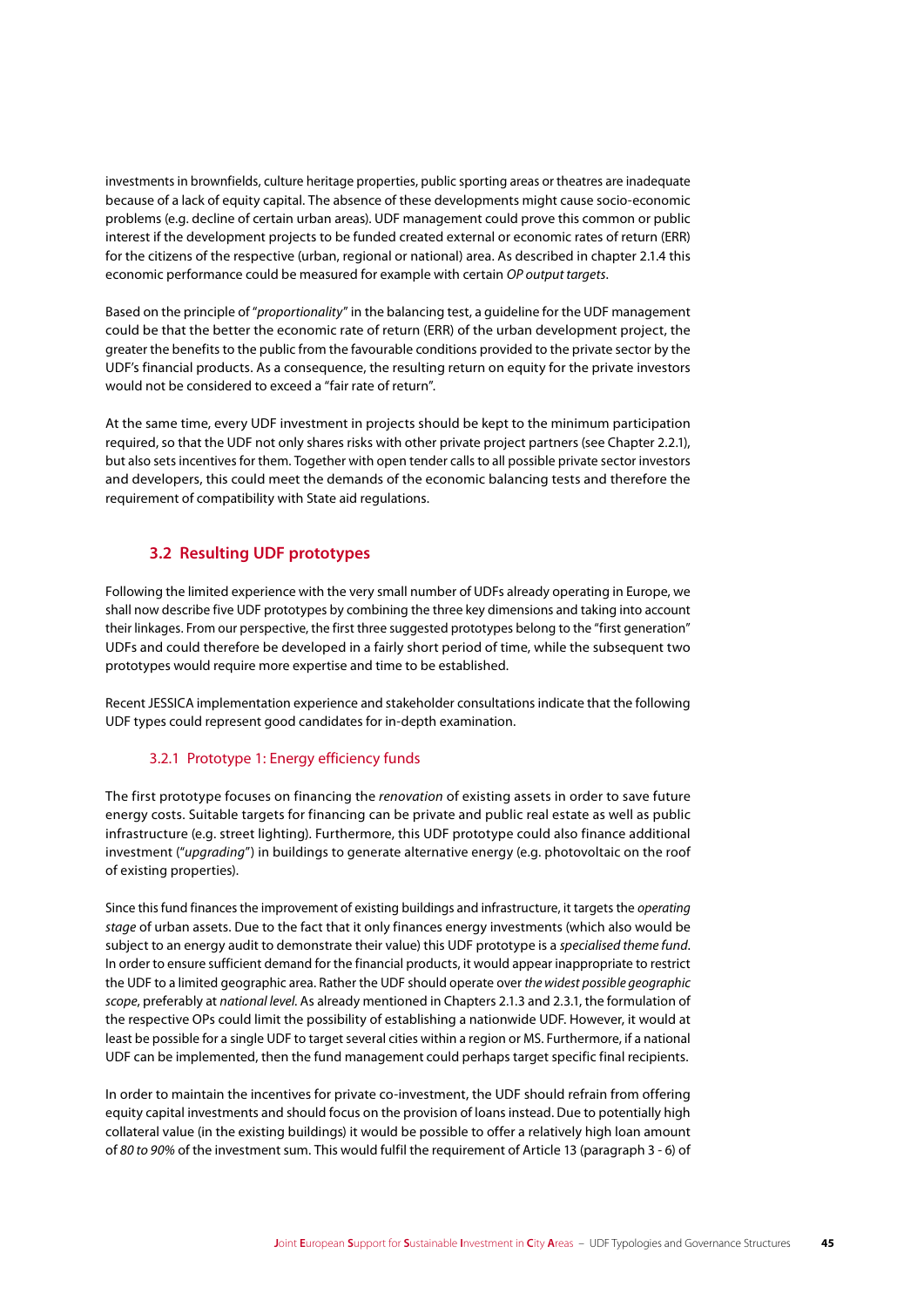#### Figure 31: Characteristics of UDF prototype 1: Energy efficiency funds

| UDF key dimensions: Prototype 1 Energy efficiency funds                  |                                                                                                                   |  |  |
|--------------------------------------------------------------------------|-------------------------------------------------------------------------------------------------------------------|--|--|
| 1. Business strategy                                                     |                                                                                                                   |  |  |
| Type of project                                                          | Renovation of buildings                                                                                           |  |  |
| Life cycle stage                                                         | Utilisation/Operating stage                                                                                       |  |  |
| Geographic scope                                                         | Wide, possibly national                                                                                           |  |  |
| Thematic scope                                                           | Specialised theme fund                                                                                            |  |  |
| 2. Financial products and beneficiaries                                  |                                                                                                                   |  |  |
| Revolving financial instrument                                           | Long-term investment loans                                                                                        |  |  |
| Incentive                                                                | Lower interest rates; lower collateral requirements; longer<br>periods of redemption                              |  |  |
| Final project recipients                                                 | Public or private owners of real estate or infrastructure                                                         |  |  |
| 3. Governance structure                                                  |                                                                                                                   |  |  |
| Actors                                                                   | Only public (on the fund level)                                                                                   |  |  |
| Financing sources                                                        | Only public                                                                                                       |  |  |
| Legal status                                                             | Part of an existing public entity (bank)                                                                          |  |  |
| Governance costs                                                         | Establishment costs (one-time): low;<br>Operating costs: low (circa 1%);<br>Additional expenses for energy audits |  |  |
| Necessary cooperation partners at the<br>project level and/or fund level | Energy experts; retail banks                                                                                      |  |  |
| 4. Impact on urban development                                           | Moderate (low public leveraging; CO <sub>2</sub> reduction)                                                       |  |  |

Commission Regulation (EC) No 800/2008, which requires a minimum level of equity capital for borrowers of 10% to 20% of the investment costs.

In order to keep the repayment rate for the borrowers at an affordable level despite the high loan amount, the loans should have *long maturities* (10 to 20 years).

Basically, potential borrowers can be *public or private owners of real estate or infrastructure*. In some cases, it may be useful to establish an additional intermediate level "borrower". This could be, for example, an owner community of final recipients that all live in the same building. In such a way, the whole building could seek support for energy efficiency improvements. However, this will only work if the owner community or condominium has a separate legal entity and can therefore act as a borrower. In both Lithuania and Estonia, we see UDFs already in operation that use this approach.

Since there always exist other loan offers for energy redevelopment from private sources (e.g. connected to a higher mortgage from commercial banks), the financial product of the UDF should always offer an advantage ("*incentive*") for the potential borrower. This advantage of a UDF loan compared to an alternative private loan could be a *reduced interest rate, a longer maturity or lower collateral* (or a smaller equity capital requirement).

However, all borrowers should invariably provide a minimum level of equity capital (10% to 20% of the investment sum) in order to avoid dysfunctional incentives and limit the default risk for the UDF. Apart from that, the loan repayment profile should be matched with the cash flow structure of the investment. In the case of an energy efficient redevelopment, it should therefore be *linked to the savings of energy costs*.

In order to ensure attractive financial products compared to alternative loan offers, the UDF should mainly comprise public financing sources (not only concerning ERDF funding of the MA, but also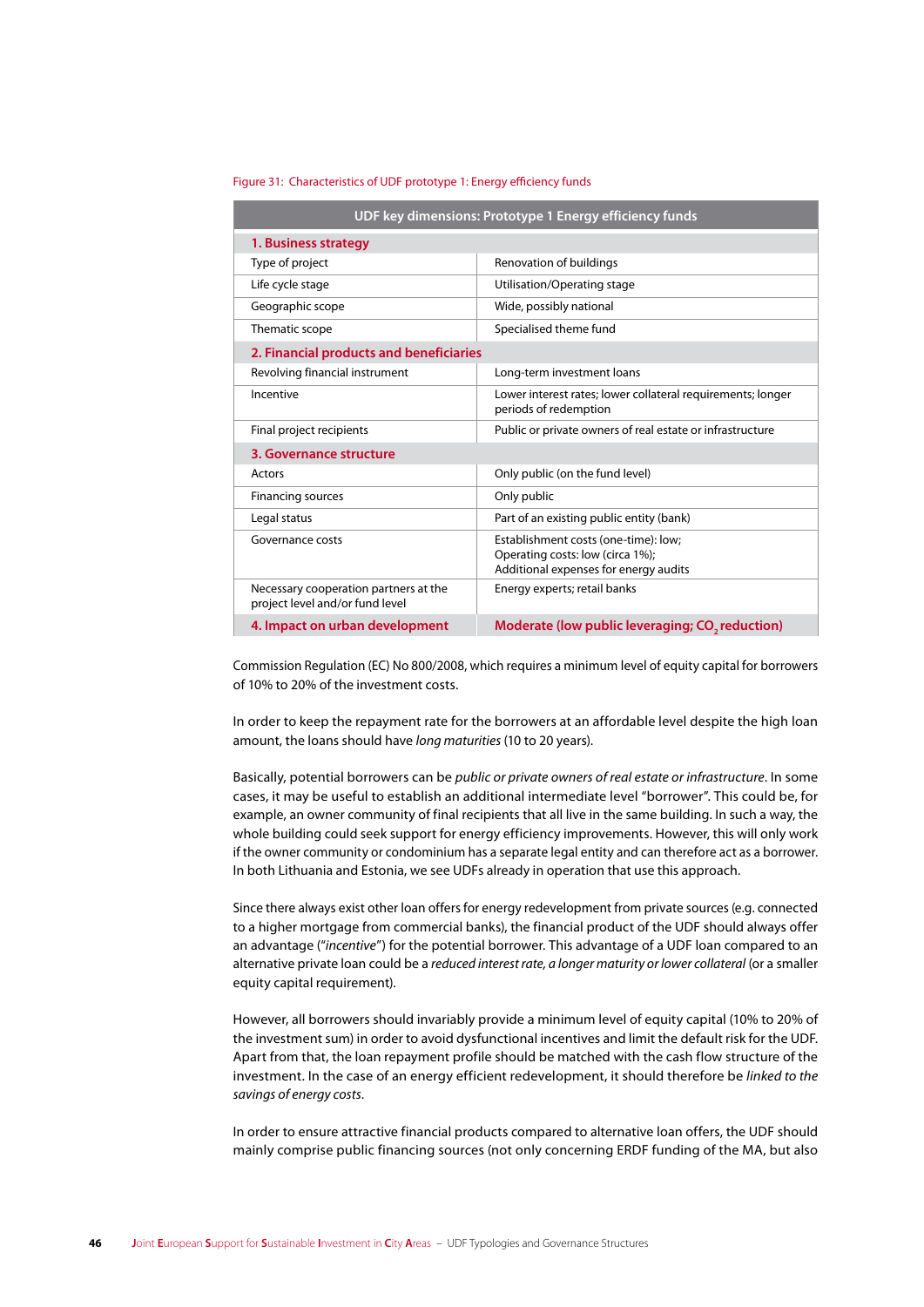the co-financing). As ERDF financing might be provided interest-free<sup>29</sup> it is possible to offer loans on favourable terms. In addition, loans could be provided by already existing national institutions or national promotional banks that have extensive experience in low-cost lending.

If the UDF is established as a separate block of finance within an existing public financial institution this would have two consequences:

On the one hand, the institution could only provide equity capital as a co-financing source to the fund (because banks cannot lend to "themselves", see chapter 2.3.2). This equity capital will be exposed to the risks connected to it, which makes the loans more expensive. Therefore, it would make sense for the existing institution not to provide capital at the fund level (but only if necessary additional loans at the project level).

On the other hand this fund model could keep the establishment and the operating costs for the UDF at a low level (e.g. close to 1% per year of the administered funds). This is especially true if only public stakeholders (MA and promotional banks) are part of this UDF, because then a pure public administration governance structure is possible.<sup>30</sup> The resulting low operating costs enable finance to be provided on favourable conditions to the projects, and the UDF's capital to be preserved. This effect will be further enhanced if the final recipients of the loans are public institutions because of their very low default risk. However, where public institutions are concerned, the UDF may compete with alternative low-cost loan products (e.g. regional or local loan programmes).

As a consequence, the public leveraging of fund capital is only promoted by the equity capital requirements of private households or companies as final recipients. It seems possible that the equity capital requirements could be met by another loan from the banking partner (see Swedbank in the case of Estonia), since private banks can also enable a leveraging of funds. In addition to that, the impact on urban development of this UDF prototype is likely to be moderate, since generic energy efficient redevelopment is not necessarily part of an integrated urban development plan in the strict sense. Potential external effects from these projects can only stem from future energy savings implying CO<sub>3</sub> reductions. In the case of energy loans to public institutions one further impact of the UDF would be that after repayment of the loan the renovated buildings will display lower energy costs during their remaining life cycle and will therefore sustainably reduce *public maintenance costs*. This contributes to a diminishing public debt in all Member States and would enhance the impact of the UDF.

In this context it is important to note that the UDF requires a relatively high level of capital (due to the high rate of project financing, the wide geographical scope of the fund and the long maturities of the loans). If under the specific Operational Programme there are only limited funds for the whole JESSICA initiative, the UDF will soon "dry up" (e.g. after the first few months of every year). Recent experiences in Germany show this effect quite clearly with respect to a similar product offered by the KfW.<sup>31</sup>

### 3.2.2 Prototype 2: Infrastructure funds

### 3.2.2.1 Overview of types of urban infrastructure assets

Infrastructure refers to the permanent facilities and networks that provide basic services to the households and businesses of a region, quaranteeing the smooth running of an economy. Infrastructure

In general, it is the decision of the MA to provide ERDF financing to the UDF at 0%. Especially if the UDF is established by a private financial institution also at the fund level (not only at the project level), State aid rules have to be followed (see Figure 3 and Chapter 3.1.4).

<sup>30</sup> Private banking partners should not be ruled out, but the example in Estonia shows that in this situation private banks do not offer interest rates as low as 2% (as in a comparable KfW programme in Germany with only public capital).

See also chapter 4 ("JESSICA funds for financing investments in housing") in Nadler, Michael et al.: Urban Development Funds in Europe - Ideas for implementing the JESSICA Initiative, Bonn, Berlin 2009.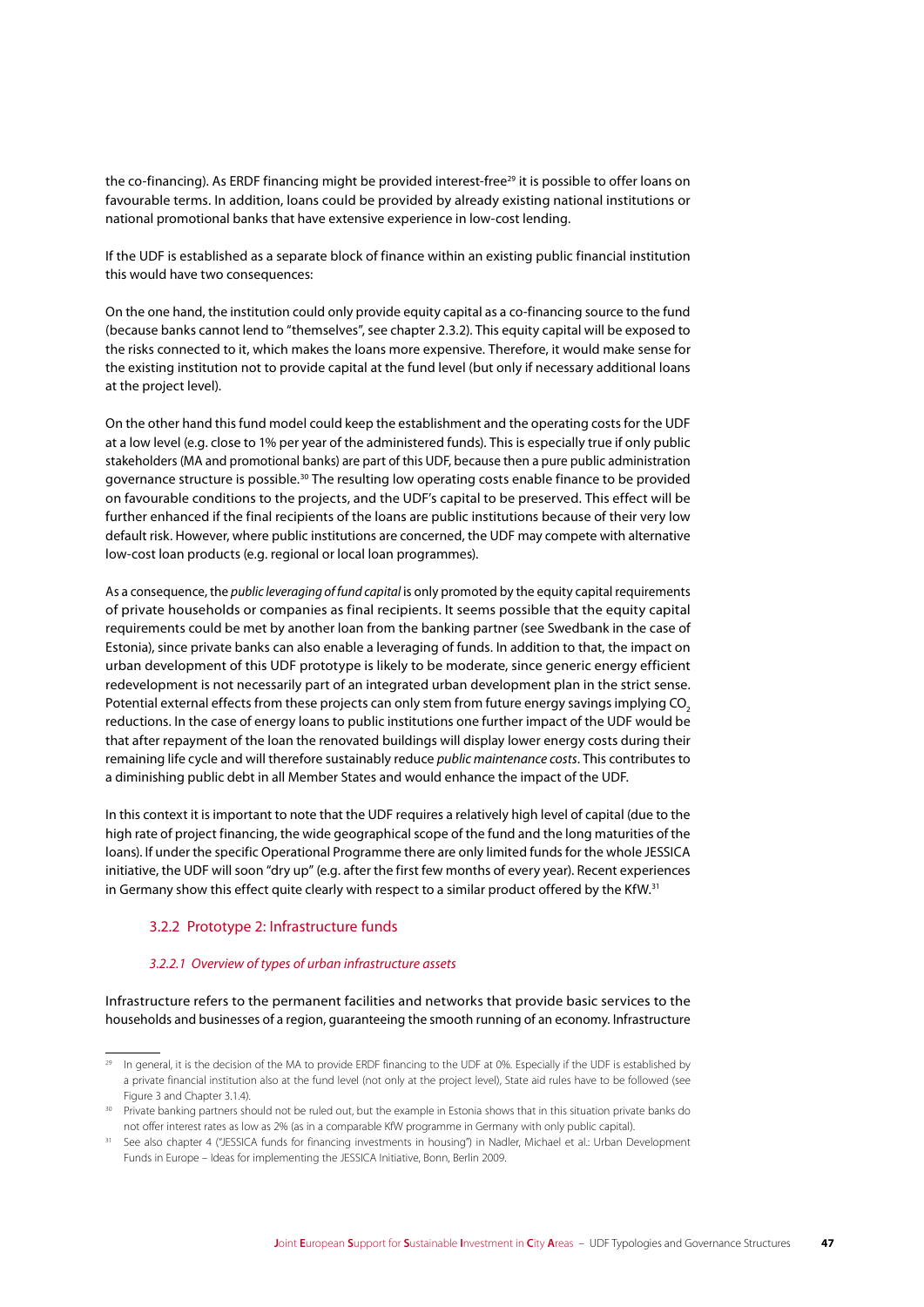is thus essential for the economic growth, sustainability and prosperity of a country. The different fields of infrastructure can be divided as follows:

| <b>Economic infrastructure</b> |                  |                       |                         |
|--------------------------------|------------------|-----------------------|-------------------------|
| <b>Telecommunication</b>       | <b>Transport</b> | <b>Public utility</b> | Social infrastructure   |
| Data network                   | <b>Bridges</b>   | Wastewater            | Education               |
| Telecommunication              |                  |                       |                         |
| Network                        | Airports         | Gas                   | Healthcare              |
| <b>Satellites</b>              | <b>Harbours</b>  | Oil                   | Culture (e.g. theatres) |
| Antenna towers                 | Toll roads       | Electricity           | Security                |
|                                | Railway systems  | Water                 |                         |
|                                | <b>Tunnels</b>   | Waste management      |                         |
|                                |                  | Recycling             |                         |

#### Figure 32: Types of infrastructure assets as part of urban developments

In addition to the *physical ("economic") infrastructure* services in telecommunications, transport and public utility infrastructure for private households and businesses, the definition of infrastructure also encompasses intangible basic services. This is the so-called *social infrastructure*, including education, healthcare, and also appropriate cultural and leisure activities.

With a constantly increasing demand for capital for new infrastructure as well as for maintenance and modernisation, and in view of the fact that public funds are becoming increasingly scarce – especially compared to the high investment volume needed – more and more infrastructure projects are privatised. Therefore, UDF financing could *initiate PPPs with private companies*. In this context it is important to note that such public-private financing of infrastructure assets often calls for a long-term partnership, due to the fact that infrastructure facilities are subject to long-term and constant use, regardless of economic influences and changes. At the same time, infrastructure projects have long technology cycles until they become redundant either due to technical progress or the development of alternative methods of providing the same services. Building bridges and tunnels has been playing an important role for transportation for thousands of years and electricity still requires transmission lines to be transported throughout the country.

This basically leads to a *high level of interest by the private sector* in development projects in this field. At the same time, these investments also involve some risks for the population and the local governments. Infrastructure investments often create a *protected market position with high market entry barriers* for competitors. This protected position in the market is characterised first by a generally high minimum investment size and, second, by the fact that it is not economically viable to implement a parallel project (e.g. a bridge or a power grid) nearby. As a result, infrastructure projects often have a *monopoly position* which makes *State regulation of prices* necessary. Basically, there are two *Public Private Partnership* (*PPP)* alternatives generating revolving financial flows for the UDF:

- **∙** In the case of traditional PPP projects the State provides services and receives revenues from the users. Only the necessary infrastructure (e.g. buildings, computer systems, etc.) is built, operated and/or maintained by the private investor. The public sector transfers part of its revenue (e.g. rents or service fees from hospitals, schools or theatres) to the private investor.
- **∙** Alternatively, the private investor could offer services that final recipients are willing to pay for (e.g. roads, telecommunications, utilities, etc.). The private investor assumes the full responsibility for the provision of the (formerly) public infrastructure. The investor realises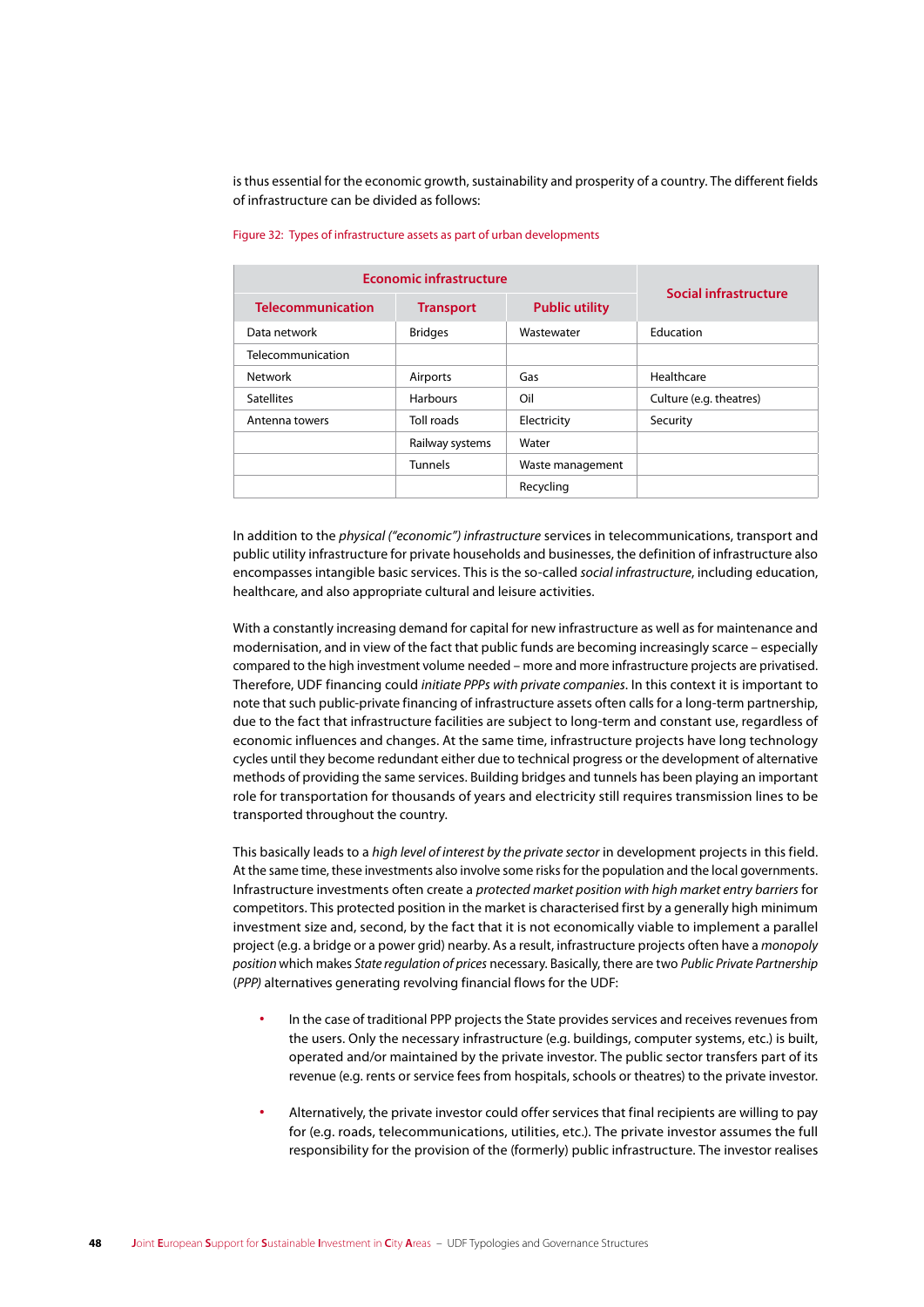the full project investments and *directly* receives revenues from users. Depending on the features of the contract, such user paid infrastructure investments could be more risky for the private investors than the traditional PPP projects.

In both cases it is advisable to establish a project company for the infrastructure development, before a corresponding UDF funding takes place. Furthermore, a neutral expert evaluation and appraisal of the future market potential of the proposed infrastructure is essential.

### *3.2.2.2 Key dimensions of infrastructure funds*

Infrastructure investments generally require specific expertise (in the specific market and technology segment), relatively high capital resources and, as a result, long-term funding. Therefore, in order to limit the investment and financial risk for the UDF, a *risk reduction strategy* is imperative.

Firstly, if possible the UDF should focus on *one particular type of infrastructure* (i.e. a specific theme), since otherwise the investment areas are too heterogeneous for effective project appraisal and project monitoring (e.g., telecommunication networks and cultural buildings).

| UDF key dimensions: Prototype 2 Infrastructure funds                     |                                                                                                                                             |  |  |
|--------------------------------------------------------------------------|---------------------------------------------------------------------------------------------------------------------------------------------|--|--|
| 1. Business strategy                                                     |                                                                                                                                             |  |  |
| Type of project                                                          | Economic or social infrastructure asset development                                                                                         |  |  |
| Life cycle stage                                                         | Land/project development and utilisation stage                                                                                              |  |  |
| Geographic scope                                                         | Wide, possibly national                                                                                                                     |  |  |
| Thematic scope                                                           | Specialised theme fund (e.g. telecommunication fund or<br>school fund)                                                                      |  |  |
| 2. Financial products and beneficiaries                                  |                                                                                                                                             |  |  |
| Revolving financial instrument                                           | Long-term investment loans or quarantees for commercial<br>loans                                                                            |  |  |
| Incentive                                                                | Lower interest rates; lower collateral requirements;<br>longer periods of redemption                                                        |  |  |
| Final project recipients                                                 | Private households and local economy (final recipients)                                                                                     |  |  |
| 3. Governance structure                                                  |                                                                                                                                             |  |  |
| Actors                                                                   | Only public (on the fund level)                                                                                                             |  |  |
| Financing sources                                                        | Only public                                                                                                                                 |  |  |
| Legal status                                                             | Part of an existing public entity (bank)                                                                                                    |  |  |
| Governance costs                                                         | Establishment costs (one-time): low;<br>Operating costs: low (circa 1%);<br>Additional expenses for feasibility studies                     |  |  |
| Necessary cooperation partners at the<br>project level and/or fund level | Local utilities/providers/operators of infrastructure assets<br>to be developed                                                             |  |  |
| 4. Impact on urban development                                           | Medium to high (private financing leverage at<br>project level; improvement of public transport or<br>health or education or cultural life) |  |  |

#### Figure 33: Characteristics of UDF prototype 2: Infrastructure funds

In order to generate sufficient simultaneous market demand, it is advisable to establish the fund on the widest possible spatial scale, and preferably at national level, within the geographic scope provided for by the Operational Programmes. As already mentioned in Chapters 2.1.3 and 2.3.1, the formulation of certain OPs may only allow for a regional UDF.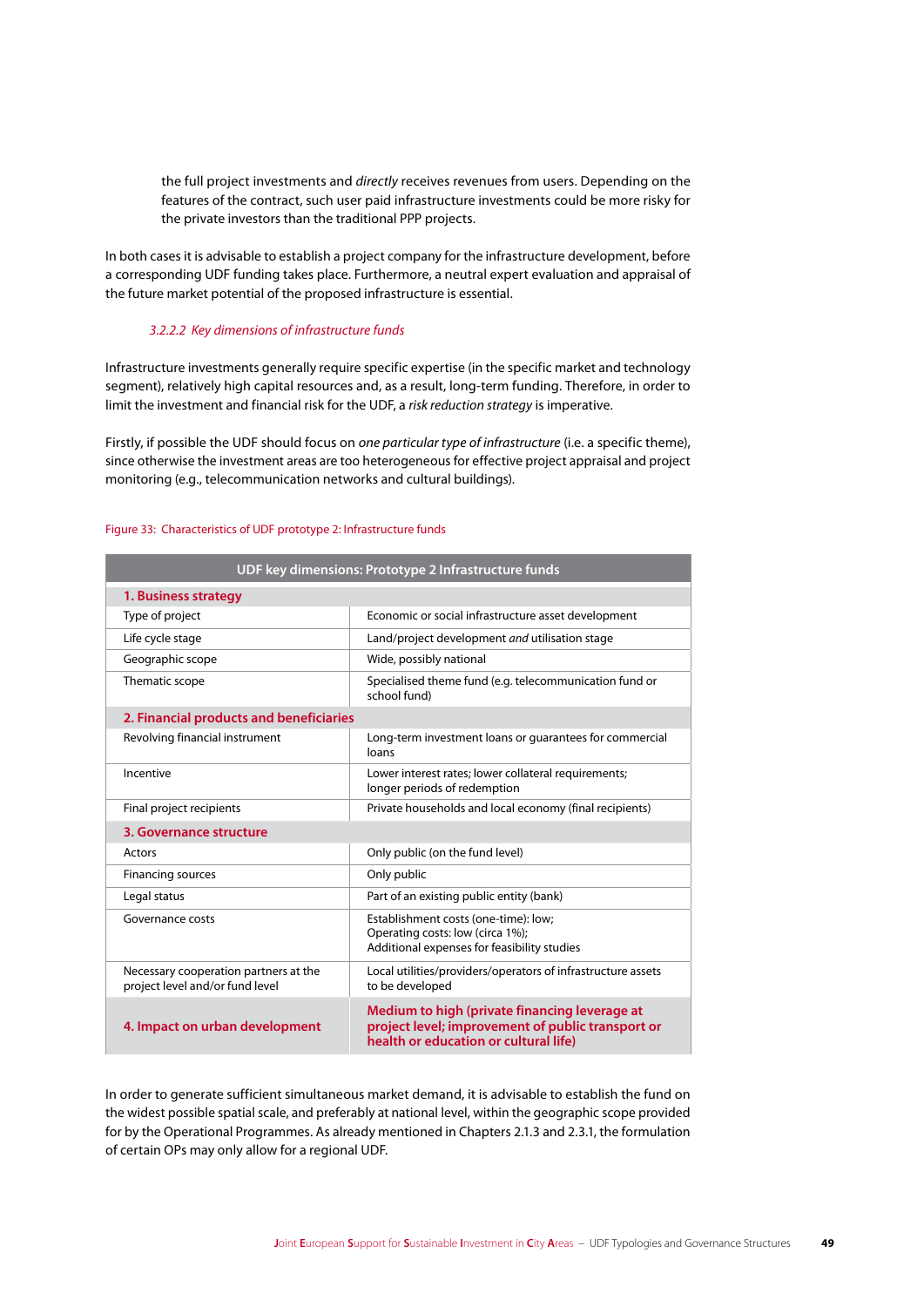Since the final recipients of the newly created infrastructure assets are usually private households and local economies, the UDF should not only provide interim financing for the development stage, but also long-term financing for the operating stage. Thus, the UDF would be a financing partner for both stages. The upshot of this is that an infrastructure UDF must be established for long-term operation (more than 10 years), and not as a short-term financial instrument.

Due to the periodic returns from the infrastructure projects it seems suitable for the UDF to make long-term investment loans (or quarantees for comparable commercial loans) that finance a substantial part of the overall investment sum with low interest rates. These loans could also be disbursed in tranches matching the implementation of the project. Financial activity of this nature is typical of public or promotional banks, which could be a natural entity for the assignment of UDF tasks for such operations, especially if the UDF is only funded via public capital.

In order to reduce the financial risk, all projects should be financed together with private investors at the project level. This implies that private investors provide their specific expertise on a market and technical level (in the development and operational stages) as well as their equity capital. Depending on the sector in which the fund operates, potential partners could be local suppliers or operators of public utilities.

Often infrastructure investments generate a continuous, but relatively low return (e.g. 3% p.a.). However, an 80% loan financing by the UDF (with a low interest rate of 2%) could at the same time secure a market level IRR of 7% to the private partner's 20% equity investment. If the equity share is further reduced in favour of the loan financing, private investment partners could receive even higher rates of return. In certain infrastructure asset categories this equates to the market rates for the private sector.

While a low loan interest rate might well be sufficient to cover the limited start-up and administrative costs of the UDF, the given infrastructure investment could generate significant external effects for the local population and the economy.

In addition to public fund leverage at the project level, there may also be – depending on the kind of urban assets developed – significant improvements in public transport, health, education, cultural life and the residential value for the population. Hence, other effects, such as the upgrading of urban areas or the creation of new jobs in the local economy may follow.

### 3.2.2.3 Examples of themes for infrastructure funds

Possible investment sectors for UDFs could generally arise from all types of infrastructure assets.

For some considerable time we have seen private investment funds active in the telecommunications and transport sectors. These sectors often have extremely high investment costs, which may be too high for the capital resources of UDFs.

More opportunities could come from the area of waste management. The London JESSICA UDF example shows that the implementation of a UDF focused on the financing of facilities for waste recycling ("Waste UDF"), may be useful. The call for tenders of the London Fund shows clearly that not only the necessary specialisation, but also the leveraging of private capital at the project level is required and accepted by the private partners.

Alternatively, it is possible that there will be UDFs that focus on the financing of cultural buildings, leisure or sporting facilities (e.g. swimming pools or stadiums) or school buildings. In this case the UDF could be a valuable support for PPP models. Several Member States have seen a constantly growing market for PPP models in infrastructure development as well as in the renovation of school buildings. The latter is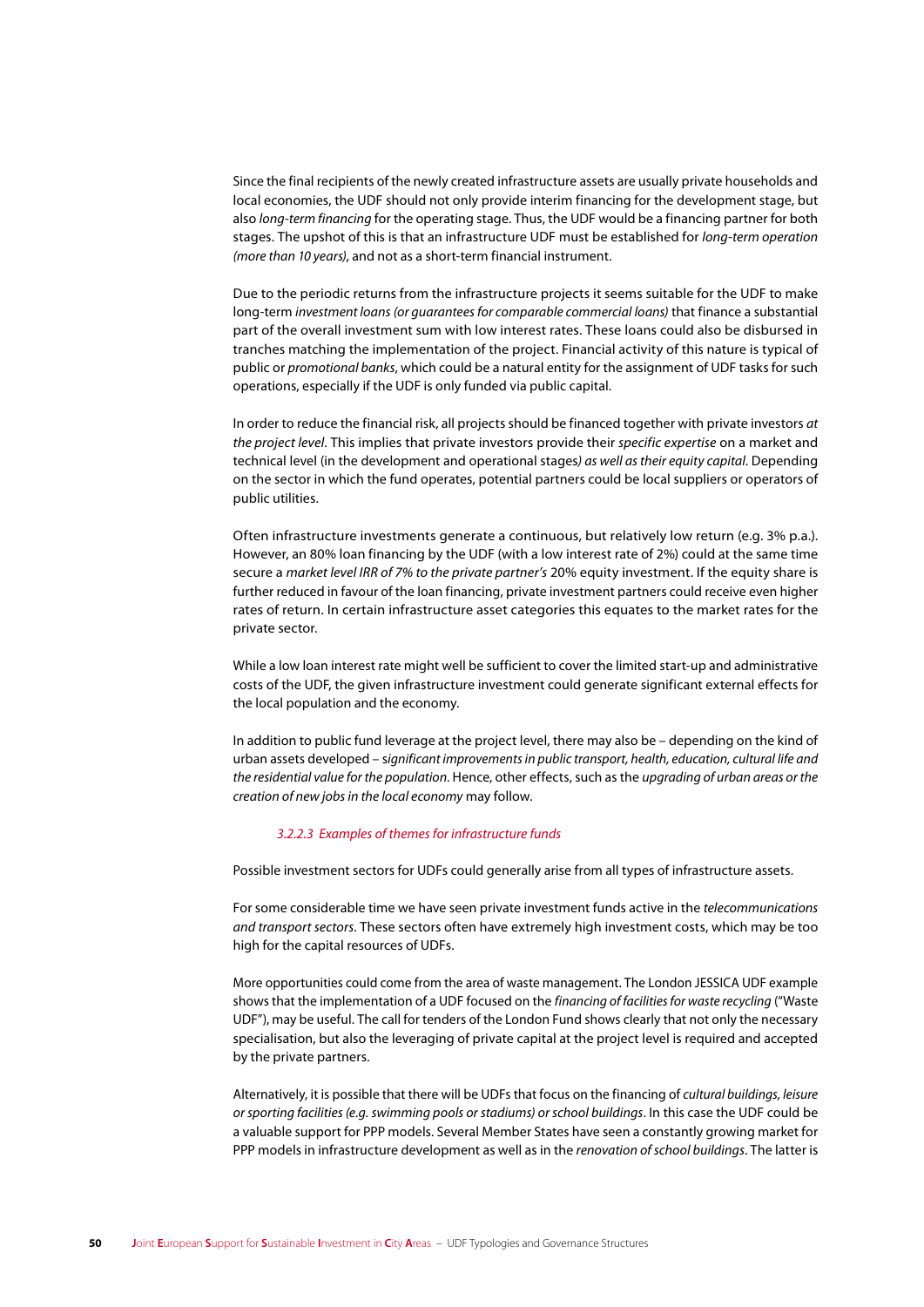nowadays rarely carried out by the public sector. Instead, the necessary investment is achieved through private contractors after calls for tender. Often these companies are able to achieve 10% to 20% lower construction costs. The ownership of the newly-created and/or renovated school buildings remains with the public sector. The private project partner is awarded a long-term contract, and after construction either receives part of the user fees or a fixed fee from the public owners. In return he manages the entire building (including maintenance) as part of the contract.

Recent experience in Germany has highlighted that a *key barrier* to the implementation of PPP models in the construction sector is the *necessary project financing* for investments to be made by the private construction company. The banks were either unwilling to provide financing at all or did so only at very high interest rates (from 7% upwards). However, social infrastructure buildings are not able to generate the necessary revenue streams. In this context, a UDF that provides more favourable credit terms in order to achieve public goals, could bring about a huge boost for the PPP market in all Member States ("*UDFs as PPP financing partners"*). More specifically, this could involve the establishment of, for instance, *School UDFs*, *Theatre UDFs or Sports Arena UDFs* in the MS.

It is, in principle, possible for a UDF to be designed to provide financing for projects in several Member States. In this case, from a theoretical point of view even a *supranational* UDF with a specific theme would be possible. However, this obviously needs to be compliant with the relevant objectives of the national OPs and the Managing Authorities.

### 3.2.3 Prototype 3: Environment funds

UDFs could also be financing partners for so-called *Environment Funds* (or Green/Eco Funds). The central idea is to make an active contribution to environmental protection by financing projects related to renewable energy and other environmental objectives. Thus, this fund type also deals with economic infrastructure investment in the broader sense, but in contrast to prototype 2 here we have *highly innovative projects* in sectors where the technology may not necessarily be fully developed.

This not only clearly requires a higher amount of technological expertise on the part of the fund management, but also the investment risk is significantly higher, especially in comparison to social infrastructure investments. Therefore, we can derive the following categorisation:



#### Figure 34: Financial risk and expected internal rate of return in different types of infrastructure assets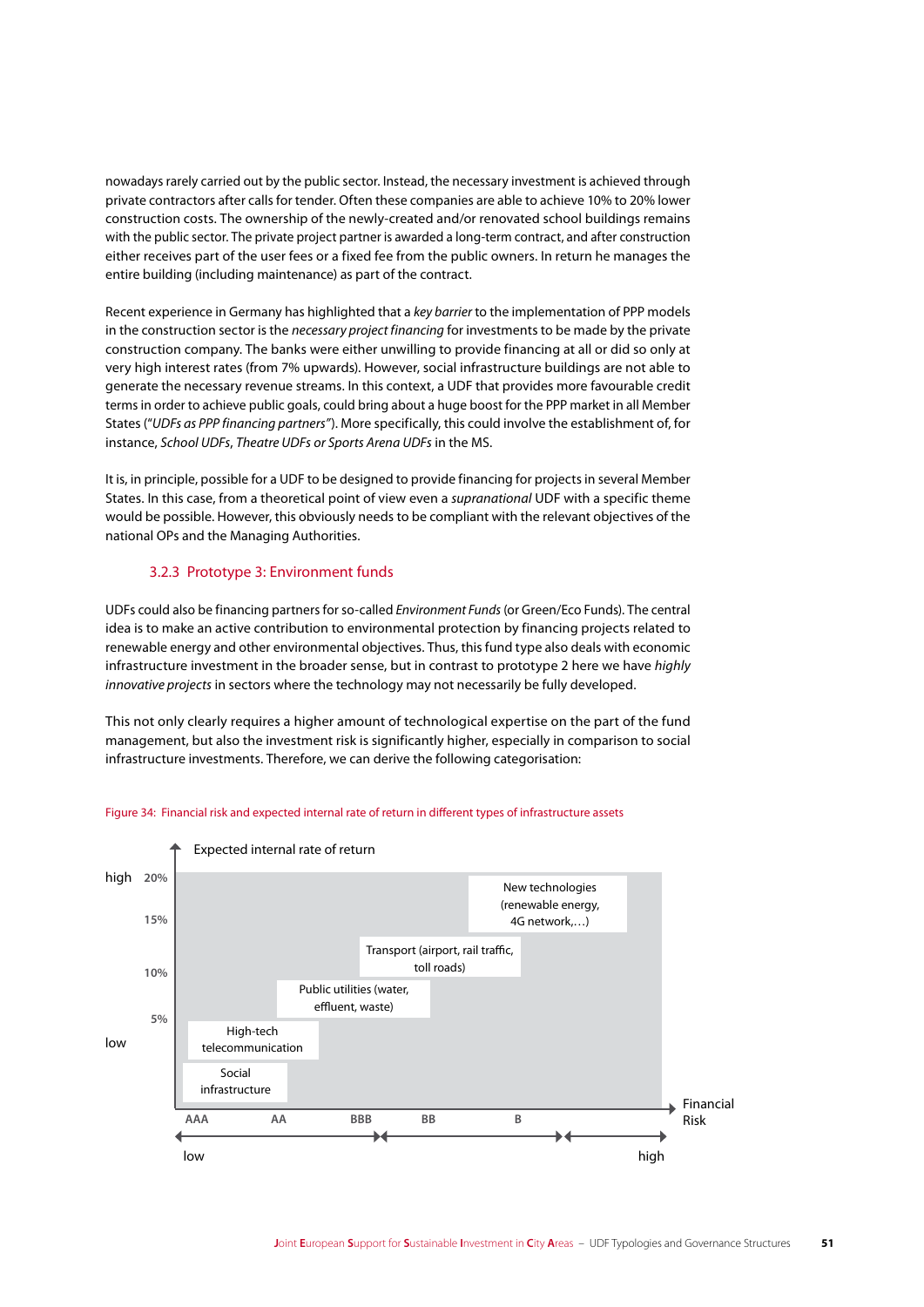Again, in the private financial sector there are numerous fund offers, which, however, are characterised by either high return expectations by the investors (in the case of direct investment), or indirect holdings in respective enterprises in each sector (e.g. the solar industry). Here, an UDF could be an alternative financial source.

#### Figure 35: Characteristics of UDF prototype 3: Environment funds

| UDF key dimensions: Prototype 3 Environment funds                        |                                                                                                |  |  |
|--------------------------------------------------------------------------|------------------------------------------------------------------------------------------------|--|--|
| 1. Business strategy                                                     |                                                                                                |  |  |
| Type of project                                                          | Development of green energy facilities                                                         |  |  |
| Life cycle stage                                                         | Land/project development and utilisation stage                                                 |  |  |
| Geographic scope                                                         | Wide, possibly national                                                                        |  |  |
| Thematic scope                                                           | Specialised theme fund                                                                         |  |  |
| 2. Financial products and beneficiaries                                  |                                                                                                |  |  |
| Revolving financial instrument                                           | Mezzanine capital (no active project management)                                               |  |  |
| Incentive                                                                | Lower IRR requirements; less equity from private partners<br>(leverage effect)                 |  |  |
| Final project recipients                                                 | Private developer/investors                                                                    |  |  |
| 3. Governance structure                                                  |                                                                                                |  |  |
| Actors                                                                   | Only public (on the fund level)                                                                |  |  |
| Financing sources                                                        | Only public                                                                                    |  |  |
| Legal status                                                             | Part of an existing public entity                                                              |  |  |
| Governance costs                                                         | Establishment costs (one-time): low;<br>Operating costs: low (circa 1-2%)                      |  |  |
| Necessary cooperation partners at the<br>project level and/or fund level | Energy utilities/renewable energy companies/<br>private green funds/external experts           |  |  |
| 4. Impact on urban development                                           | <b>Medium</b><br>(private financing leverage at project level;<br>renewable energy production) |  |  |

As already mentioned in the context of infrastructure funds, here the funding applies to the development stage *and* the utilisation stage of urban assets. Again, we do not have a geographical but a thematic specialisation. In this case, the fund could target its finance on "*green technologies and facilities*" for energy production. In general, objects of finance could be:

- **∙** solar systems;
- **∙** geothermal systems for geothermal energy production;
- **∙** wind and water power plants;
- **∙** energy generation through waste recycling facilities (thermolysis methods);
- **∙** biomass and biogas;
- **∙** district heating stations, etc.

In contrast to social infrastructure funds, potential private investors here are likely to obtain sufficient debt capital from commercial banks. Therefore, there may be no reason for the UDF to compete with private investment loans in these cases.

Instead, the UDF could provide *mezzanine capital,* if possible at the national level. By so doing, the fund management could not only limit the financing volume for each project, but also cut down its own management costs significantly and, for example, diversify into different technologies.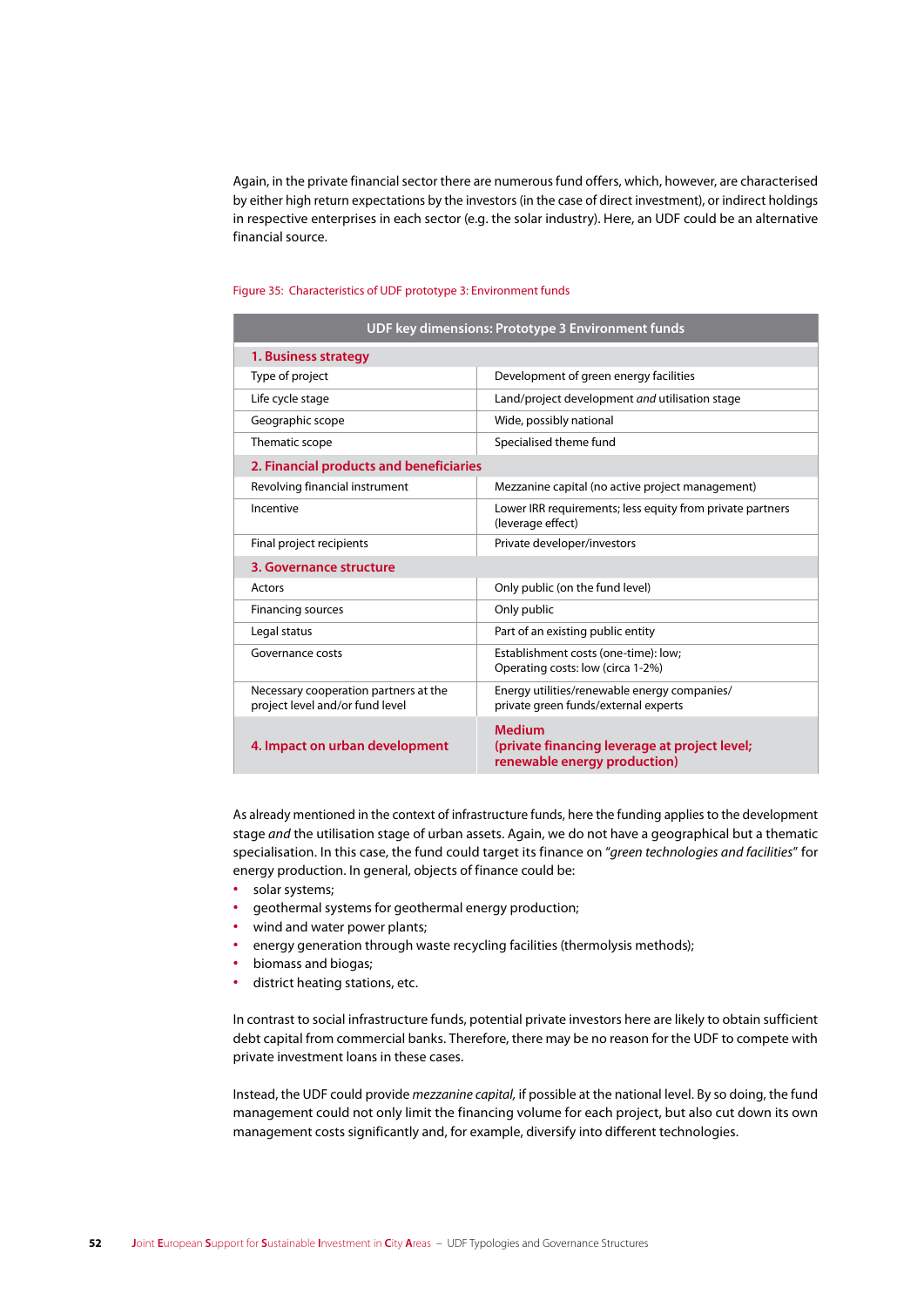This does not only enable *administrative expenses to be limited*. Since the fund does not make loans or issue guarantees, in many jurisdictions it will not need a banking license. As a consequence, an existing public institution could serve as an institutional framework for the fund. However, if private investors (e.g. national energy providers or energy investment/fund companies) are to be brought in at fund level at a later date, it would be advisable to establish a new company.

In any case, the fund should seek a *partnership with companies in the energy sector* at national, regional and local level as well as cooperation with experts and consultants in the field of renewable energy. This seems reasonable in view of the technical feasibility of the projects to be funded.

For those companies the incentive in cooperating with the UDF would be that they have to invest less equity capital in the projects, that they can obtain an *adequate market return* due to the leverage effects and that the implementation of projects in cooperation with a public partner might be easier and faster to achieve. If the UDF only provides mezzanine capital, even cooperation with private environmental funds which act as equity investors, appears both possible and useful. In this case, this would once again increase the leveraging of public capital, so that together with the resulting production of renewable energy significant external effects can be achieved.

# 3.2.4 Prototype 4: "Smart city" investment funds

A fundamentally different approach compared to the previous UDF prototypes is the creation of so-called "*smart city investment funds*". This prototype does not necessarily imply a geographical concentration on a single town or city. Rather, there should be a very close cooperation with the respective municipal government and urban planning. The objective of the fund management should, in principle, be to support sustainable urban investments to improve the quality of the location.

For this purpose it seems advisable not only to renovate and restructure *existing public assets*, but if necessary, carry out a more comprehensive redevelopment implying a different utilisation concept for the urban assets. Typically, the city administration could contribute *investment in kind* – public land, buildings or infrastructure – to an urban project company. The UDF could participate in this company by contributing capital resources. Alternatively, the UDF could give out redevelopment loans to the municipality, if the local government has no project company.

Because of the *strong geographical concentration* the UDF should be open to all sectors of urban investment. Consequently, it is characterised not by single-sector, but by a "*multi-purpose*" or a multisector investment approach. Due to the limitations on existing urban assets, such a fund is likely to focus on *financing the utilisation stage of the assets*. This will enable riskier business fields such as land and project development to be avoided. The UDF would concentrate its financing activities on existing urban assets, preferably public ones (which for example could be privatised at a later stage).

The objective of the fund is to support *necessary investment in urban assets*. Thanks to investment in urban redevelopment and renovation, the city's budget benefits from subsequent savings in user costs or from increased rents or property values. These potential revenues could be used to repay an investment loan by the UDF. After full loan repayment the city exclusively benefits from the reduced costs and increased rents in terms of a "*smart investment*".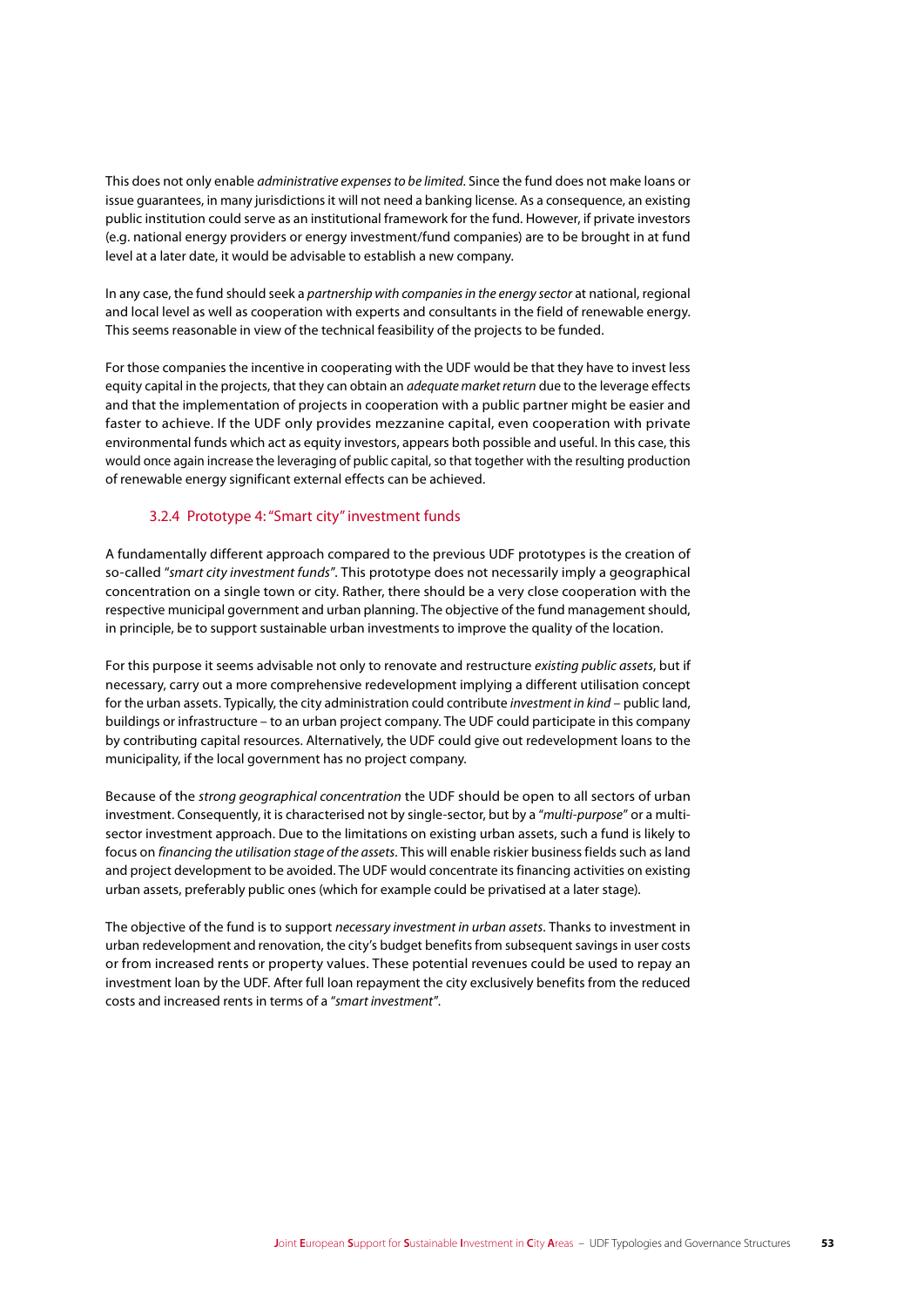| UDF key dimensions: Prototype 4 Smart city investment funds              |                                                                                                                               |  |  |
|--------------------------------------------------------------------------|-------------------------------------------------------------------------------------------------------------------------------|--|--|
| 1. Business strategy                                                     |                                                                                                                               |  |  |
| Type of project                                                          | Renovation/redevelopment of public assets (infrastructure<br>and buildings)                                                   |  |  |
| Life cycle stage                                                         | Utilisation/Operating stage                                                                                                   |  |  |
| Geographic scope                                                         | City                                                                                                                          |  |  |
| Thematic scope                                                           | Multi-purpose (open to all public assets)                                                                                     |  |  |
| 2. Financial products and beneficiaries                                  |                                                                                                                               |  |  |
| Revolving financial instrument                                           | Long-term investment loans or later-stage equity capital<br>(in case of planned asset sales)                                  |  |  |
| Incentive                                                                | Lower interest rates or IRR requirements                                                                                      |  |  |
| Final project recipients                                                 | Private households and local economy in the relevant city                                                                     |  |  |
| 3. Governance structure                                                  |                                                                                                                               |  |  |
| Actors                                                                   | Only public (national and local)                                                                                              |  |  |
| <b>Financing sources</b>                                                 | Only public (in cash and in kind)                                                                                             |  |  |
| Legal status                                                             | Part of an existing public entity (bank)                                                                                      |  |  |
| Governance costs                                                         | Establishment costs (one-time): low;<br>Operating costs: low to high;<br>Additional expenses for feasibility studies          |  |  |
| Necessary cooperation partners at<br>the project level and/or fund level | Local government                                                                                                              |  |  |
| 4. Impact on urban development                                           | High (reduction in public expenses/costs and<br>indebtedness; CO <sub>2</sub> reduction; improvement of<br>location criteria) |  |  |

Figure 36: Characteristics of UDF prototype 4: Smart city investment funds

Basically, the potential sources of benefit are not limited to energy renovations or the introduction of renewable energy facilities. In addition to that kind of energy management, *all measures of operational* and *strategic facilities management* for public property and infrastructure also seem to be possible. Figure 37 below gives an overview of the possible investment fields for this local UDF.

Figure 37: Local facilities management functions to be financed by "smart city investment UDFs"

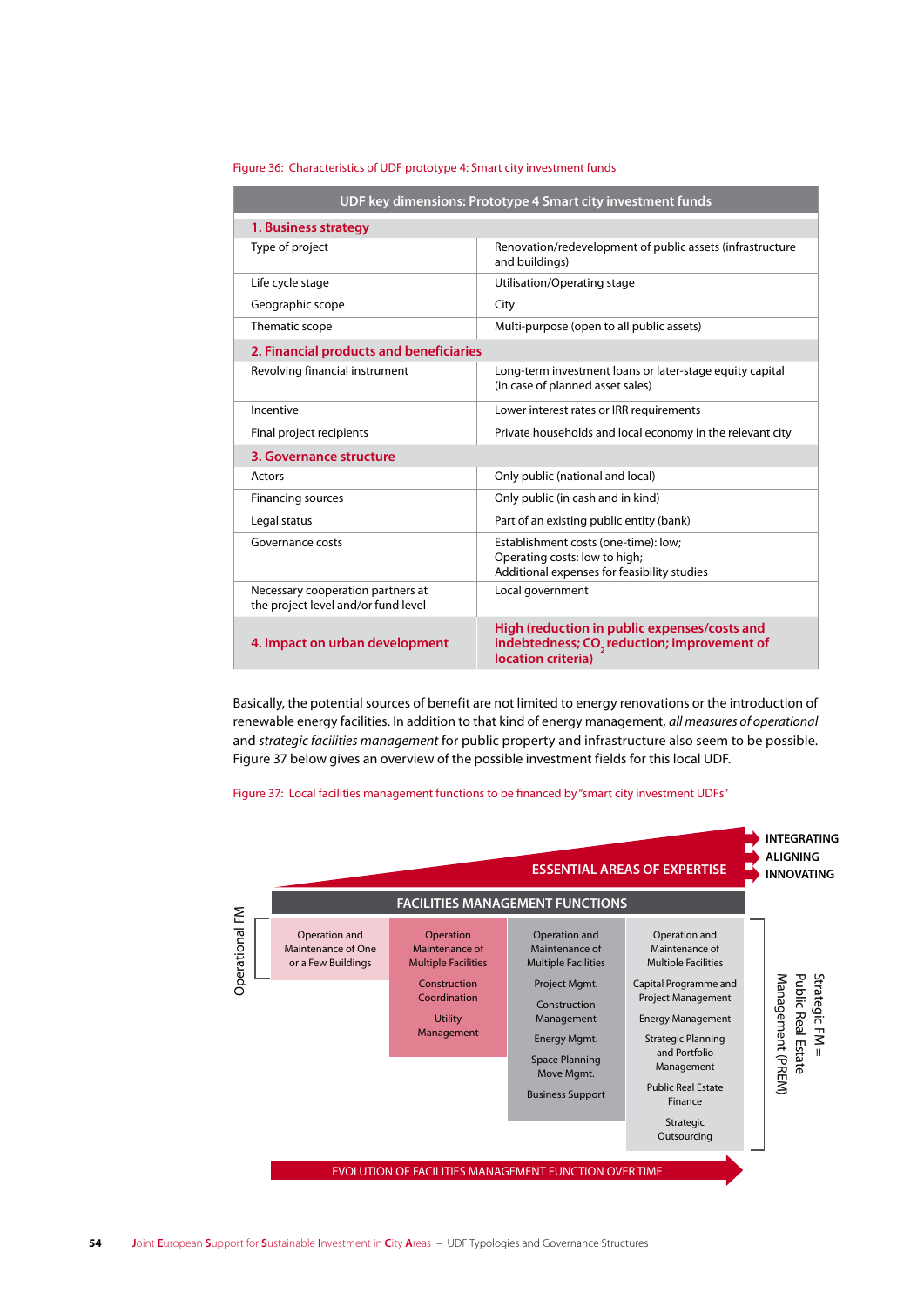These include in particular the *technical, commercial, infrastructural and legal management as well as the space management of all existing public assets (real estate and infrastructure) of a municipal authority*. The objective here is basically a reduction in life cycle costs or an increase in life cycle revenues for the city administration.

Very often local governments need technical support to prepare and implement such investment programmes (e.g. feasibility and market studies, business plans, energy audits, preparation for tendering procedures). The UDF could provide this additional technical support, although this would require a certain technical expertise in the fund and could lead to higher operational costs. Nevertheless, this could enhance the added value of the UDF for local governments, since it may be difficult to combine JESSICA financing with other Community financial instruments (e.g. for technical assistance) in view of Art. 54 (5) of EC regulation 1083/2006.

If certain urban assets are initially subject to a redevelopment and are afterwards sold to the private sector (e.g. privatisation of renovated public housing), the UDF could also participate through a *later stage equity financing as an alternative to a loan*.

In this case, the UDF would abandon the option of receiving periodic interest and capital repayments. Instead it would achieve a moderate internal rate of return from the sale of the redeveloped property. For this the UDF could either acquire shares of existing public property companies or of the newly established project companies.

Both the loan and equity financing from the UDF would represent particular *support for the city administration*. Ultimately, however, the citizens and the local economy of the city will be the final recipients as, on the one hand, their urban infrastructure and assets will improve considerably, increasing the *attractiveness of the city*. On the other hand, the reduced operating costs and increased sales will ultimately lower the costs on the municipal budget. This is a significant *contribution to the reduction of the municipal debt and deficit*, which is increasingly important in all Member States.

Especially in the case of the sale and privatisation of municipal assets there could also be a significant *debt reduction at the municipal level*. Some German cities (such as Düsseldorf and Dresden) are good examples of this. These cities have become *completely debt free* after the successful redevelopment of urban real estate and their sale to private investors. As a consequence, these cities in subsequent years have been experiencing more freedom for *further action to improve the quality of life*, thereby increasing population and creating new jobs, resulting in additional municipal tax revenues. Therefore, this type of UDF could actually make a significant contribution to "*smart city*" policies.

### 3.2.5 Prototype 5: Area-based brownfield funds

A UDF prototype that may require more expertise and time to be established by Managing Authorities is the area-based "brownfield fund". The main strategy of this prototype is to combine multiple sectoral components (physical, economic, environmental, see Figure 12 in Chapter 2.1.3) in areas (usually parts of cities) designated for regeneration. Very often these areas will be typical brownfields resulting from vacated former industrial, public or military buildings.

At first, such a fund type will focus on buying brownfields at a reasonable price in order to carry out extensive urban renewal. Typically, this renewal will not only include renovation of existing buildings and infrastructure, but will also go further: a redevelopment often includes a completely *new utilisation structure for the deprived area*.

Since brownfields are often quite large sites, the new utilisation concept mostly consists of a *mixed use*. Therefore, brownfield funds are not specialised theme funds, but may be confined to certain target areas within a city. Furthermore, such a fund will always concentrate on cities. In addition, it might not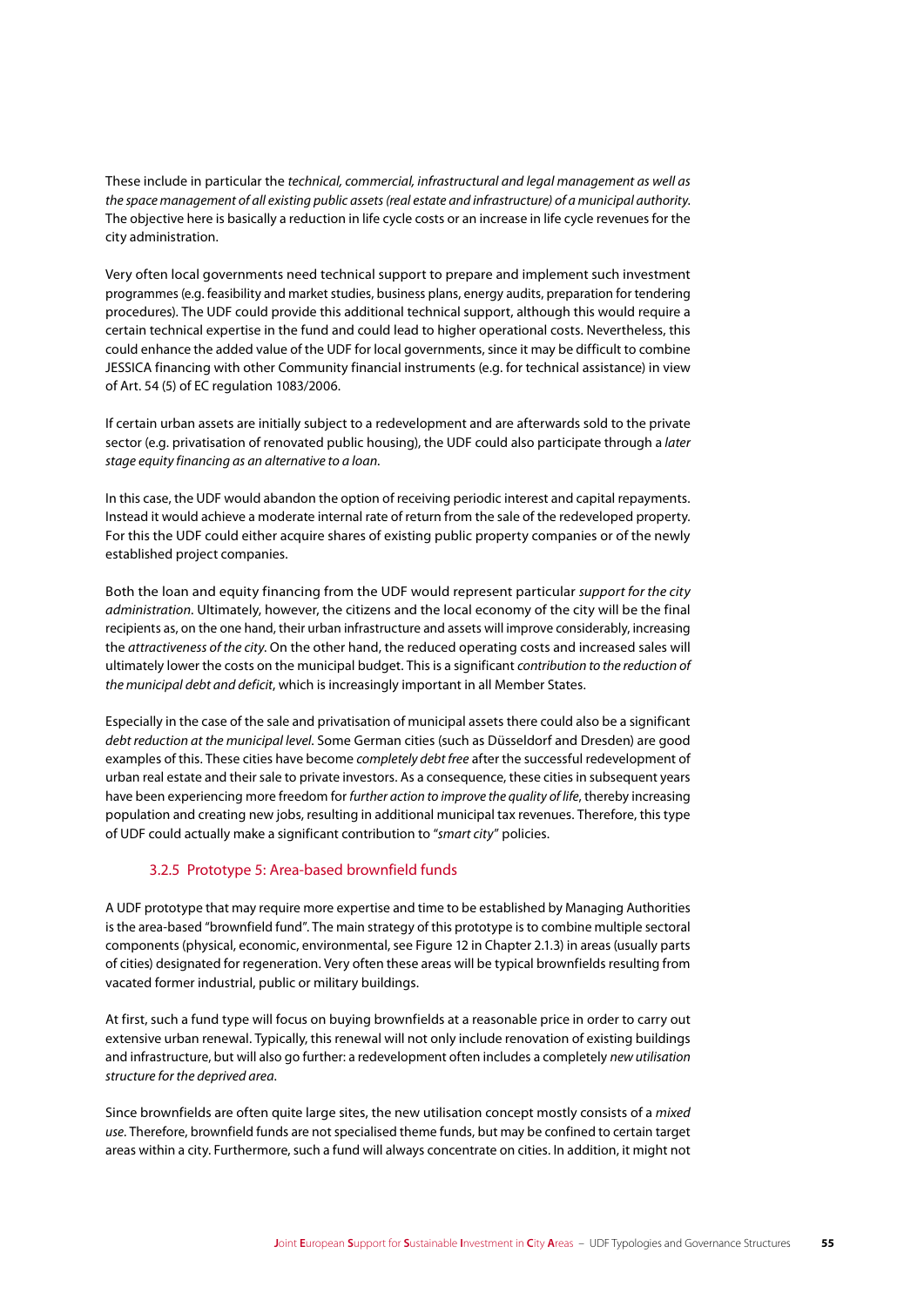be limited to one city, but could offer its financial products on a *multi-city, regional or national level*. In the end, this depends on the specific requirements of relevant OPs.

|                                                                          | UDF key dimensions: Prototype 5 Area-based brownfield funds                                                                                                       |
|--------------------------------------------------------------------------|-------------------------------------------------------------------------------------------------------------------------------------------------------------------|
| 1. Business strategy                                                     |                                                                                                                                                                   |
| Type of project                                                          | Intermediary asset purchase of brownfield and<br>urban renewal                                                                                                    |
| Life cycle stage                                                         | Redevelopment stage                                                                                                                                               |
| Geographic scope                                                         | City (depending on OP: regional/national) in certain<br>urban areas                                                                                               |
| Thematic scope                                                           | Multi-purpose (combination of multiple asset utilisations)                                                                                                        |
| 2. Financial products and beneficiaries                                  |                                                                                                                                                                   |
| Revolving financial instrument                                           | Equity (venture capital) and equity mezzanine                                                                                                                     |
| Incentive                                                                | Lower IRR requirements; less equity from private partners<br>(leverage effect)                                                                                    |
| Final project recipients                                                 | Private households (final recipients)                                                                                                                             |
| 3. Governance structure                                                  |                                                                                                                                                                   |
| Actors                                                                   | Public (MA + local governments)                                                                                                                                   |
| <b>Financing sources</b>                                                 | Only public (in cash and in kind)                                                                                                                                 |
| Legal status                                                             | Separate legal entity (to be established)                                                                                                                         |
| Governance costs                                                         | Establishment costs (one-time): high;<br>Operating costs: high (max. 3%);<br>Additional expenses for feasibility studies                                          |
| Necessary cooperation partners at<br>the project level and/or fund level | Local developer and consultants/experts and local banks<br>(for additional loans)                                                                                 |
| 4. Impact on urban development                                           | High (high public leveraging; brownfield land<br>recycled; key investment in deprived areas;<br>revaluation effects on land and real estate in<br>the area; jobs) |

#### Figure 38: Characteristics of UDF prototype 5: Area-based brownfield funds

As described earlier, such an area recycling is characterised by *high external/economic rates of return* combined with *low internal rates of return*.

The low expected IRR is due to the long project duration, high investment costs and high development risks (see Chapter 2.1). This is the reason why this market segment is often insufficiently attractive to private investors, developers and private owners of the respective sites. In order to enable these groups to benefit from UDF financing, the fund management should take an *active role* in the development process and possibly even take part in the project management. Thus, the UDF should deploy *equitybased financial instruments* such as venture capital or equity mezzanine capital. By providing (quasi) equity capital with lower IRR expectations than private investors, the UDF creates an *incentive* for private project partners to participate. This is due to the fact that these private project partners now need less equity capital of their own. The *leverage effect* of the UDF also secures a sufficient internal rate of return for them. Apart from that, the fact that the project is developed jointly with the public stakeholders helps to reduce the high development risks.

Due to the generally high risks involved with brownfield redevelopments, the desired influence on the urban regeneration projects and the possibility of bringing in private fund investors, it seems advisable to establish this UDF prototype as a *new corporate entity* with a separate legal personality. If there are no private fund investors available to at the outset, it will be possible to incorporate them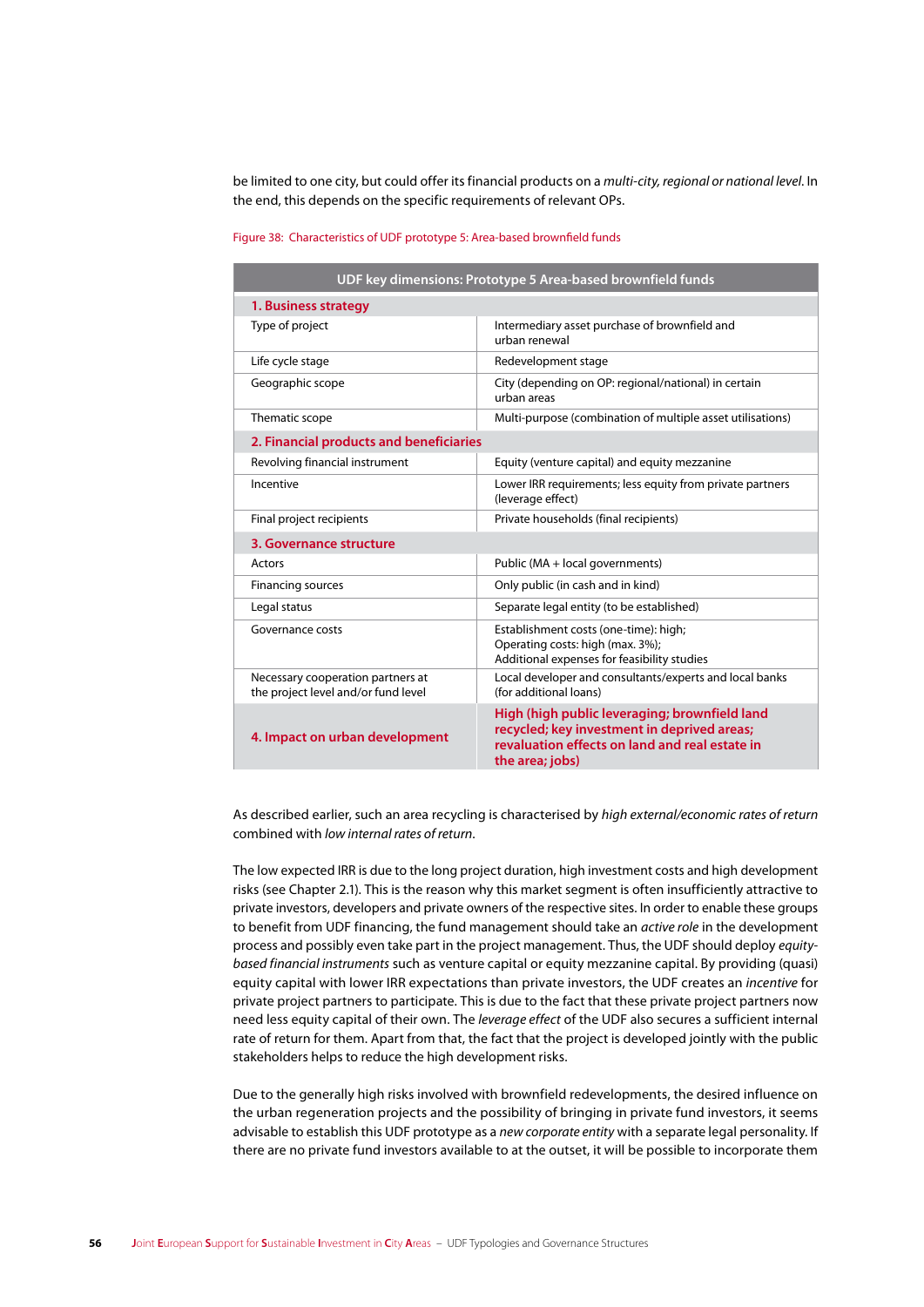later via an increase in the share capital. This could even be realised by *contributions in kind*, e.g. by bringing private or public sites into the UDF. The separate legal entity would also make it easier for the UDF to get loans from private banks. These advantages may compensate for the *higher costs and the longer period of time required for the establishment* of this UDF prototype.

As already explained in detail in Chapter 2.2.5, this UDF type will imply *higher administration costs* (especially for project due diligence). Therefore, the upper limit of 3% on fees (as defined in the SF regulations) will be most probable. Apart from that, there may also be further costs for feasibility studies commissioned by management from local surveyors. In any case the fund management should seek *active cooperation with local actors* (public administration, developers, site owners, banks and surveyors).

Although this will lead to the *highest governance costs* for this prototype, these costs are justified by the *high impact on urban development*.

Financing brownfield redevelopments is likely to produce a *high public sector fund leveraging*, an area *recycling* of brownfield sites<sup>32</sup> (instead of green developments), a *key investment* in deprived areas, *value enhancement effects* on land and real estate in the area, supplementary tax revenues for the municipality concerned and new job creation. Due to the necessarily close involvement of the local government, brownfield redevelopments represent an *ideal example of integrated urban development* (see also Chapter 2.1.1).

# **3.3 Governance structures for selected urban development fund types**

Continuing the analysis of 3.1 and 3.2, we now describe three corporate governance structures for UDF management in relation to the stakeholders involved. To do so, we focus on:

- **∙** Relationships between the UDF and the Managing Authority and/or the Holding Fund;
- **∙** Decision-making bodies, management control mechanisms, reporting and monitoring issues securing a balance between the public and private interest;
- **∙** Possible process flows from the allocation of funds (in the UDF) to the projects and to the final recipients.

In the following sections we shall describe three concepts of governance structure for three possible UDF prototypes. On the one hand, the creation and establishment of the UDF requires clarification of the structure and process organisation between the various parties involved according to our three key dimensions. On the other hand, we also describe the expected process organisation in the dayto-day business operations of the UDF. This will enable us to clarify the process structure and thus the future cash flows, starting from the European Structural Funds and ending with the final recipients.

# 3.3.1 Organisational structure for energy efficiency funds ("the Holding Fund and retail banks path")

As already outlined in Chapter 3.2.1, the design of energy efficiency UDFs must take into account the fact that they ultimately target a retail client base, principally because private property owners (households and/or companies) receive small-scale investment loans for rehabilitation and reconstruction. The energy savings are then used for loan repayment.

<sup>32</sup> Very often this area recycling brings about a better utilisation of existing infrastructure (such as water and sewage networks), which leads to lower fees for all surrounding property owners and citizens. This is a classic example of the external economic benefits achievable through brownfield redevelopments.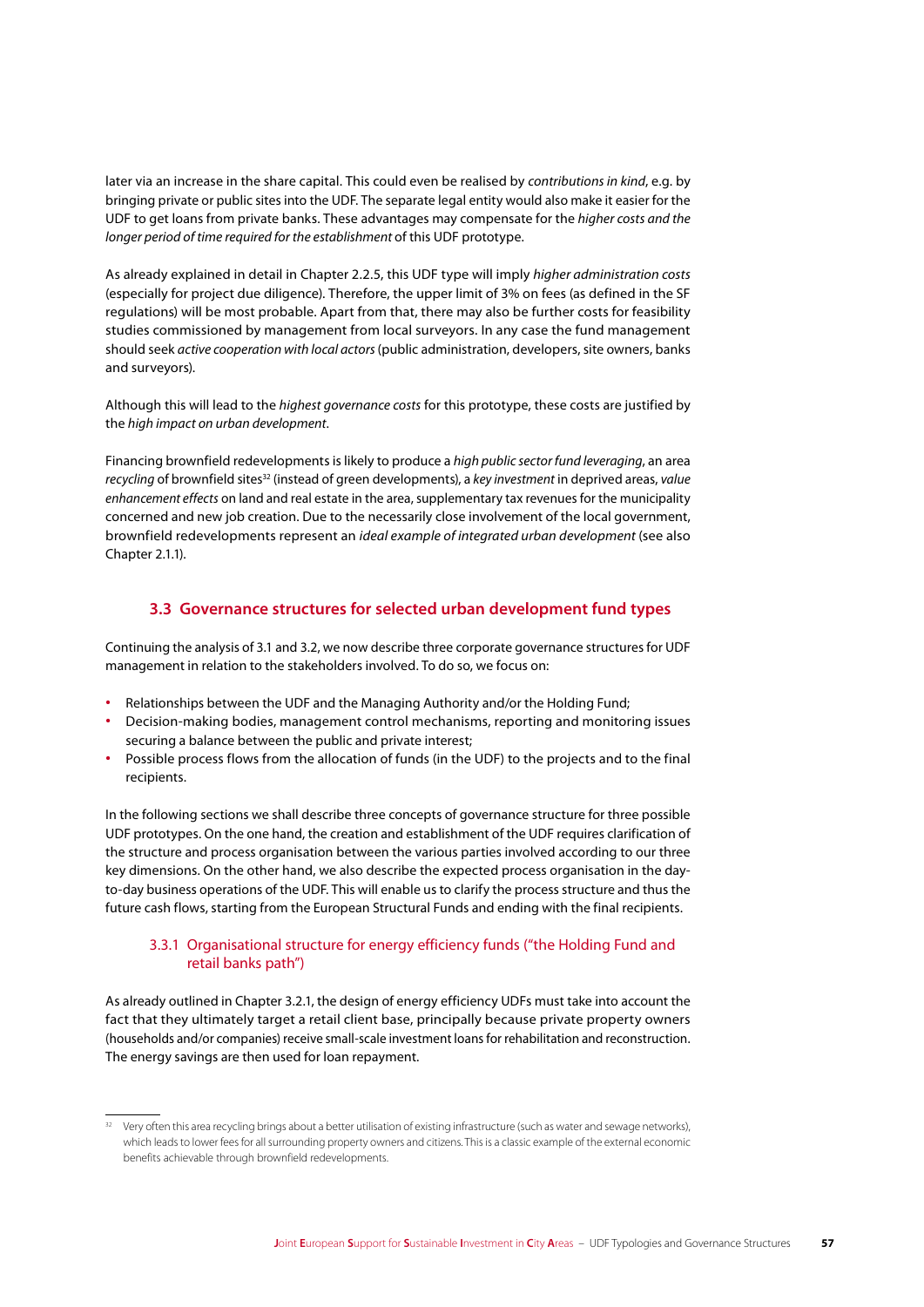To limit the fund administration costs at national level, our firm recommendation would be to establish a Holding Fund first (e.g. with the EIB), which then allocates the given funds (as a second step) to the private sector (as loans, see Chapter 3.2.1) through private commercial banks (by selecting UDFs). Consequently, the organisational structure is based on a two-stage approach:

### Figure 39: Governance structure prototype 1: Energy efficiency funds.



Basically, it has to be decided which party is to fulfil which functions in the overall programme. In this case, there are two possible alternatives:

On the one hand a Holding Fund – established for example by a national or supranational promotional bank<sup>33</sup> – could receive the public capital from the Managing Authority and provide an alternative funding source to private commercial banks with a substantial branch network in the Member State concerned (see *upper path* in the following Figure 40). These so called "retail banks"<sup>34</sup> can operate as UDFs, providing the loans to the potential borrowers or final recipients.

Agreements regulating the financial relationships between the Holding Fund and each UDF are reguired -"funding agreements" or "operational agreements" depending on the terminology adopted. The fund contribution from the Holding Fund to the UDF can be contractually formulated as equity capital, mezzanine capital, loans or quarantees. Each of the instruments has specific advantages. Guarantees could be attractive to commercial banks with sufficient capital resources. In most cases, however, the use of debt instruments seems to be more favourable compared to quarantees or equity. If the HF provides loans or mezzanine debt to the UDFs, there will be no need to be a shareholder of the UDFs. Particularly if the UDF is a longestablished financial institution, there may, in any event, be no interest in having a new shareholder. Furthermore, the "exit" of the HF could be difficult. Depending on the amount of risk, the HF manager should then either take "normal" (senior) loans or any kind of subordinated, riskier mezzanine debt

A national promotional bank may not be able to establish a single HF. In Germany, for instance, there could be as many HFs as there are federal states ("Länder"), which decide to establish JESSICA structures. However, it would be possible for different OPs to contribute funds to a single HF at national level (similar to the case of Portugal), provided the relevant MA of several regions are able to reach an agreement.

The term "retail bank" refers to a standard commercial bank that directly serves retail and business clients through its branch banking system.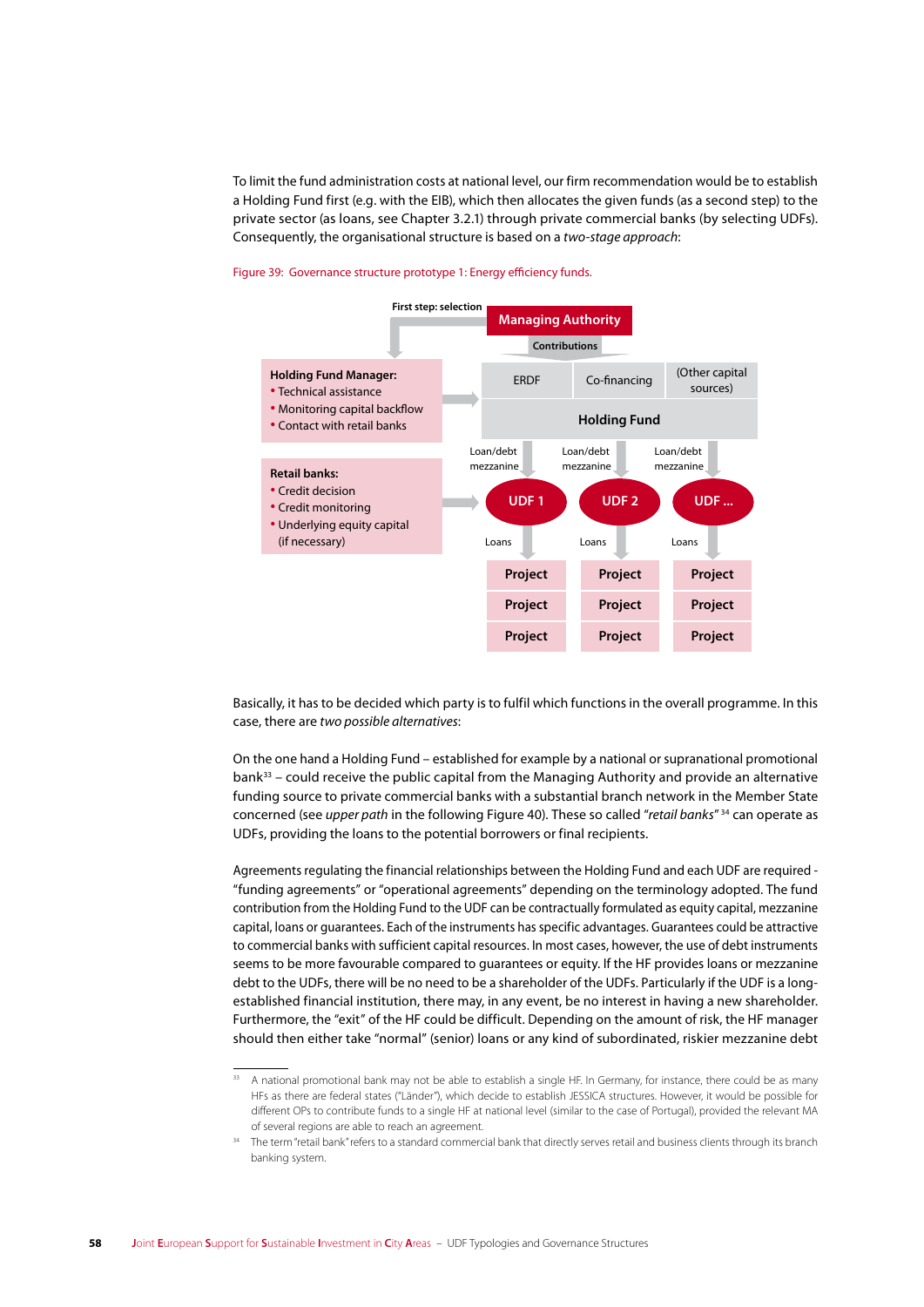instruments (see Chapter 2.2.4). In this case the funding sources are given to the private banks and appear in *their* balance sheet on the liabilities side. In return the bank provides loans to the final recipients that appear on the asset side of *their* balance sheet as part of their regular loans. In this situation the UDF takes the credit default risks. Therefore, it should be responsible for the complete credit monitoring.



### Figure 40: Flow chart for the establishment of prototype 1: Energy efficiency funds

On the other hand (see *lower path* in Figure 40 above)35, it could be possible to use the already existing "retail banks" more in the role of a "*distribution channel*". In this situation, the retail bank operates as "*agent"* for the Holding Fund, with the latter bearing (most of) the loan default risks. Again according to the existing regulation the UDF has to be established as a separate account in the retail banks by a funding agreement. Furthermore, the retail bank will give the loans to their private customers. In contrast to the first alternative, in this case the retail bank could receive in addition a so-called *indemnification* agreement. Indemnification means that the retail bank is partially or fully exempted from its share of risk. The borrower, of course, still has to comply with its repayment obligations in full. In case of default, however, with indemnification the retail bank only has to bear a partial loss or no loss at all. In the case of partial or full indemnification, another party - in our context the Holding Fund - bears the partial or full capital loss. The less default risk is borne by the retail banks, the more the UDFs operate as a pure distribution channel for the Holding Fund, receiving therefore a low commission fee.

Concerning our first proposed decision path, namely "the Holding Fund and retail bank path" in chapter 3.3.1, both suggested alternatives – the upper path and the lower path – seem to be possible. SF regulations (EC 1083/2006, Article 44; EC 1828/2006, Articles 43 to 46) do not refer to the allocation of default risk between the HF and the UDF. Therefore, it is possible that the HF and the UDF share the default risk (partial indemnification) or that the HF takes the full default risk (full indemnification), whereas the UDF only pays out the loan. Examples of already established JEREMIE funds in NRW investing ERDF capital show that full indemnification is possible.<sup>36</sup> In Estonia, the role of the Credit

In the organisation charts the XOR symbol represents two alternative paths.

<sup>36</sup> This release of liability is quite common in financing small and medium-sized enterprises (SMEs) in their growth stage. The SME risk capital fund in North Rhine Westphalia (NRW) – established by the Managing Authority of NRW in order to invest ERDF capital in SMEs – may serve as an example: This fund gives subordinated loans with 100% exemption from liability on innovation-oriented investments. These loans are given out not by the fund itself, but by the retail bank of the SME. In case of default the fund bears the whole default risk leaving the retail bank with no capital loss to bear. The same is also true for the University Startup Fund of NRW, which invests ERDF capital in university spin-offs also with 100% indemnity for the corresponding retail bank.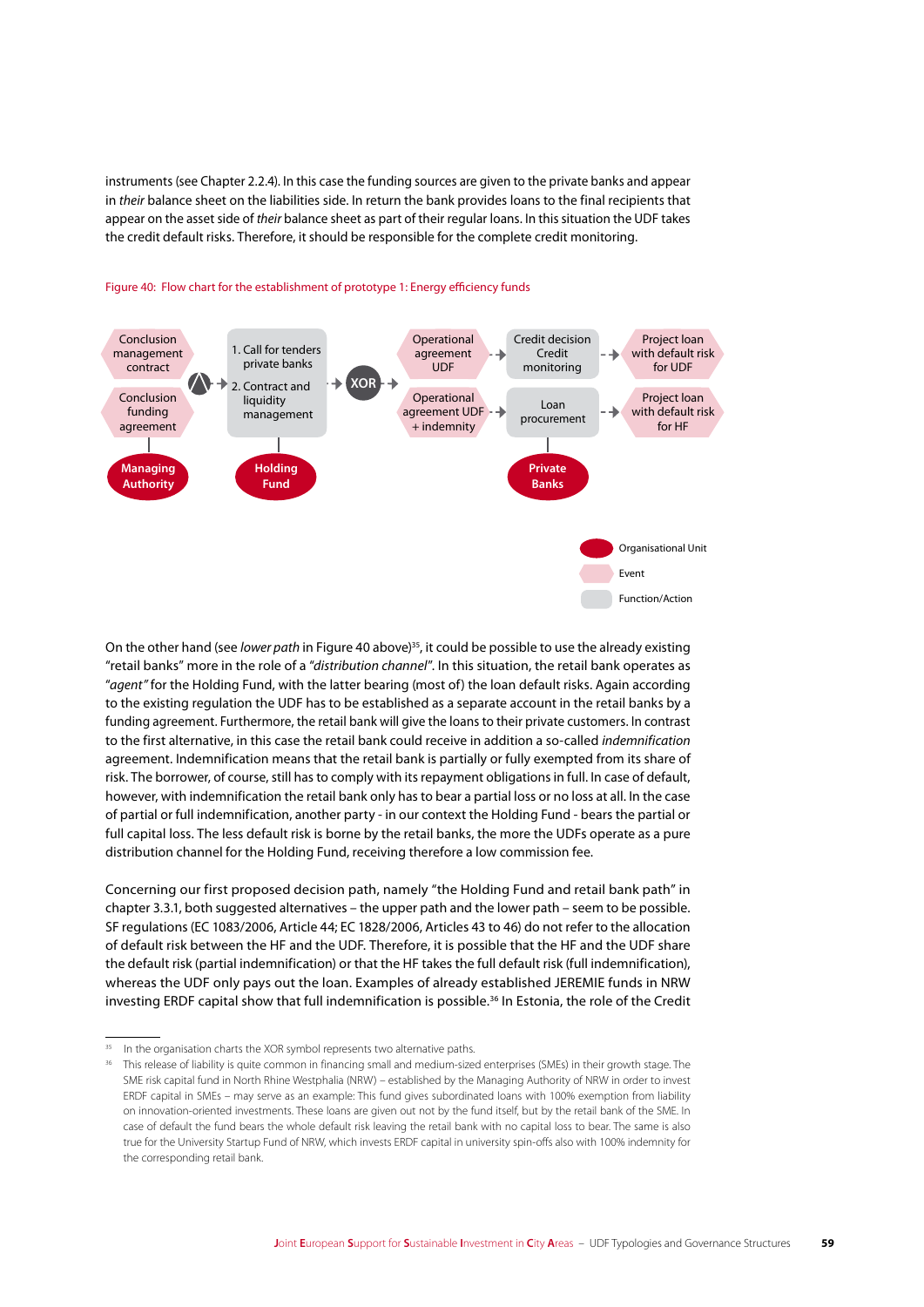and Export Guarantee Fund of KredEx in combination with the UDF of Swedbank on energy efficiency is also based on partial indemnification. Although the commercial banks officially take the default risk on lenders, KredEx provides a guarantee covering up to 75% of the loan amount.<sup>37</sup>

From the point of view of the private real estate owners, which – in terms of financing – are the final recipients of the UDF, the two alternatives concerning the establishment of the JESSICA loan programme show no differences in the *operational process* (see the following Figure 41).



Figure 41: Flow chart for the operating management of prototype 1: Energy efficiency funds

The private household or company has to authorise an energy expert first. His audit report is the base for the investment calculation and therefore for the loan financing request. The retail bank of the private household or company then has to do not only the credit analysis and the loan payout. Furthermore, the banking partner must monitor the loan amortisation and – in the case of the first path in Figure 40 – must fulfil its own repayment conditions (from the HF).

See slide 10 and 13 of the KredEx presentation (M. Adler: The Housing Fund perspective) at the 4th JESSICA Platform Meeting and slide 4 and 10 of the Swedbank presentation (J. Purgi: Implementing Energy Efficiency Investments with EU Structural Funds – The UDF perspective) at the same meeting (available at http://ec.europa.eu/regional\_policy/ funds/2007/jjj/jessica\_network\_en.htm).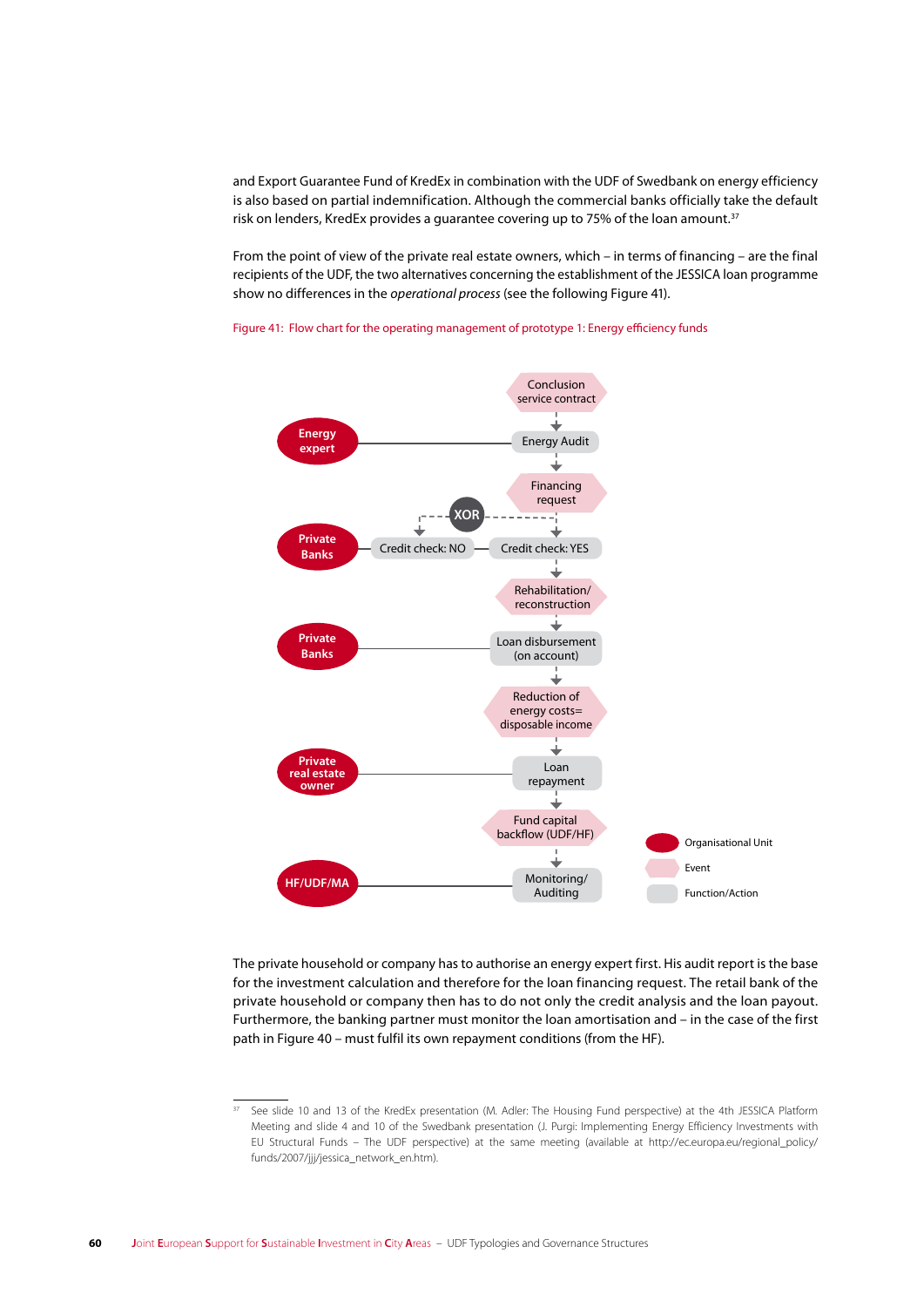However, significant differences may arise in the loan conditions. For the first path according Figure 40, in which the private commercial banks take the full default risk and therefore fulfil more UDF functions, they will not only have *increased administrative costs* for loan scoring and loan monitoring. In addition to that, they will have the *financing costs* (for the fund allocation of the Holding Fund) and their own *risk costs*. This could lead to significantly worse interest rates for future borrowers. A balance could be achieved if the salary of the Holding Fund management were lowered significantly due to their reduced activity.

While it would appear to be quite usual for Managing Authorities to enter into a single funding agreement with a Holding Fund, in some cases Managing Authorities may have to enter into two different agreements before the start of the corresponding loan programme: first, the *funding agreement with the Holding Fund,* and second the *contract for services* with the manager of the Holding Fund.38 In this case, the contracts with the UDF would be processed under the general contract management by the Holding Fund. In both management contracts a fixed and a performance-based variable payment could be incorporated (e.g. depending on the rate of repayment of loans).

# 3.3.2 Organisational structure for infrastructure funds ("the promotional bank path")

Due to the inherently high investment costs in the case of financing economic, social or environmental infrastructure, it seems advisable not to use retail banks through a HF-based structure for capital distribution. Rather, in our view it would be advisable to *distribute* large-scale investment loans directly *through a designated banking institution*. Therefore, in order to establish an infrastructure fund, a UDF could be set up as *part of an existing financial institution* (Regulation 1828/2006, Article 43 paragraph I).

The bank, which obviously needs to have a *banking licence*, can be selected through a public call for tenders. If the Managing Authority *directly* selects an existing promotional bank<sup>39</sup>, a public procurement procedure can be waived where allowed by the regulatory framework. The objective should be that the bank provides investment loans directly to potential borrowers. This implies that the *creditworthiness check, the loan disbursement and monitoring* as well as the *risk-adjusted refinancing* all remains with the bank operating as UDF.

The bank can either form a separate fund for the UDF or simply keep the assets of the UDF in a *separate account* (a separate block of finance as part of the whole balance sheet of the bank). For the low-cost OP financing the bank receives the ERDF funds and the corresponding co-financing / match funding from the Managing Authority on the basis of the funding agreement. However, if necessary, the Managing Authority can already include in the call for tenders the bank's obligation to provide the *co-financing* out of its own capital.

Additionally, the funding agreements should also contain terms and conditions as to when and how repaid loan funds are to be returned to the Managing Authority.

Infrastructure investments are undertaken mainly by municipalities, public utilities, public service corporations and municipal special purpose associations. Unless this is an important target group for the loans of the UDF, it will be competing in these cases with existing financing alternatives for infrastructure and municipal finance. In almost all Member States we find these investment support

It is also possible for the MA to sign only one contract with the future HF manager. In this situation the funding agreement specifies also the services to be delivered by the HF manager. Nevertheless, this could have one disadvantage: in case the MA is not satisfied with the Holding Fund management, not only the service, but also the fund (and therefore the complete JESSICA structure) may need to be renegotiated.

<sup>&</sup>lt;sup>39</sup> In Germany, for instance, "promotional banks" are legally defined and considered as "in-house" financial entities for the corresponding regions ("Länder"). Therefore Länder, as Managing Authorities, are exempt from tendering if they assign the role of a UDF to an in-house financial entity.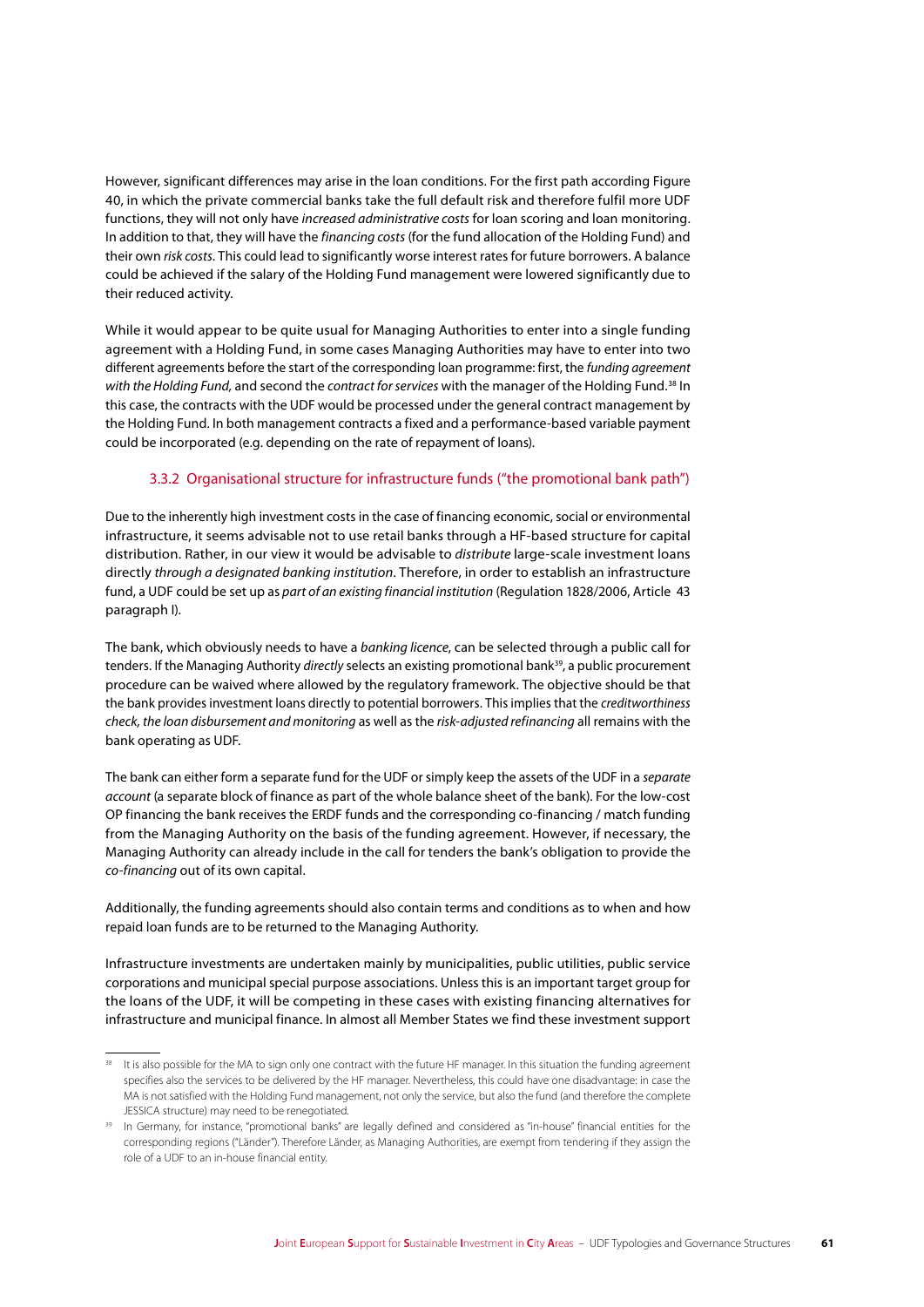#### Figure 42: Governance structure prototype 2: Infrastructure funds



schemes, frequently with very generous loan conditions (interest rates are currently between 1.0 to 3.5%). Against this background, the UDF financing also has to offer very favourable loan conditions, otherwise no adequate loan demand will materialise from this target group.

From the perspective of the infrastructure UDF, however, these public borrowers are at the centre of attention, since the inherent public sector credit default quarantee usually reduces the risk and administrative costs for the UDF. At the same time, however, it seems advisable to also include the private sector (non-profit-making and profit-making companies) as well as other investors as potential borrowers. In this target group, the corresponding equity capital requirements and the need to carry out the entire project management on their own could lead to a risk reduction for the bank. While in the case of loans to private investors more stringent documentation requirements concerning the feasibility of the specific investment project certainly have to be expected, in the case of public borrowers (municipalities, public utilities, public service corporations and municipal special purpose associations) simpler documentation appears possible. Often just the provision of an instruction sheet, a general loan application, a payment application and a certificate of use (after loan disbursement and investment financing) could be sufficient to initiate and operate the infrastructure loan programme.

In order to generally limit the risks and the administrative burden on the bank, it would be suitable for the UDF management to use, in particular, existing (national or regional) promotional banks.

The example of German promotional banks (e.g. Kreditanstalt für Wiederaufbau (KfW). Nordrhein-Westfalen Bank (NRW), Landestreuhandbank Rheinland-Pfalz (LTH), Sächsische Aufbaubank (SAB) or Förderbank Bayern (LfA)) shows quite clearly that these banks have been used for decades to channel public capital investment in the form of loans with very favourable terms. A UDF would be just another "alternative funding mechanism" with its funds earmarked for a specific investment purpose and kept in a separate account.

If only public funds were used for the financing of the UDF loans by promotional banks, it would be possible to minimise administrative costs and also offer very favourable loan conditions. The previous loan practice in this area of business shows that, due to the high investment costs and the steadily, but slowly growing revenues from infrastructure, only low-interest, long-term loans (maturities of up to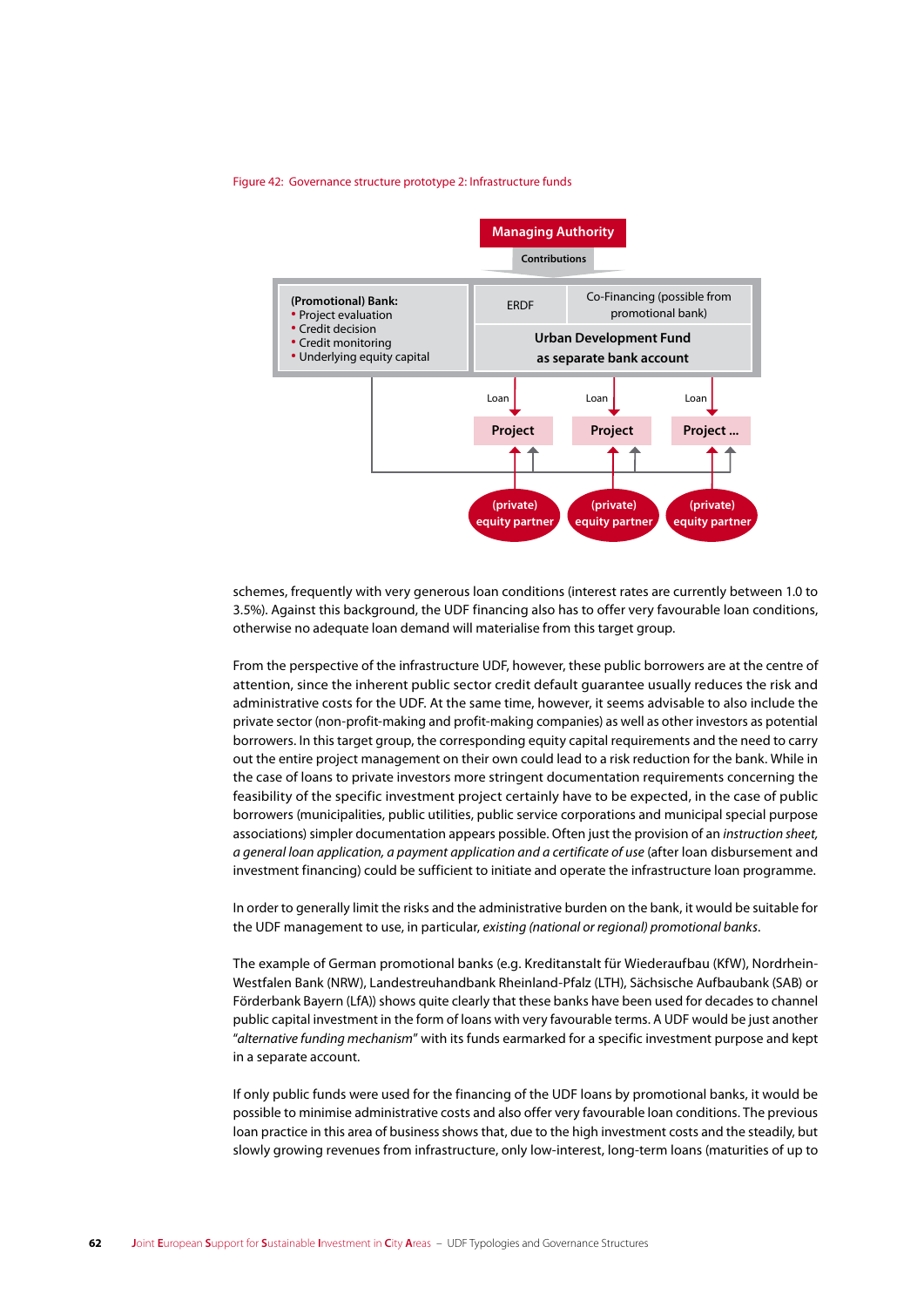Figure 43: Flow chart for the establishment and operation of prototype 2: Infrastructure funds



30 years) with long-term fixed interest rates (10 to 20 years) are made, and in the case of public borrowers with loans covering up to 100% of funding requirements. The possibility of interest-free ERDF funding<sup>40</sup> would therefore allow favourable financing terms for the borrowers. The use of existing promotional banks (including their high expertise) leads to low start-up and low management costs.

<sup>40</sup> In general, it is the decision of the MA whether to provide ERDF financing to the UDF at 0%. Particularly if the UDF is established by a private financial institution also at the fund level (not only at the project level) State aid rules have to be followed (see Figure 3 and chapter 3.1.4).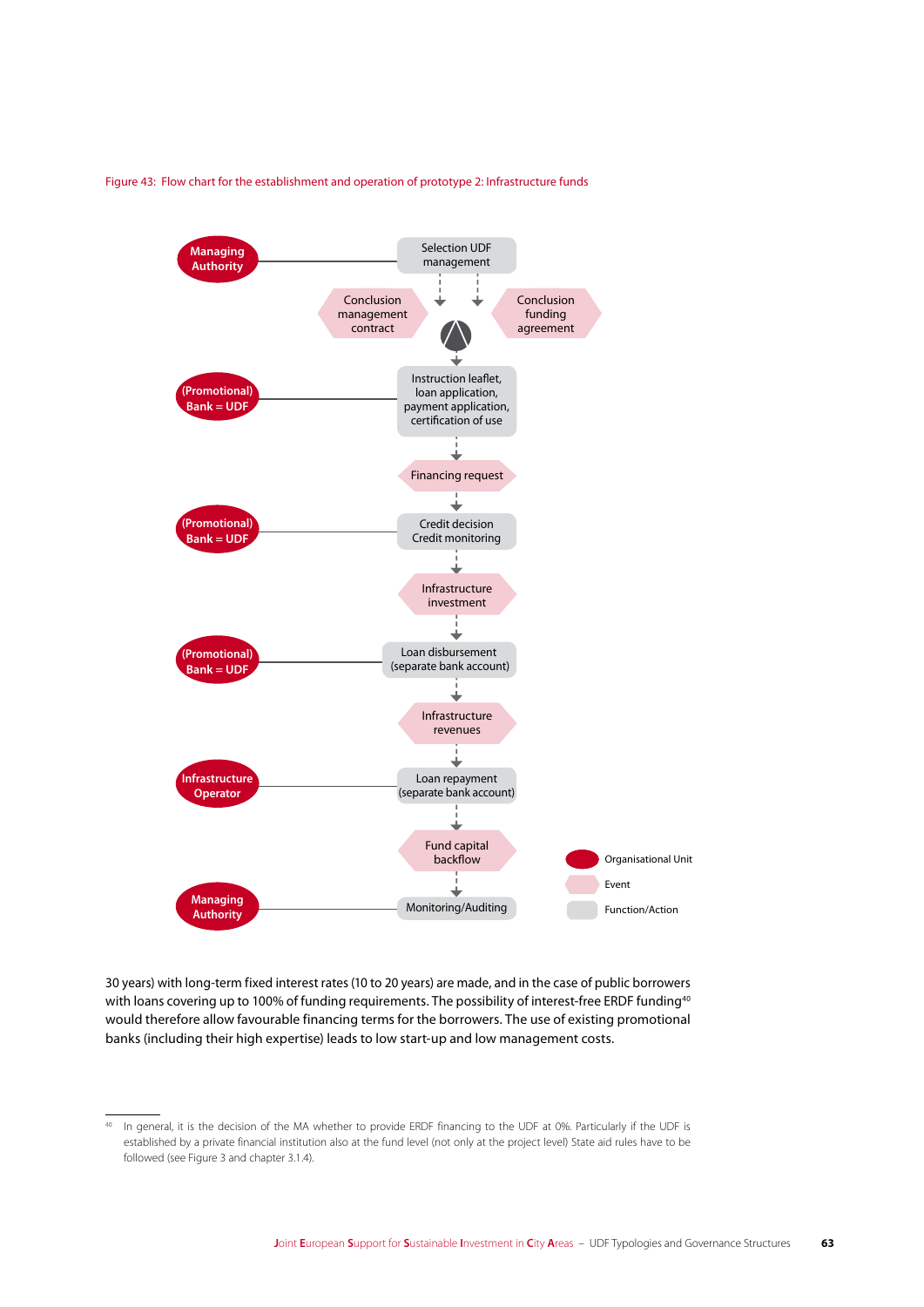# 3.3.3 Organisational structure for area-based brownfield funds ("the independent investment fund path")

In order to finance urban development projects on brownfields with equity capital or equity mezzanine, it is advisable that a separate company with a legal personality should be established. This *investment company* is the final recipient of public funds (especially from the ERDF). As an *independent* company it meets the requirements of Article 43 paragraph 2 of Regulation (EC) No 1828/2006. At the same time, the fund requires no banking licence, as it does not award loans or guarantees. For the management of the fund, an independent fund manager could be sought via a call for tenders. In principle not only banks, but all types of financial institutions (such as investment firms, leasing companies, insurance companies or pension funds) could fulfil the UDF role. In more general terms, all functions of the UDFs can be assigned to different parties.





In this concept we find a "real" *corporate governance structure*: The fund should be established as a separate legal entity.



Figure 45: Governance structure prototype 5: Separation of UDF capital resources and management functions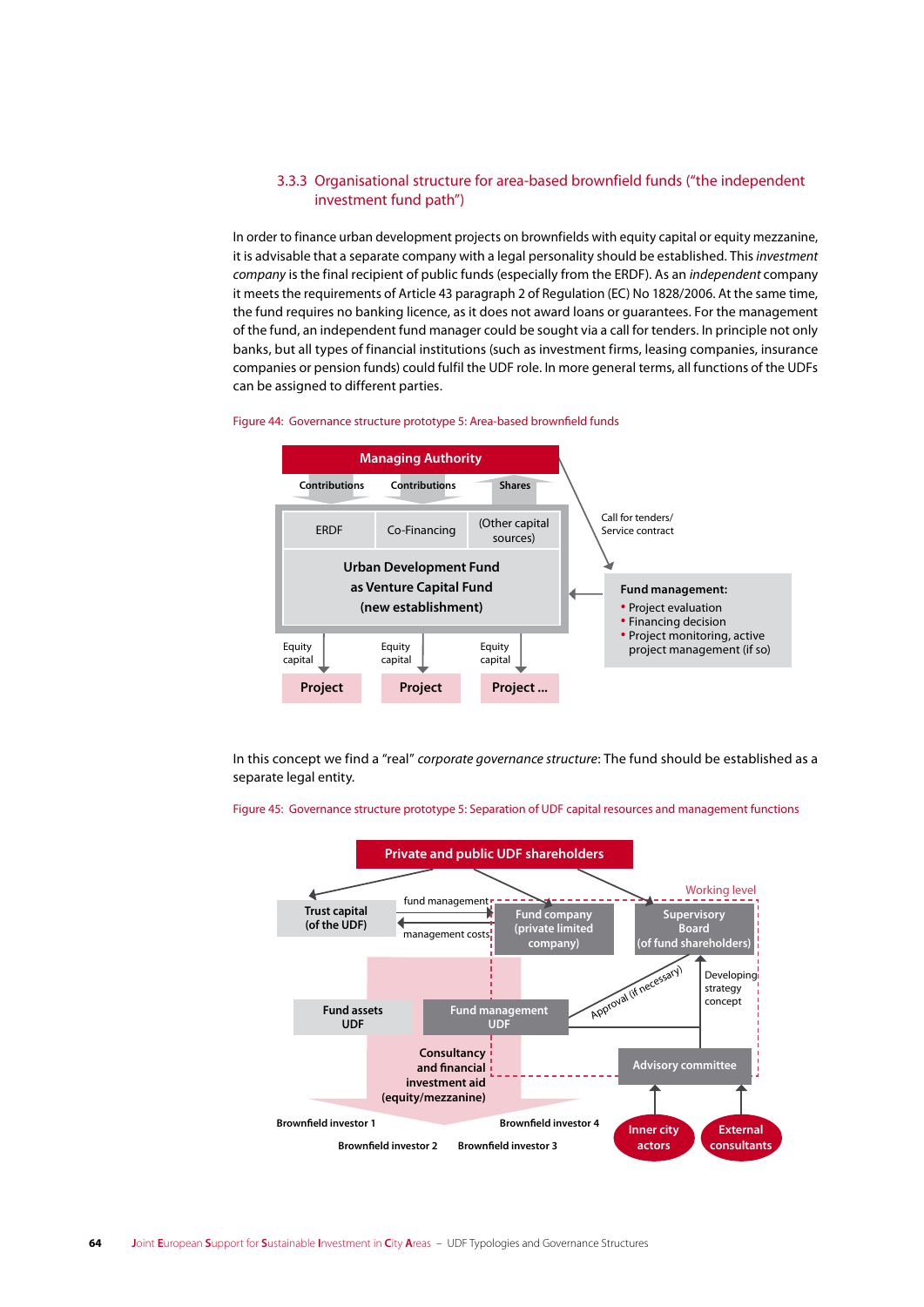As legal forms, the *private Limited Company (Ltd)* or *Limited Partnership (LP)* appear to be particularly suitable due to their low formal requirements. With the establishment of such a company, only a low share capital has to be invested, which minimises the organisational expenses. Once a UDF is established as a Ltd or LP, it is generally very simple to bring in new investors and gradually expand the fund's capital by issuing new shares against contributions in cash or in kind. With the ability to (partially) sell shares, private partners are also offered a simple way to exit the investment.

Managing Authorities will define the overall investment strategy for JESSICA investments in line with underlying Operational Programmes, and this strategy will be carried through to define the framework within which the selected fund manager will operate and go on to identify and/or select projects The selected private company would usually include an independent fund manager and the fund capital would generally be considered as trust capital with an advisory committee as well as a supervisory board. Every fund shareholder would usually be part of the supervisory board.

The fund could start with only public participants, and at a later stage additional private partners could become shareholders and provide further equity for the UDF. For example, these shareholders could be specialised private investors, developers or commercial banks and investment funds.

However, the principal advantage of this prototype is apparent at the project level. Projects are provided with *equity capital* that is interest free during the construction period. Repayment obligations on the equity capital normally arise only after completion of the project. This has the advantage that the repayment to the UDF coincides with the payment of cash inflows from the project itself, e.g. receipt of the sales revenues. In addition to this benefit, the allocation of equity capital enables the project promoters to obtain *additional financing via commercial loans*, so that the following structure results:



### Figure 46: Governance structure prototype 5: Fund vs. project level

The organisational structure of Figure 46 explains the longer preparation phase and higher costs for the establishment of the UDF. Although this governance model in principle does not require a Holding Fund, the Managing Authority should consider whether or not to outsource the entire structuring process to a *specialised Holding Fund*. This seems particularly useful if the intention is not only to have one brownfield UDF, but to establish other, equity-based UDFs (for example with different themes) in the future.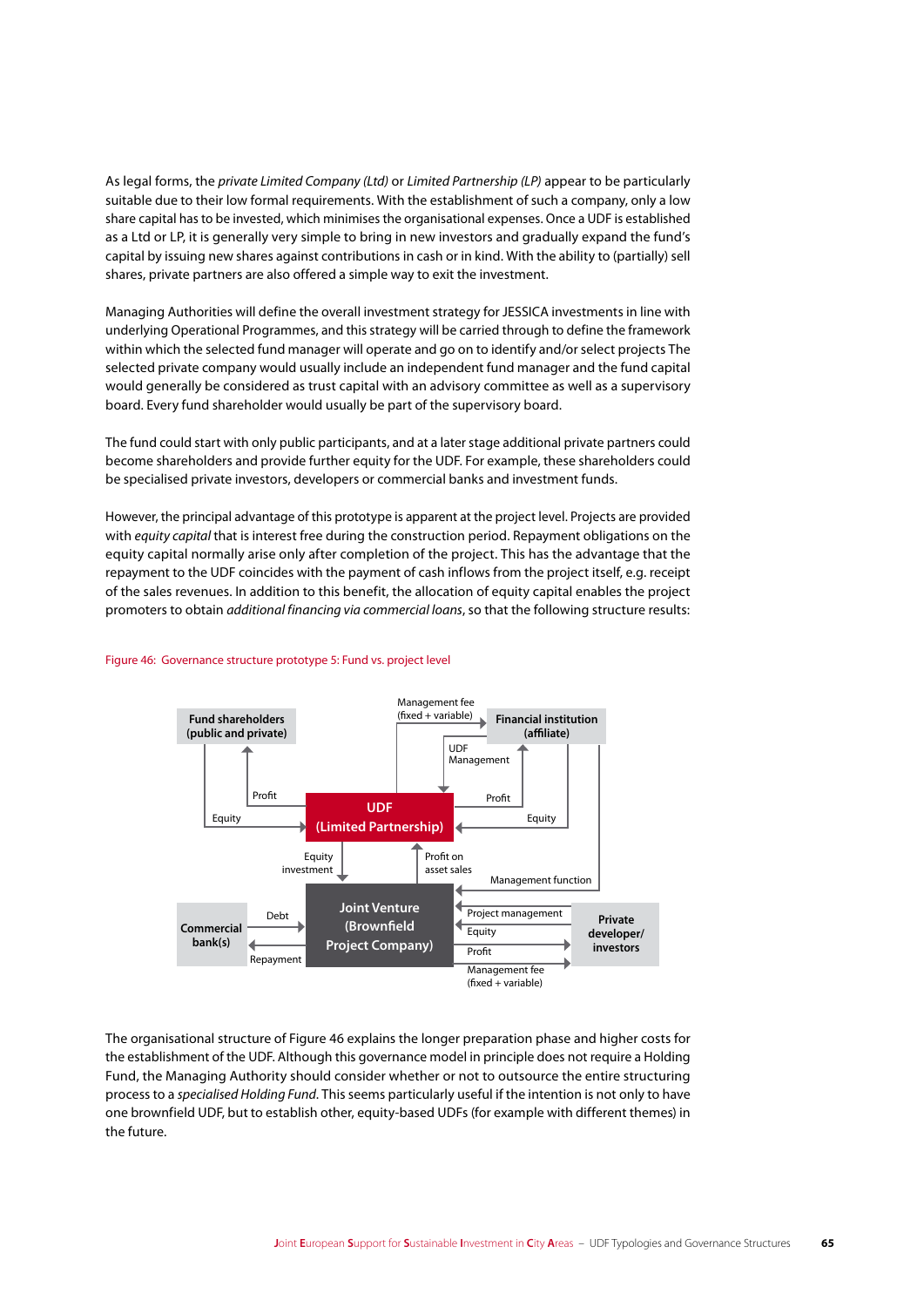To arrive at the structure described above, it is firstly essential to find a suitable holding company or financial institution by public tender - one possessing not only capital resources, but also expertise in the necessary project due diligence. The main task for the MA here is to define the overall investment strategy (in line with the underlying OP) for the UDF, a definition which will form a central part of the tender documents. This investment strategy defines the framework in which the selected fund manager will operate (and identify/select projects). The joint founding of the UDF will be initiated by a Limited Partnership agreement. This contract should, *inter alia*, set out the amount of capital contributions, the proposed (public and private) shareholders, the timing of the contribution and the possible exit, the profit distribution rules and the allocation of management functions.



Figure 47: Flow chart for the establishment and operation of prototype 5: Area-based brownfield funds

After this time-consuming and costly process is completed, the great advantages of this governance structure can be realised. In the operating phase of the fund, all functions and tasks are clearly separated from one another, so that not only the management process but also the auditing process is considerably simplified.

The entire fund management and therefore the complete due diligence for all requested projects is the responsibility of the (private) financial institution (e.g. an asset management company), which in return receives a higher management fee (usually including performance-related components). The entire project management is thus in the hands of the private partners of the joint venture company that may be supported by the fund management.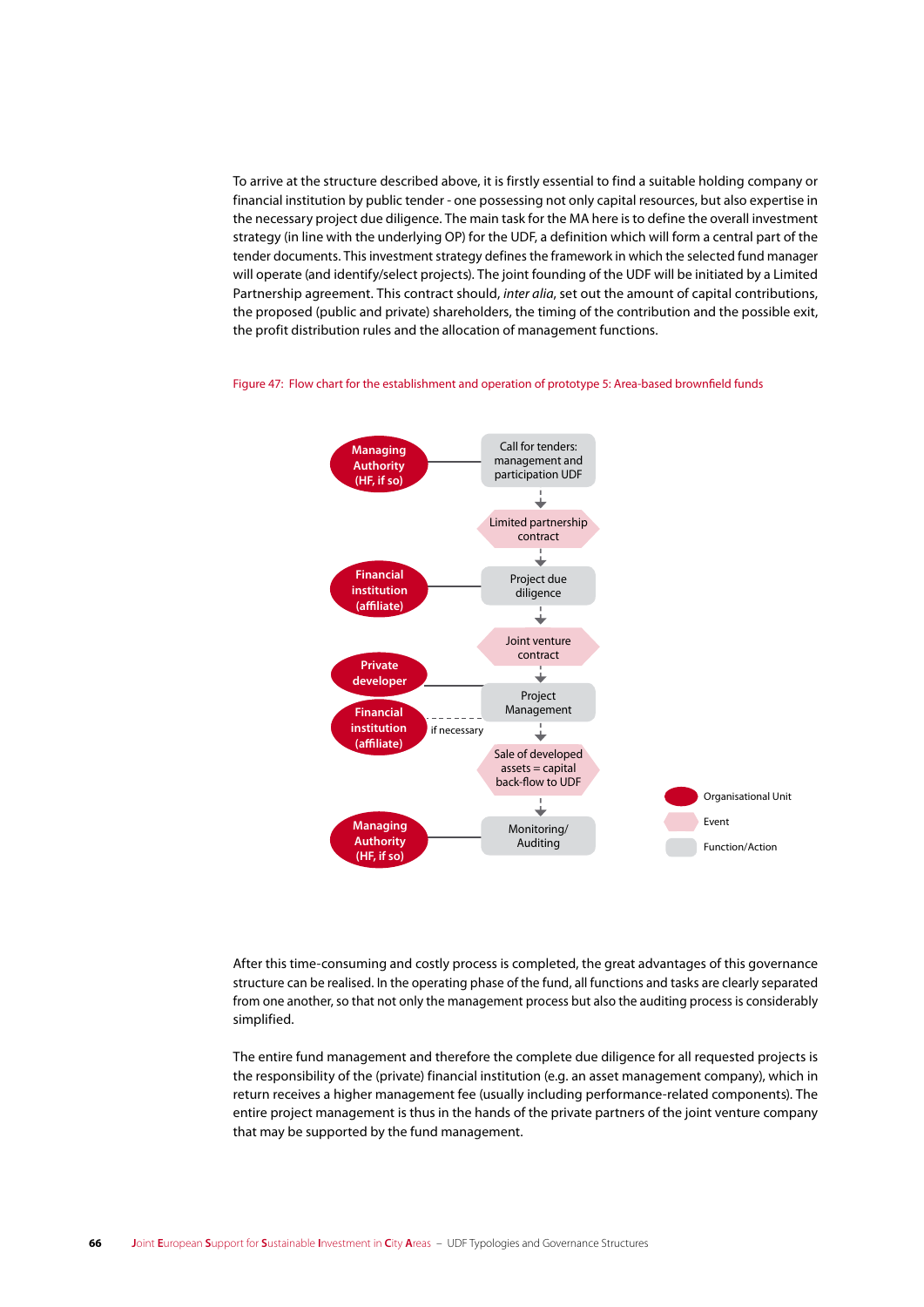After the sale of the developed assets the return is not "automatically" generated at UDF level as this would normally be dependent on the exit clause in the Limited Partnership contract. At the appropriate point as designated by agreement, the Holding Fund or Managing Authority receives their share of returns. As far as financial returns are concerned, the monitoring and auditing for the Managing Authority may be limited to the *auditing of annual accounts of the UDF*. Here the MA could easily monitor how the ex-ante defined investment strategy is ex-post fulfilled by the UDF. Thus, there is no need to go into the individual project review if the UDF follows the defined investment strategy and achieves the revolving payment flow. Compliance with specific EU auditing requirements relative to the use of ERDF funds, however, remains however obligatory.

Therefore it can be stated that the higher costs of establishing the UDF as LP are accompanied by lower costs for the Managing Authority in controlling and monitoring the UDFs. The more funds in a comparable form and design the Managing Authority plans to establish, the higher will be this "administrative advantage".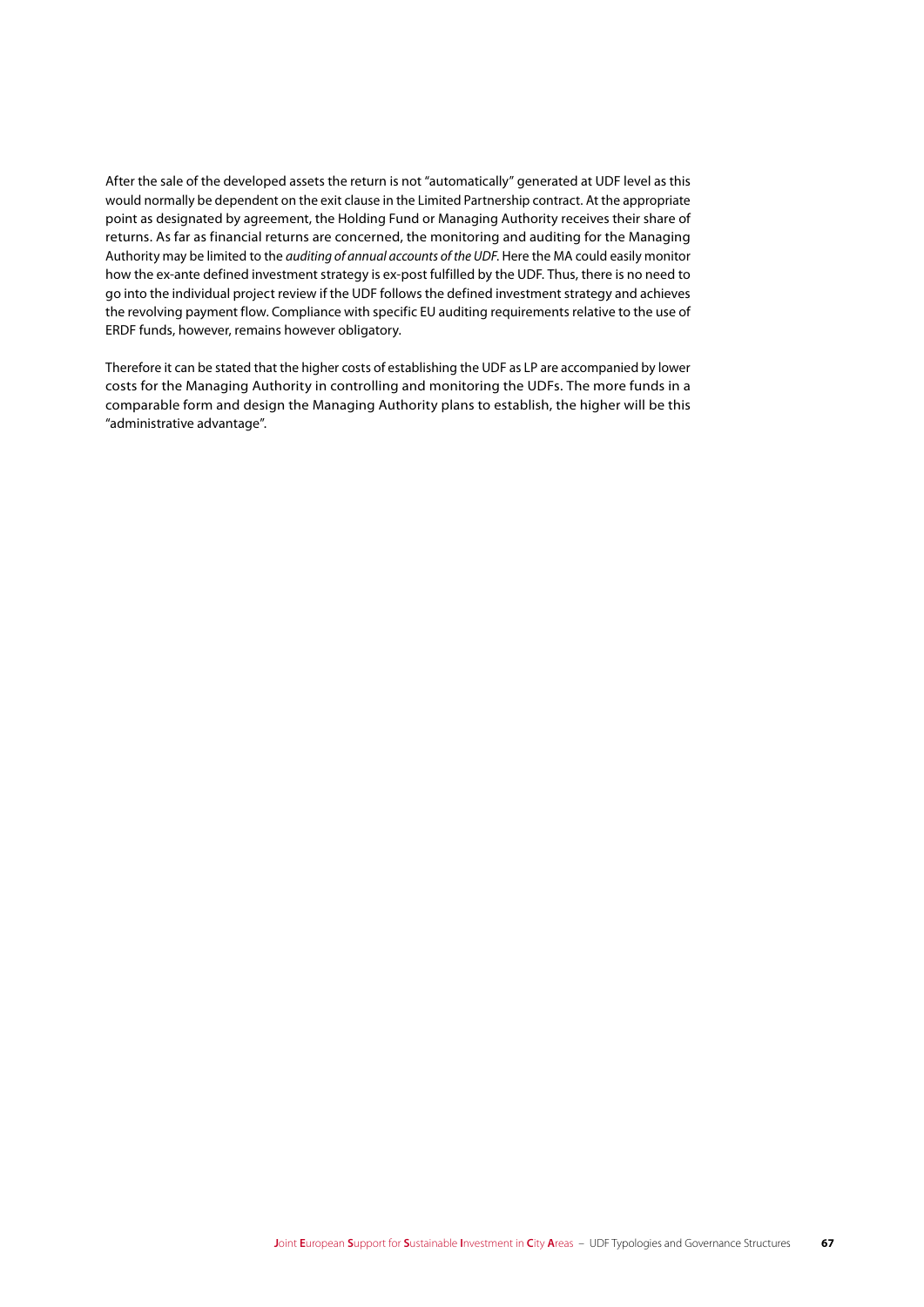# **4. Outlook for the implementation of the derived UDF types**

The study concludes with a summary of the evaluation of the benefits and shortcomings of each UDF prototype. In the following section, we propose offering some recommendations that – in our view as independent consultants – can give Managing Authorities in the process of defining strategies for the implementation of UDFs, an informed and concise insight into the possible types of funds, key characteristics and key considerations. These recommendations do not necessarily reflect the views or approaches promoted by the EIB or the EC. At this stage of the JESSICA initiative, the UDF sector in all MS is rather flexible and not yet mature enough to consider all options for the implementation of JESSICA fund vehicles, and the track record from the operation of existing UDFs is inevitably limited.<sup>41</sup>

Nevertheless from our consultancy perspective we currently see *three (main) options to implement urban development funds* for Managing Authorities in their Member State (see Figure 48 on the following page). All three paths have their own benefits and shortcomings. Therefore, each Managing Authority has to decide which path appears the most suitable, taking into account the individual circumstances in the Member State, the national regulations, the basic conditions and the corresponding urban investment needs. Each path leads to *different implementation steps* for the corresponding Managing Authority.

|                                                                                                                                                                                              | <b>Trust capital</b><br>(of the UDF)                                              | <b>Financial</b><br>instruments:     | Governance<br>structure:                                                                                                                         | Costs/<br>time/<br>risk: | Impact:           | <b>Necessary first</b><br>implementation steps<br>(for Managing Authority):                                                                                                                           |
|----------------------------------------------------------------------------------------------------------------------------------------------------------------------------------------------|-----------------------------------------------------------------------------------|--------------------------------------|--------------------------------------------------------------------------------------------------------------------------------------------------|--------------------------|-------------------|-------------------------------------------------------------------------------------------------------------------------------------------------------------------------------------------------------|
| Path 1:<br>the Holding Fund<br>and retail banks path<br>Path 2:<br><b>Managing</b><br>the promotional<br><b>Authority</b><br>bank path<br>Path 3:<br>the independent<br>investment fund path | • Utilisation stage<br>• National level<br>• Specialised theme                    | Long-term<br>loans                   | • Only public actors<br>• Establishment of<br>Holding Fund with<br>retail banks as<br>distribution channel                                       | Low                      | Moderate          | • selection HF manager<br>• completion of HF<br>management contract<br>• completion of HF funding<br>agreement                                                                                        |
|                                                                                                                                                                                              | • Development and<br>utilisation stage<br>• National level<br>• Specialised theme | Long-term<br>loans and<br>quarantees | • Only public actors<br>• UDF as part<br>of existing<br>(promotional) bank                                                                       | Low                      | Medium<br>to high | • selection promotional bank<br>• completion of UDF<br>management contract<br>• completion of UDF funding<br>agreement                                                                                |
|                                                                                                                                                                                              | • Redevelopment and Equity and<br>development<br>• City level<br>• Multi-purpose  | equity<br>mezzanine                  | • Public actors, later<br>also private actors<br>• UDF as independent<br>newly founded<br>investment fund<br>with independent<br>fund management | High                     | High              | • selection private investment<br>fund manager (competitive<br>tendering)<br>• completion of limited<br>partnership contract<br>(company formation)<br>• completion of UDF (=LP)<br>funding agreement |

#### Figure 48: Decision paths for Managing Authorities to establish Urban Development Funds

The *first path* is a two-stage approach involving a *Holding Fund and several retail banks*, with private households or enterprises as final recipients. In order to limit the fund's administrative costs, Managing Authorities should firstly establish a Holding Fund (e.g. with the EIB), and contribute the public capital that they want to be invested in sustainable urban development projects.

The final results of the "Call for Expressions of Interest" of the different EIB Holding Funds might give even more insight about the possible implementation steps of UDFs. However, they were not yet available at the time of the conclusion of this study.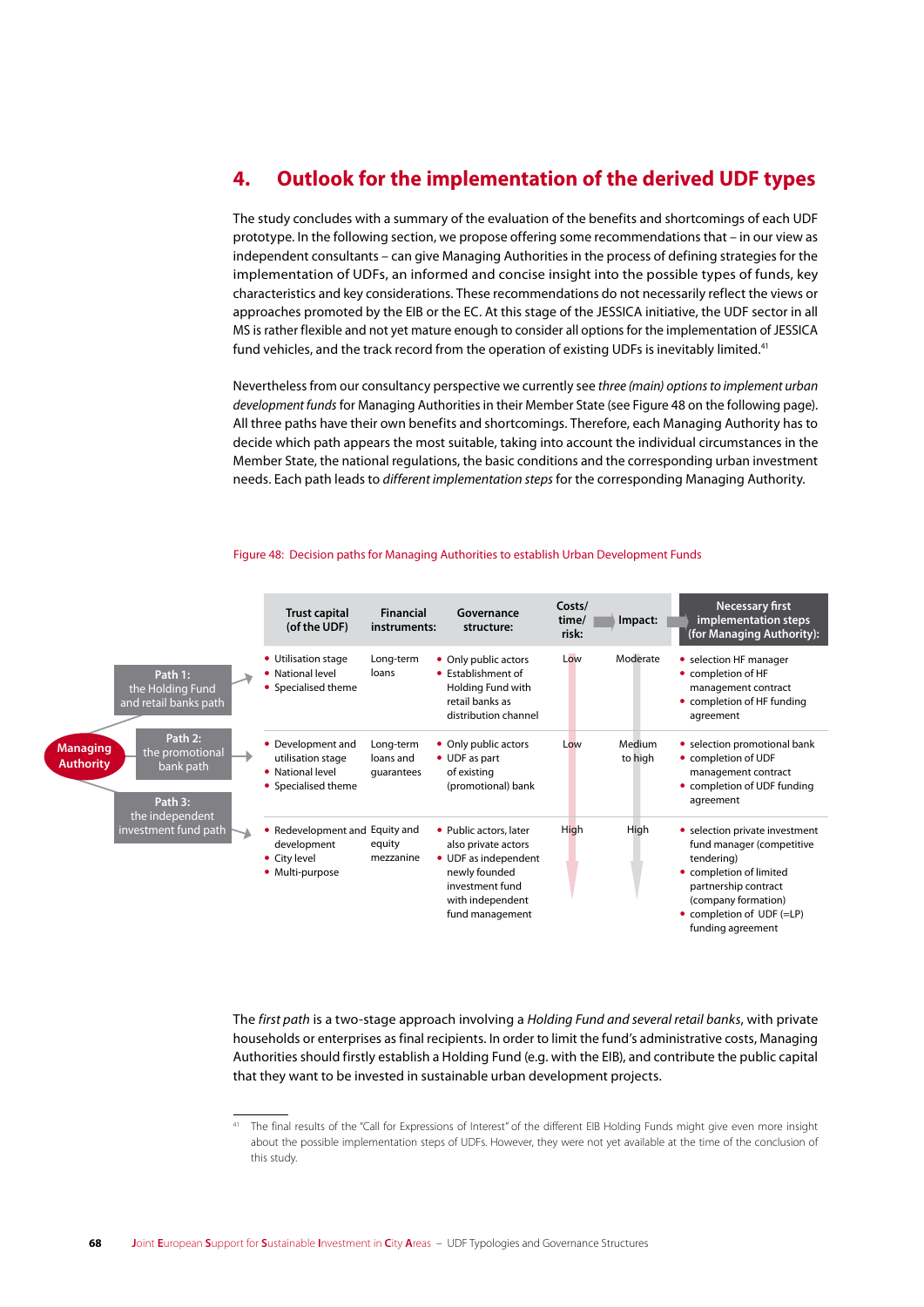In a second step, the Holding Fund uses the "*distribution channel*" of private commercial banks to provide loans to private households or enterprises. From our consultancy perspective there are two alternatives to provide the loans to the private sector. It is possible that the retail bank receives the additional funding from the HF and bears all credit risks. Alternatively the retail banks could be insured by indemnification clauses. In this situation the UDF, established as a separate block of finance within the retail bank, operates primarily as an agent for the Holding Fund.42 In the last alternative, in particular, it would be possible to introduce a cost-efficient financing structure in a short period of time. However, the potential of this financial structure is limited to financing pre-existing urban assets with loans, since other investment fields appear to be too risky. The investments achieved, such as energy-efficient renewal measures, have a moderate impact on sustainable urban development. The benefit for the Managing Authority is simple: it only has to select a Holding Fund through the completion of a management contract and a funding agreement.43 In the case of the EIB as Holding Fund, a contract can be awarded directly on the basis of the second paragraph of Article 44 of EC Regulation 1083/2006. The Holding Fund then has the function of structuring, screening, contracting, funding and monitoring the commercial banking partners. The Managing Authority "only" has to audit cash outflows and inflows of the Holding Fund.

The *second path* also uses existing institutional structures. Here, a UDF can be established as a *separate block of finance in an existing financial institution, preferably a promotional bank, if such an institution* exists in the MS. Depending on the Member State and the applicable Operational Programme, the Managing Authority may choose a financial institution that operates at the federal, regional or local level. Since promotional banks have a high level of expertise in making loans on favourable terms as part of government support for certain public goals, the Managing Authority could in principle delegate the whole process of project evaluation, credit decision and credit monitoring to a promotional bank.

The Managing Authority only has to make sure that public funds are effectively invested in projects according to their intended use and the objectives of the underlying OP. The second path also shows a way to establish a *cost-efficient governance structure* in a short period of time. However, since the UDF does not have a separate legal entity, the financial instruments are limited to the less risky loans and guarantees. Therefore, the second path may also not provide a route to finance sustainable urban development projects most effectively with equity capital. Still it is possible for instance to finance infrastructure investments that may have a medium to high impact on urban development. In this path, a UDF could be created as an alternative funding mechanism for an already existing promotional bank. There is no need to form a company or to establish a Holding Fund, as this would only create additional administrative costs. After completing the UDF management contract and funding agreement the Managing Authority merely has to audit the *segregated accounts* in the promotional bank for the funding, management, interest and repayments of the investment loans provided.

The last and *third path* corresponds to setting up a traditional (private) *investment fund*. In contrast to the two previous paths, the establishment of an investment fund requires the establishment of a separate legal company, which has an independent fund management. The fund management is non-public and solely decides on the project investments. For this reason, public procurement rules should be applied. Therefore, a competitive tendering for the investment manager (with or without equity contribution to the UDF fund assets) seems to be necessary.

<sup>42</sup> As already mentioned in chapter 3.3.1 it would also be possible for the retail banks to co-finance projects with their own resources, on which they bear all default risks. The advantage over the "agent-only" model is the stronger incentive of the UDF management to carry out due diligence and credit analysis. The disadvantage is that this could lead to high management expenses which lead to higher loan interest rates. Given the alternatives for loan financing in the private sector this could lead to a problem of insufficient market demand.

<sup>&</sup>lt;sup>43</sup> As already mentioned this can be even done in one agreement between the MA and the future HF manager. Furthermore the "HF and retail bank" path is not restricted to energy efficiency UDFs. On the one hand the examples of Sicily and Andalusia show that HF could also support for example EE and urban regeneration UDFs. On the other hand it could make sense to establish a HF if the MA has the plan to establish several UDFs. In this situation the HF has to coordinate a range of tasks related to calls for expression of interest, and support UDF-specific investment strategies etc.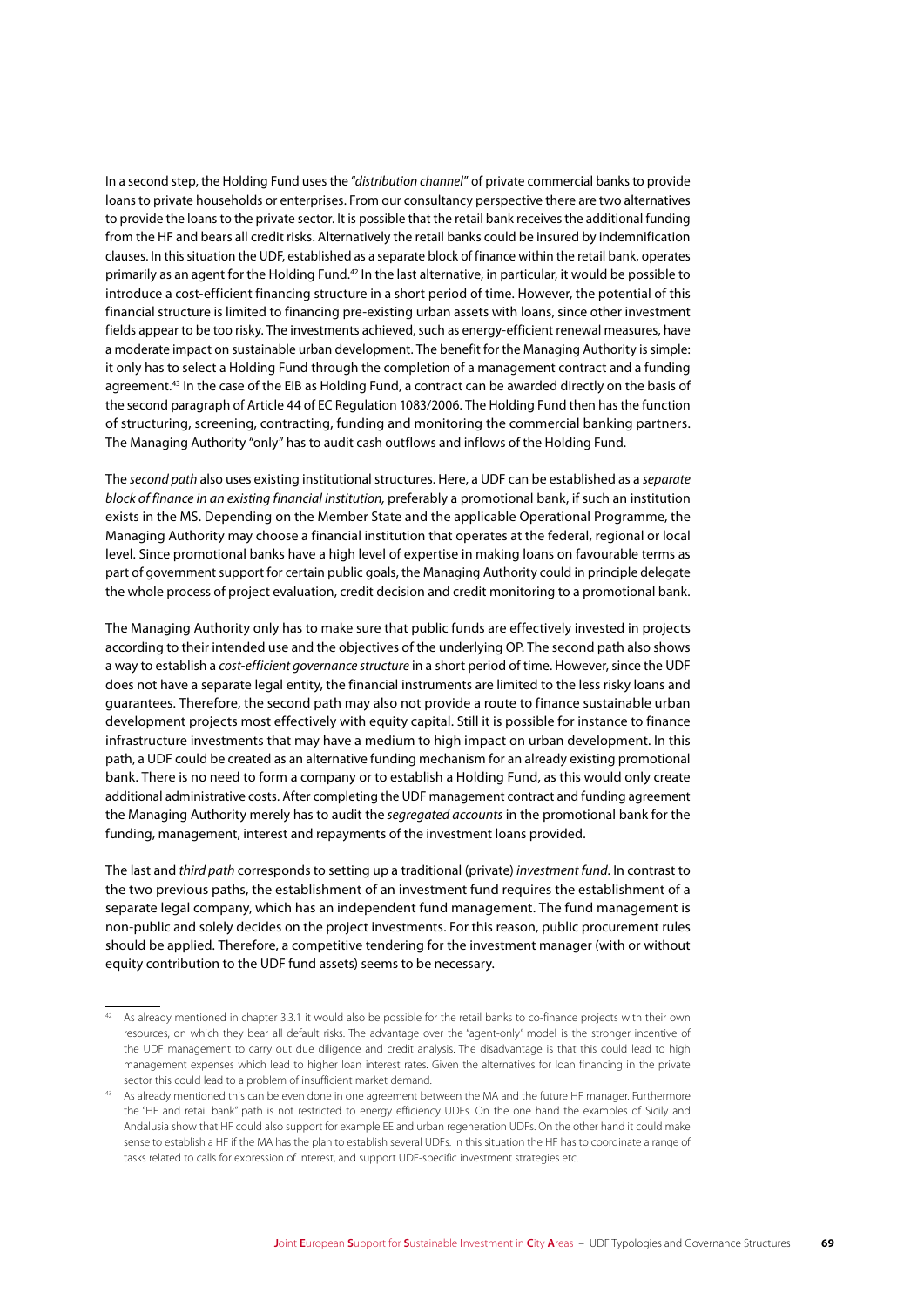After the tender procedure not only a funding agreement, but also a limited partnership contract has to be signed to establish the new UDF investment company. Here the MA defines the investment strategy for the future fund management. After the company formation is completed, the shareholders of the fund judge the quality of the fund management by evaluating the UDF's annual accounts, and may substitute the fund management in case of poor results. This independent UDF establishment is not only more costly, but also more time-consuming. The benefits of this third path, however, are valuable. By establishing a separate legal entity it is easier for a UDF to invest equity capital in the urban development projects. In addition to that, an investment fund has a very flexible governance structure that allows private fund investors to be brought in easily at a later stage. In this way, more capital resources can be invested in sustainable urban development.

Since equity capital is the scarcest resource in project financing, the UDF may be able to contribute to the development (or the even riskier redevelopment) of projects by opening the door to further financial resources (e.g. commercial loans), which have previously been denied. Thus, Managing Authorities are able to promote even risk investments such as brownfield redevelopments, which also have high multiplier effects on the region or area, namely follow-up investment, job creation and image enhancement. Finally it might be easier in this flexible governance structure to attract financial institutions other than banks - e.g. investment companies, fund management, leasing, or insurance companies - to become UDF partners. Whether or not these companies will form part of a UDF will become clear at a very early stage in the establishment of the UDF, because the defined UDF investment strategy of the MA must fit into the business strategy of the potential financial institutions. The results of the necessary competitive tendering procedure will show the MA if a private partnership at fund level is possible.

Thus, path three may be in general a favourable long-term strategy for Managing Authorities. However, in the shorter term, those Managing Authorities with far-reaching experience of employing fund vehicles in urban development (such as the United Kingdom) might already be able to directly create their UDFs as independent investment companies, as proposed in path three.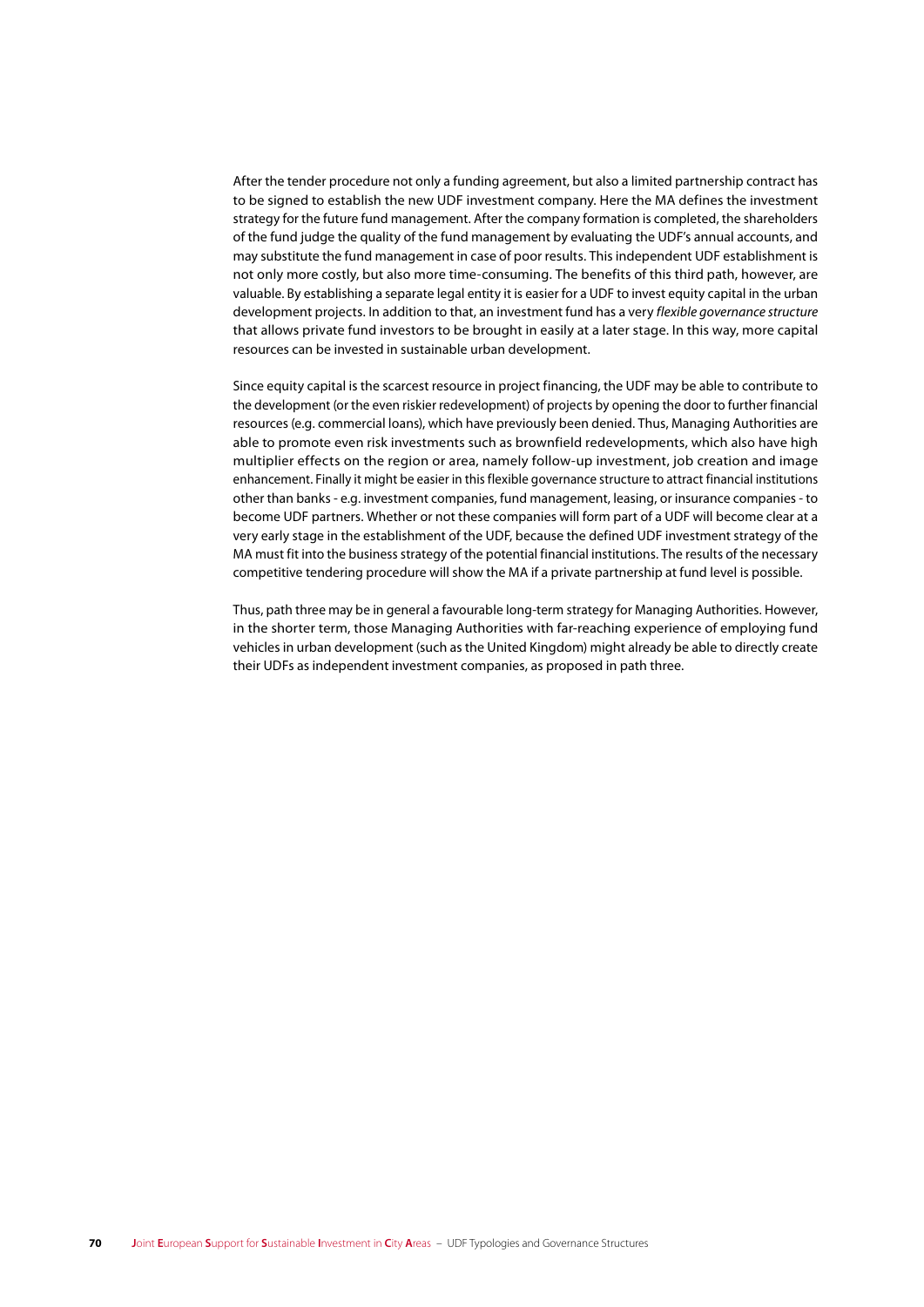#### Literature on the JESSICA initiative 5.

## **Academic Publications concerning JESSICA:**

Bukowski, A., Opitz, Stephan. Innovativer Einsatz von Strukturfondsmitteln über Fondslösungen -Ein Instrument von Stadtentwicklungsvorhaben. In: Neue Wege zur Stärkung der lokalen Wirtschaft. Bundesamt für Bauwesen und Raumordnung (Ed.). Werkstatt Praxis, No. 45, p. 46, Bonn 2006.

Carbonaro, Gianni: Integrated plans for sustainable urban development in the context of JESSICA -Methodology and characteristics, Presentation at JESSICA Networking Platform - Third Meeting, Brussels 2010.

Eckart, Wolfgang; Reimold, Iris. Bundesbauministerium will Fördermittel der JESSICA-Initiative der EU nutzen. In: Die Wohnungswirtschaft, Schwerpunkt "Stadtentwicklungsfonds" No. 11/2007, Hamburg, p. 10-12.

EIB: A joint approach to the financing of urban development and social housing for the programming period 2007-2013, Luxembourg 2009.

Expert Working Group on EIB Loan Finance for Building Sustainable Cities and Communities: Financing Investment in Sustainable Cities and Communities in Europe - the Role of the EIB, London 2007.

Jakubowski, Peter. Stadtentwicklungsfonds im Sinne der JESSICA-Initiative - Idee und Organisation. In: Bundesamt für Bauwesen und Raumordnung (Ed.). Informationen zur Raumentwicklung, No. 9, p. 579-589, Bonn 2007.

Jakubowski, Peter; Kreuz, Claudia; Nadler, Michael: JESSICA und Stadtentwicklungsfonds in Europa - neue Impulse für das Flächenrecycling? In: Informationen zur Raumentwicklung, Heft 1, S. 61-75, **Bonn 2010** 

Kolivas, Georges, JESSICA: Developing New European Instruments for Sustainable Urban Development. In: Bundesamt für Bauwesen und Raumordnung (Ed.), Informationen zur Raumentwicklung. No. 9, p. 563-571, Bonn 2007.

Linne, Martin; Ferber, Uwe; Heyer, Rolf. Fondslösungen in der Flächenkreislaufwirtschaft. Vorbereitung des Kommunalen Grundstücksfonds Duisburg (Nord). In: Bundesamt für Bauwesen und Raumordnung (Ed.). Informationen zur Raumentwicklung, No. 9, p. 597-602, Bonn 2007.

Marten de Vet. Jan. Financing Urban Development: What is the Role of the European Investment Bank? In: Bundesamt für Bauwesen und Raumordnung (Ed.). Informationen zur Raumentwicklung, No. 9, p. 553-561, Bonn 2007.

Nadler, Michael/Kreuz, Claudia: Finanzwirtschaftliche Konstruktion von Stadtentwicklungsfonds, in: ExWost Informationen 35/2: Stadtentwicklungsfonds in Deutschland, Hrsg. BMVBS, BBSR, BBR, Berlin, **Bonn 2010** 

Nadler, Michael et al.: Urban Development Funds in Europe - Ideas for implementing the JESSICA Initiative, Hrsg. BMVBS, BBSR, BBR, Berlin, Bonn 2009.

Nadler, Michael: (Innen-)Stadtentwicklungsfonds - Public Private Partnerships im Spannungsfeld zwischen Immobilienbestandsentwicklung und Stadterneuerung, in: Zeitschrift für öffentliche und gemeinwirtschaftliche Unternehmen (ZögU), No. 4, 2007, p. 414-436.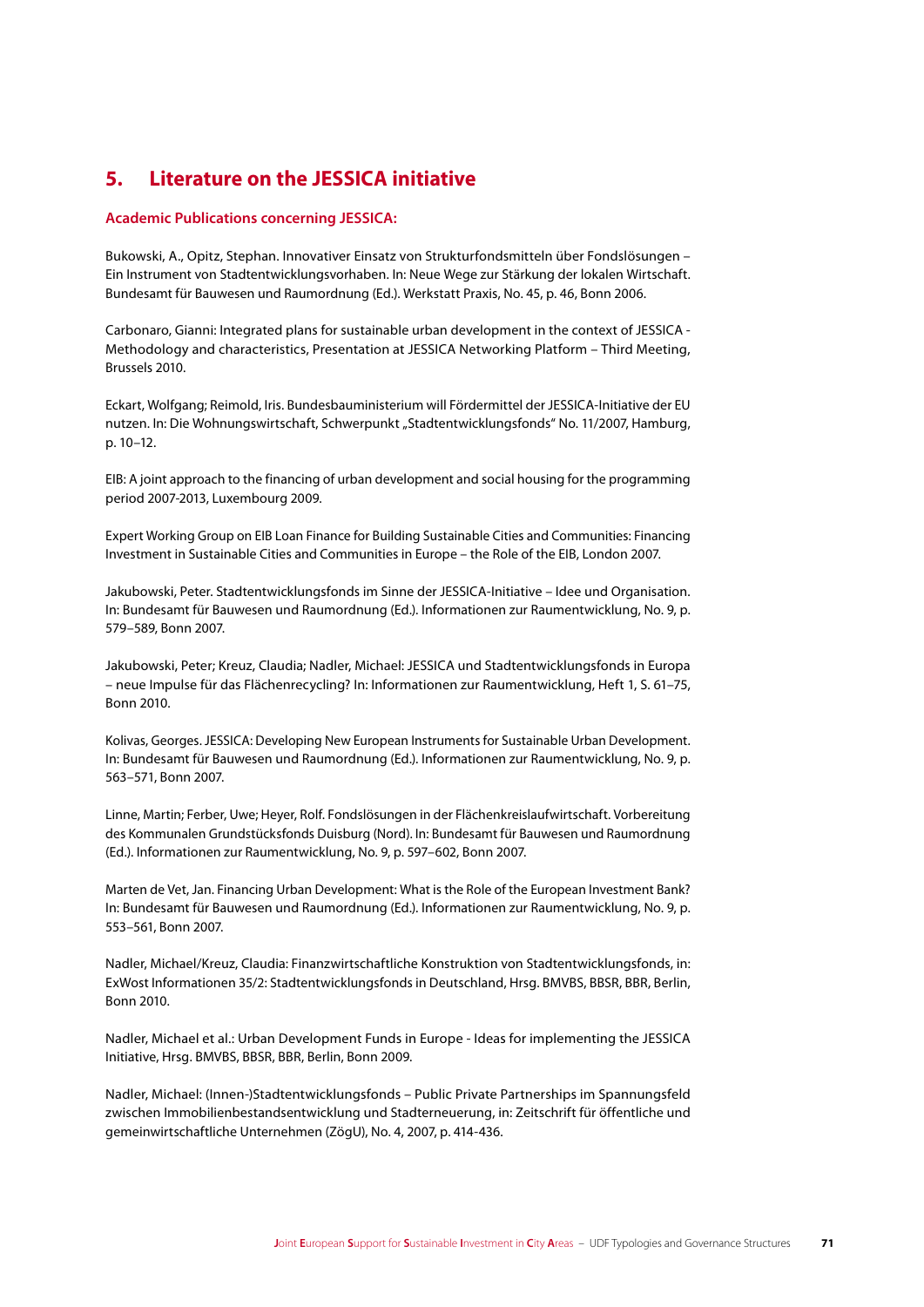Scheuermann, Bernhard; Seidel, Jens. Der Sächsische Stadtentwicklungsfonds ein Konzept für die Zukunft? Überlegungen aus Sicht einer Förderbank. In: Bundesamt für Bauwesen und Raumordnung (Ed.). Informationen zur Raumentwicklung, No. 9, p. 591-596, Bonn 2007.

Skubowius, Alexander/Krawczyk, Olaf: Potenzialstudie zur Einrichtung eines regionalen Stadtentwicklungsfonds für die Region Hannover im Rahmen der JESSICA Initiative, Hannover 2009.

Turró, Mateu; Field, Brian; Carbonaro, Gianni. A Changing Scenario for European Support of Urban Renewal and Development. The first steps of JESSICA. In: Bundesamt für Bauwesen und Raumordnung (Ed.). Informationen zur Raumentwicklung, No. 9, p. 573-577, Bonn 2007.

# **EIB Evaluation Studies on JESSICA for:**

Belgium (Flanders, Wallonia) **Bulgaria** Czech Republic (Moravia-Silesia, South-East) France Italy (Liguria, Tuscany) Germany (Hamburg, Berlin, Nordrhein-Westfalen) Greece Lithuania Poland (South, West, Silesia, Pomerania) Portugal Spain Sweden United Kingdom (London, Wales, North West Region)

# **EIB Holding Funds: Calls for expression of interests for UDFs:**

London North West Region Andalusia (Spain) Wielkopolska (Poland) Lithuania

### **JESSICA Networking Platform**

Presentations of first to fourth meeting, available at: http://ec.europa.eu/regional\_policy/funds/2007/jjj/jessica\_network\_en.htm

### **JESSICA Regulation**

Regulation (EC) No 1080/2006 of 5 July 2006 Regulation (EC) No 1083/2006 of 11 July 2006 Regulation (EC) No 1828/2006 of 8 December 2006 Regulation (EC) No 284/2009 of 7 April 2009 Regulation (EC) No 397/2009 of 6 May 2009 Regulation (EC) No 846/2009 of 1 September 2009 COCOF/07/0018/01-EN COCOF 08/0002/03-EN COCOF 08/0034/02/EN Vademecum Community law on State Aid Vademecum State Aid control and regeneration of deprived urban areas